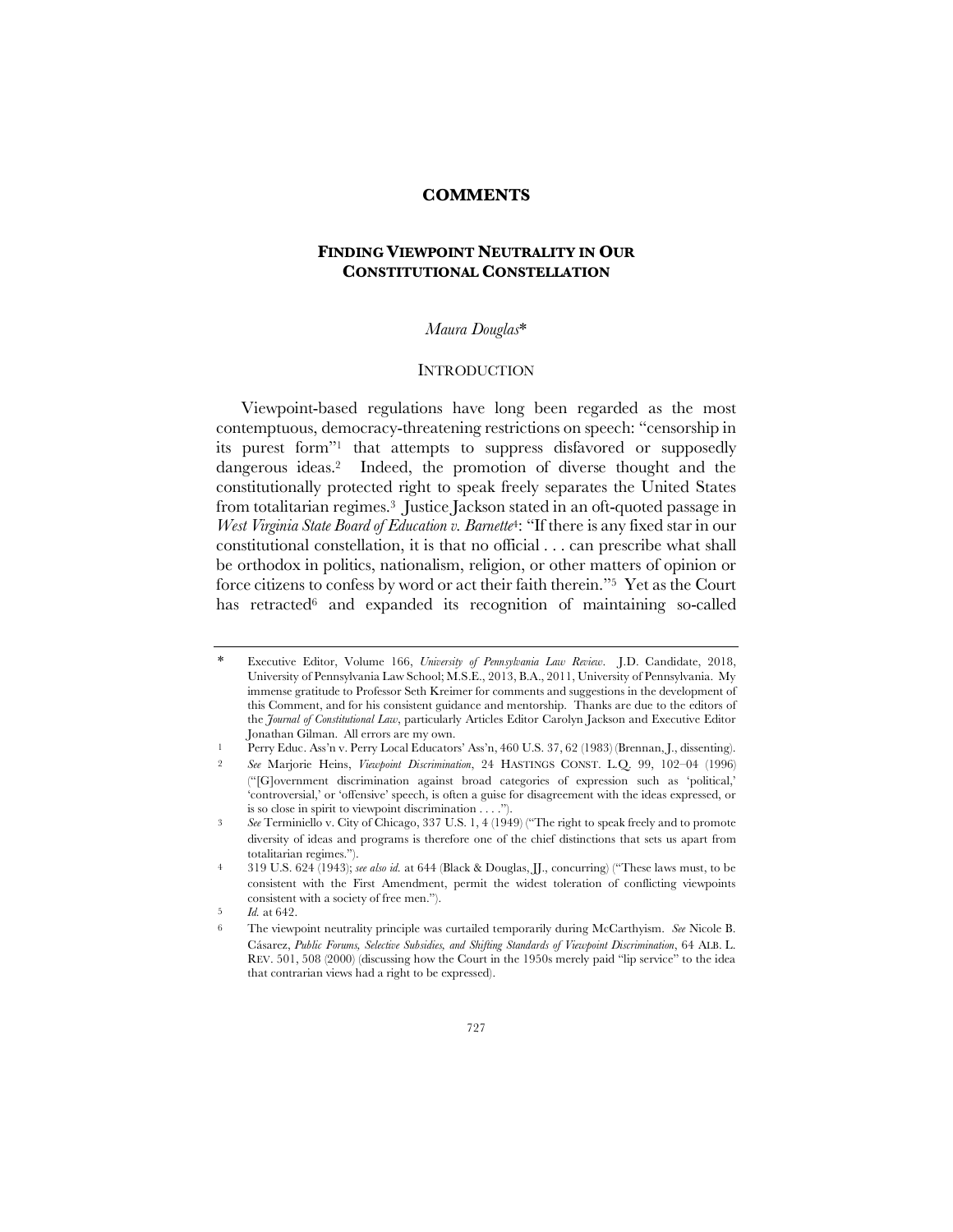viewpoint neutrality at all costs, it has simultaneously left open opportunities for viewpoint discrimination to be permissible, without necessarily providing for a logical roadmap to analyze it in every context.

The Court has not provided consistency in its determinations of viewpoint neutrality (or conversely, viewpoint discrimination) in state action. Given that viewpoint-based regulations are an "egregious form" of content discrimination, the Court applies some version of strict scrutiny. But, even that determination seems to stand on shaky ground because such scrutiny is rarely applied to viewpoint-based regulations. Instead, the Court may determine that viewpoint discrimination exists, state that strict scrutiny applies, and—without conducting further analysis—find the state action unconstitutional. It has become a sort of prophetic realization before the prophecy is actually realized.7 Then-professor Elena Kagan noted in 1996 that the Court "almost always rigorously reviews [to find if viewpoint discrimination exists] and then invalidates regulations based on viewpoint" rather than explicitly apply strict scrutiny as it would to other content-based restrictions.8 Other legal scholars have even argued that "[t]here can be *no* exceptions to the constitutional bar of viewpoint-based regulations."9 The Court itself has stated that determining a law is content-based and viewpointdiscriminatory is "all but dispositive."10 However, most federal courts still recognize that there is "impermissible viewpoint discrimination," which implies there are certain viewpoint-based regulations on speech that are permissible.11 And emphatic statements such as "the absolute First Amendment heavy presumption against viewpoint discrimination"<sup>12</sup> are oxymoronic in their resoluteness: how can a presumption be absolute?

If viewpoint discrimination is fundamentally unconstitutional, then there need be no further scrutiny of a viewpoint-based regulation, because it would per se be impermissible. If, on the other hand, viewpoint-based restrictions are not per se unconstitutional, and are subject to strict scrutiny, then there would be no need for the Court to functionally distinguish between contentbased and viewpoint-based regulations. Now, this is an oversimplification of

<sup>7</sup> *See* WILLIAM SHAKESPEARE, MACBETH act 4, sc. 1 (prophesying how Macbeth would die when "Great Birnam wood to high Dunsinane Hill Shall come against him;" he resigned himself to such fate when he realized it was happening).

<sup>8</sup> Elena Kagan, *Private Speech, Public Purpose: The Role of Governmental Motive in First Amendment Doctrine*, 63 U. CHI. L. REV. 413, 444 (1996).

<sup>9</sup> Martin H. Redish, *Commercial Speech, First Amendment Intuitionism and the Twilight Zone of Viewpoint Discrimination*, 41 LOY. L.A. L. REV. 67, 109 (2007) (emphasis added); *see also* RODNEY A. SMOLLA, 1 SMOLLA & NIMMER ON FREEDOM OF SPEECH § 4:8 (2017) (citing late twentieth-century federal court case law to find that "[m]odern First Amendment cases establish a *per se* rule making the punishment of speech flatly unconstitutional if the penalty is based on the offensiveness or the undesirability of the viewpoint expressed.").

<sup>10</sup> Sorrell v. IMS Health Inc., 564 U.S. 552, 571 (2011) (citation omitted).

<sup>11</sup> *See infra* Subpart II.B.

<sup>12</sup> SMOLLA, *supra* note 9, § 11:26.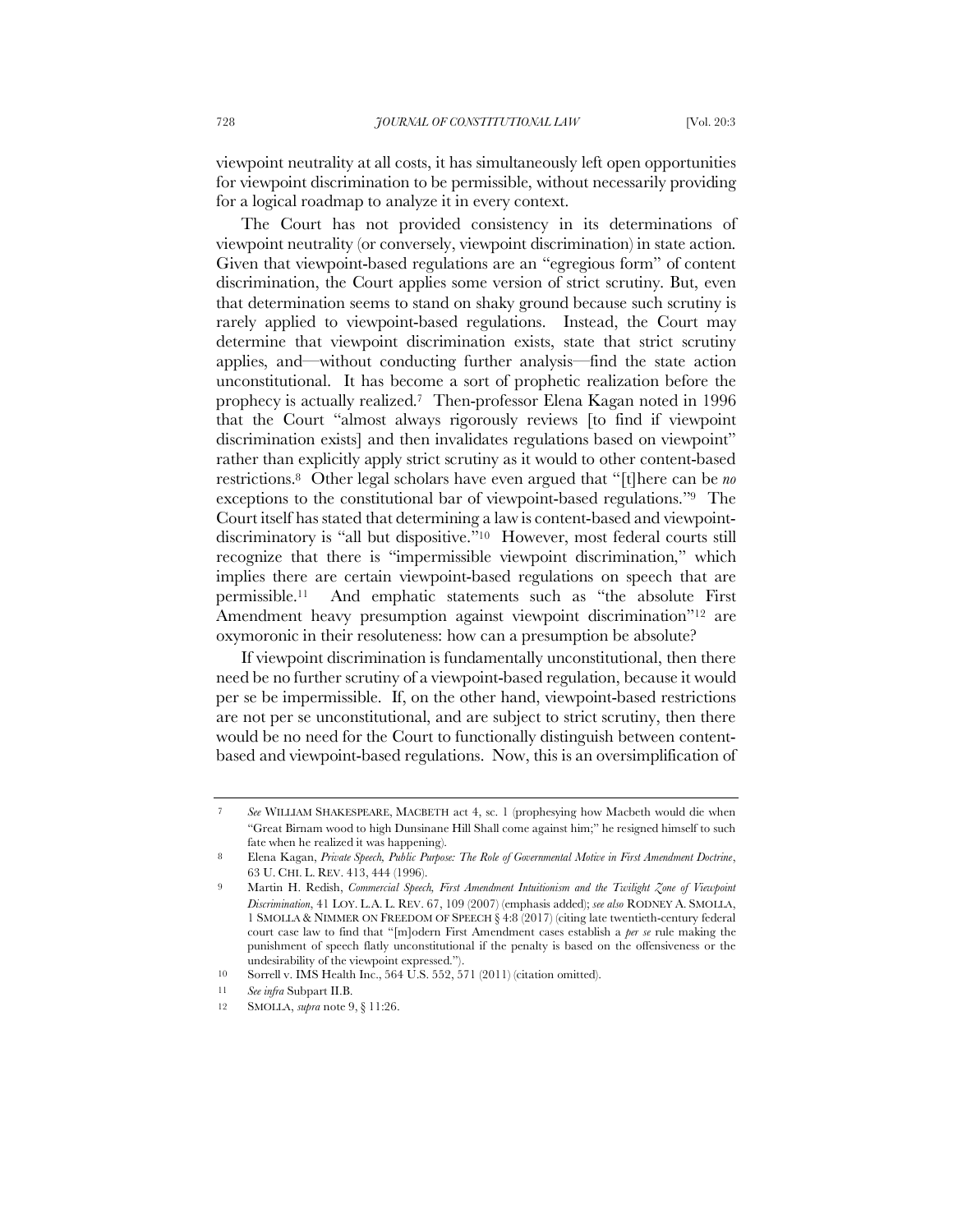the tension, and is flawed when a First Amendment analysis is complicated by such considerations as the type of forum and speech to which the regulation applies.13 And this is murky terrain even for just content discrimination, since some members of the Court feel strict scrutiny should not automatically apply to all content-based regulations.14 It is likely, then, that the implicit legal analysis of viewpoint-discrimination claims falls somewhere in the middle: the strict scrutiny applied to viewpoint-based regulations is more strict (practically fatal) than other types of content discrimination, but no absolute bar exists, perhaps in part to provide breathing room for future decisions.

This Comment considers this puzzle in more detail by examining both recent decisions of the Supreme Court as well as those of the federal courts of appeals that wrestle with these questions: whether a statute is viewpointneutral, and when, if ever, a federal court will uphold a restriction whilst simultaneously determining it is viewpoint-based. Part I provides a broad legal definition of viewpoint neutrality, as distinguished from content neutrality. Part II begins an account of when the Court has invalidated viewpoint-based regulations, as well as the circumstances in which it has upheld them.15 Part III reviews decisions made by the federal courts of appeals from 2014 to 2017 involving viewpoint-discrimination challenges to state action. Specifically, Subpart III.A addresses the impact of shifting outside of the forum analysis, focusing in greater detail on the impact of *Walker v. Texas Division, Sons of Confederate Veterans, Inc.*16 Subpart III.B looks at how heightened discretion in limited public forums and nonpublic forums may lead to premature findings of viewpoint neutrality, and how this could lead to increased viewpoint discrimination. Finally, Part IV addresses the most recent Supreme Court determination of viewpoint discrimination in *Matal v. Tam*,<sup>17</sup> and its implications for how federal courts may analyze impermissible viewpoint discrimination claims in the future.

<sup>13</sup> *See infra* Part II. Laws can be constitutionally content-based but viewpoint-neutral in a limited public forum or nonpublic forum under intermediate scrutiny, or in a public forum under strict scrutiny.

<sup>14</sup> *See, e.g.*, Reed v. Town of Gilbert, 135 S. Ct. 2218, 2234 (2015) (Breyer, J., concurring) ("In my view, the category 'content discrimination' is better considered in many contexts, including here, as a rule of thumb, rather than as an automatic 'strict scrutiny' trigger, leading to almost certain legal condemnation."); *id.* at 2238 (Kagan, J., concurring) (noting that if a statute does not realistically suppress certain ideas, then "we may do well to relax our guard so that 'entirely reasonable' laws imperiled by strict scrutiny can survive.").

<sup>15</sup> This is meant to provide a general overview and identify broad trends in these categories involving the pursuit of identifying and analyzing viewpoint neutrality. This is by no means an allencompassing survey of the case law and secondary research already completed on this topic. It is intended to set the backdrop for recent circuit decisions.

<sup>16</sup> 135 S. Ct. 2239 (2015).

<sup>17</sup> 137 S. Ct. 1744 (2017).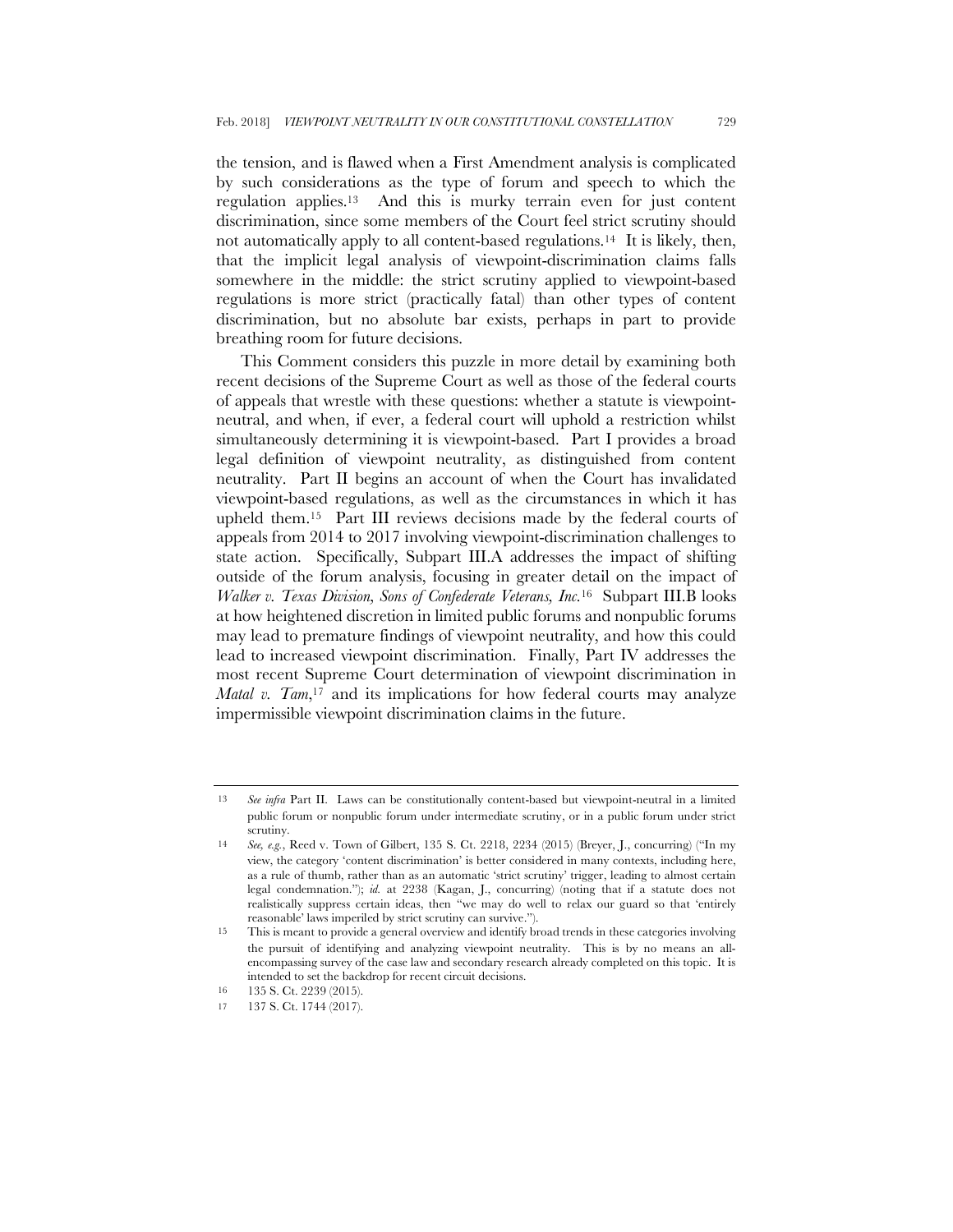### I. BASIC CONTOURS OF VIEWPOINT NEUTRALITY

According to well-settled First Amendment principle, the Constitution does not authorize the "official suppression of ideas."18 A viewpoint-based restriction does just that; namely, it aims to suppress a particular view that may be considered dangerous (to the government).19 More specifically, the Court defines viewpoint discrimination as a regulation of speech, the rationale for which is the "specific motivating ideology or the opinion or perspective of the speaker."20 Justice Brennan referred to viewpoint discrimination as pure censorship and a fierce threat to the "continued vitality" of freedom of expression.21 Because of its association with muzzling speech due to the particular idea expressed, inapposite to the First Amendment, viewpoint discrimination is presumed impermissible in almost every context.

Given its key role in free speech doctrine as a means to effectively facilitate the free marketplace of ideas, viewpoint neutrality can "preserve the reality of free expression" in a society diverse with beliefs, thoughts, and experiences.22 Of course, this core principle of American legal jurisprudence cuts against the concurrent reality that free expression leaves the public space open for "thought that we hate."23 In *Cohen v. California*, Justice Harlan struck down a law criminalizing offensive conduct that was "maliciously and willfully disturb[ing] the peace" as applied to wearing a jacket that said "Fuck" the Draft."24 Harlan emphasized that speech did not need to meet social standards of acceptability, so long as communicated peacefully, and that "[t]he constitutional right of free expression is powerful medicine in a society

<sup>18</sup> *Reed*, 135 S. Ct. at 2237 (citation omitted); *see also* N.Y. Times v. United States, 403 U.S. 713, 725 (1971) (Brennan, J., concurring) ("[T]he First Amendment stands as an absolute bar to the imposition of judicial restraints [to block the publication of material sought to be suppressed by the Government] . . . ."). *See generally* United States v. Eichman, 496 U.S. 310 (1990); Cohen v. California, 403 U.S. 15 (1971); Burstyn v. Wilson, 343 U.S. 495 (1952).

<sup>19</sup> *See* Am. Commc'ns Ass'n v. Douds, 339 U.S. 382, 402 (1950) ("Under some circumstances, indirect 'discouragements' undoubtedly have the same coercive effect upon the exercise of First Amendment rights as imprisonment, fines, injunctions or taxes."); *see also* Heins, *supra* note 2, at 106–10.

<sup>20</sup> Rosenberger v. Rector of Univ. of Va., 515 U.S. 819, 829 (1995) (citation omitted).

<sup>21</sup> Perry Educ. Ass'n v. Perry Local Educators' Ass'n, 460 U.S. 37, 62 (1983) (Brennan, J., dissenting).

<sup>22</sup> Seth F. Kreimer, *Good Enough for Government Work: Two Cheers for Content Neutrality*, 16 U. PA.J. CONST. L. 1261, 1276 (2014) ("The core question for first amendment doctrine should be neither whether every application preserves the essence of democratic discourse . . . nor whether all 'common sense' or 'proportionate' regulations survive its strictures. Rather, attention should focus on the extent to which the doctrine contributes to a system of norms which preserve the reality of free expression in American society."). Professor Redish argues viewpoint discrimination is "the most universally condemned threat to the foundations of free expression." Redish, *supra* note 9, at 69.

<sup>23</sup> Kreimer, *supra* note 22, at 1330 n.173 (citations and internal quotation marks omitted).

<sup>24</sup> Cohen v. California, 403 U.S. 15, 16 (1971). The Court specifically distinguished the expression used by Cohen from other cases involving fighting words because the speech was not directed at anyone. *Accord* Beauharnais v. Illinois, 343 U.S. 250, 258–59 (1951) (upholding a state statute that criminalized the exhibit of any play or sketch portraying a class of citizens in a significantly negative light, reasoning that the state should have power to punish libel "directed at a defined group").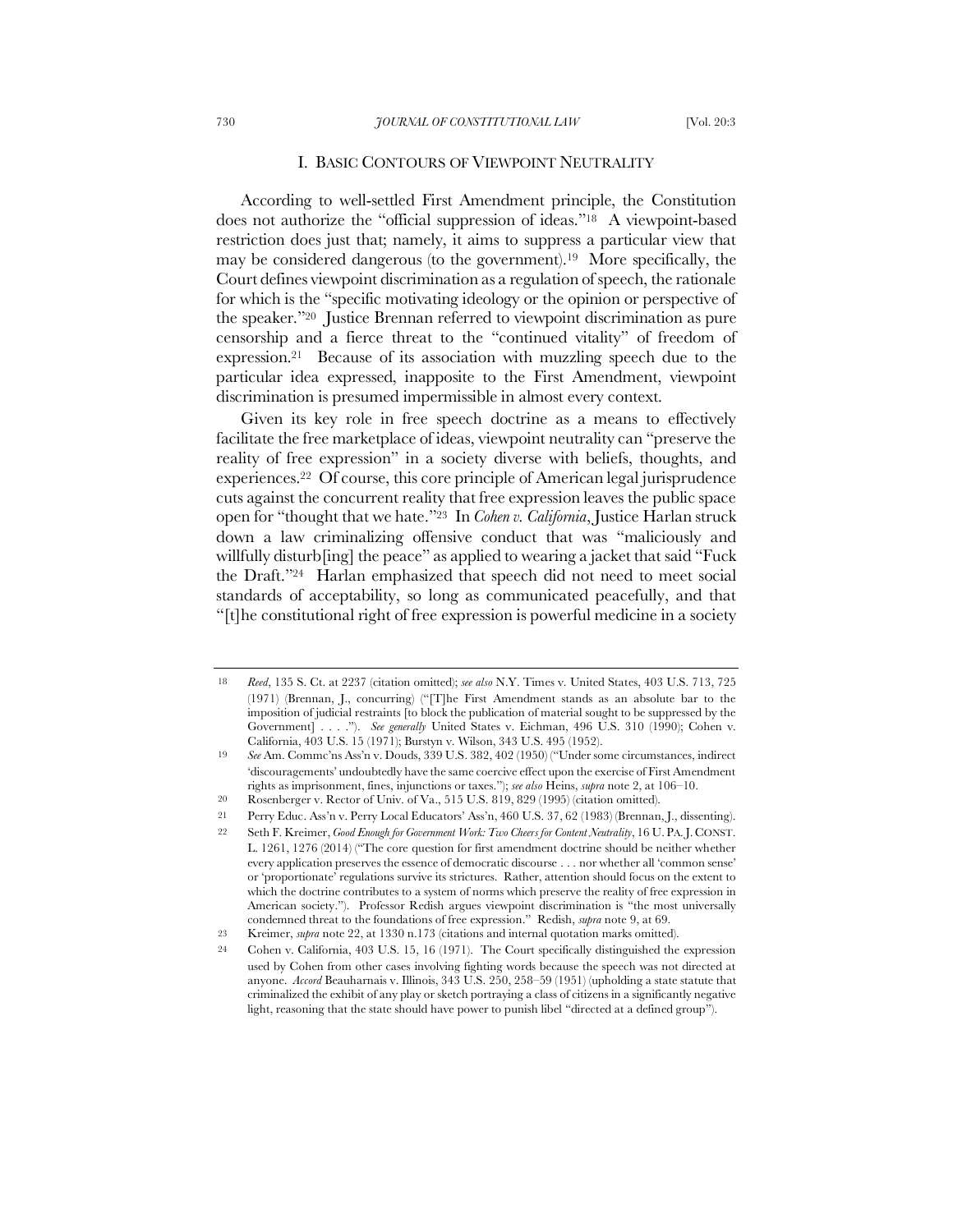as diverse and populous as [this]."25 While the Court never used the phrase "viewpoint neutrality," the thrust of its importance is evident in *Cohen* and in earlier precedent.<sup>26</sup> It "is the function of speech to free men from the bondage of irrational fears,"27 and state-sanctioned suppression of differences in viewpoints can lead to suspicion, willful ignorance, and even hatred.

### *A. Distinguishing Content-Based and Viewpoint-Based Regulations*

Viewpoint discrimination is a form of content discrimination, and the Court in recent years frequently has used "content" and "viewpoint" interchangeably.28 But despite this conflation, the terms encompass distinct meanings. Content discrimination exists if the government restricts discussion of an entire topic; content *and* viewpoint discrimination exist if the government restricts specific points of view on that topic. Further, an otherwise viewpoint-neutral, content-based regulation may still be viewpoint-discriminatory if applied in a manner that discriminates against a particular view. Elena Kagan illustrated this "hazier" distinction within content-based regulations with the following example:

[T]he Court would treat differently a law prohibiting the use of billboards for all political advertisements and a law prohibiting the use of billboards for political advertisements supporting Democrats. The former might meet constitutional standards; the latter would never succeed in doing so. It is not so much that the Court formally uses two different standards for subject matter and viewpoint regulation; in most contexts, a strict scrutiny standard applies to content-based action of all kinds. But the Court, when reviewing subject-matter restrictions, either may apply a purportedly strict standard less than strictly or may disdain to recognize the law as content based at all.29

Kagan's example identifies the distinction between "viewpoint" and "content"—albeit with a stark example not before the Court—and underscores interpretive challenges of applying this doctrine, triggering the same level of scrutiny for different types of regulations (or different standards of scrutiny to the same type of regulation).30 Ultimately, all content-based

<sup>25</sup> *Cohen*, 403 U.S. at 24.

<sup>26</sup> *See supra* note 18 and accompanying text.

<sup>27</sup> Whitney v. California, 274 U.S. 357, 376 (1927) (Brandeis & Holmes, JJ., concurring).

<sup>28</sup> Justice Thomas pointed out this confusion in *Reed v. Town of Gilbert*, 135 S. Ct. 2218, 2229–30 (2015), faulting the Ninth Circuit with assuming the town code at issue was content-neutral because it did not discriminate based on viewpoint. Justice Brennan also reasoned that the "content neutrality principle" grew out of the core prohibition *against* viewpoint discrimination. Perry Educ. Ass'n v. Perry Local Educators' Ass'n, 460 U.S. 37, 59 (1983).

<sup>29</sup> Kagan, *supra* note 8, at 444. Kagan's use of "subject matter" rather than content may not survive following Thomas' example in *Reed*. While the Court in *Reed* invalidated a content-based, viewpoint-neutral regulation, there was not unanimous agreement that the regulation was not viewpoint-discriminatory. *Reed*, 135 S. Ct. at 2239 (Kagan, J., concurring).

<sup>30</sup> For an example of how a lower court may struggle to either interpret the Supreme Court's analysis or ignore it altogether, see *infra* Part III.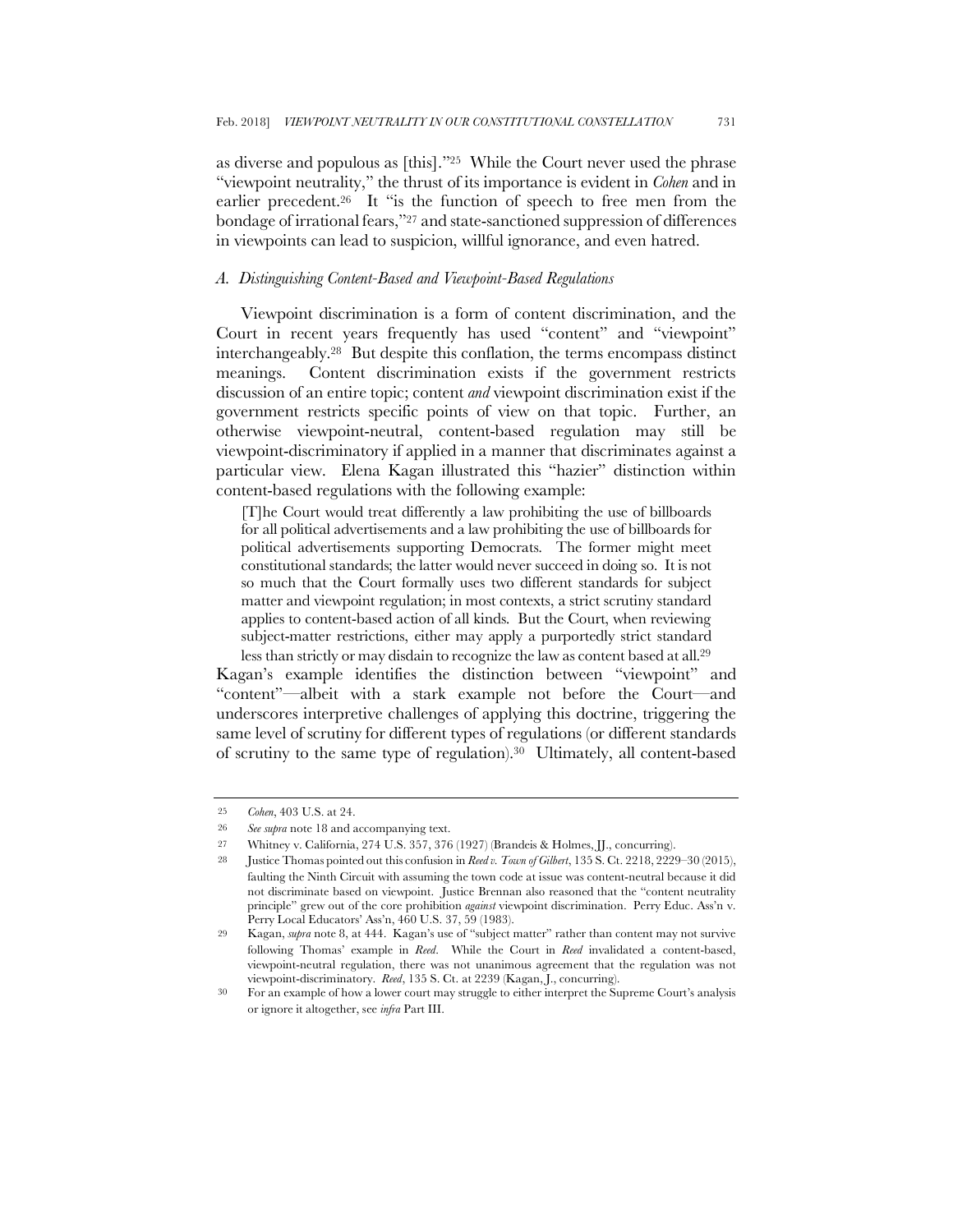and viewpoint-based restrictions on speech are currently subject to strict scrutiny in public fora and presumptively invalid, except in a narrow set of cases discussed later in this Comment.31

*Reed v. Town of Gilbert* provides a recent illustration of deciphering whether a content-based regulation is also viewpoint-based.32 In *Reed*, the Court unanimously found a town ordinance that differentiated between temporary messages and political or ideological messages on public signs facially unconstitutional, and an impermissible content-based regulation on speech.33 Justice Thomas, writing for the majority, noted that the sign code was content-based even though it did not discriminate against certain viewpoints.34 He used the following analogy, similar to that of Kagan, to distinguish the two kinds of regulations:

[A] speech regulation targeted at specific subject matter is content based even if it does not discriminate among viewpoints . . . . For example, a law banning the use of sound trucks for political speech and only political speech—would be a content-based regulation, even if it imposed no limits on the political viewpoints that could be expressed. The Town's Sign Code likewise singles out specific subject matter for differential treatment, even if it does not target viewpoints within that subject matter. Ideological messages are given more favorable treatment than [political] messages[,] . . . which are themselves given more favorable treatment than messages announcing an assembly of like-minded individuals.35

Even though the statute was viewpoint-neutral, it was content-based, as Thomas points out, and could not survive strict scrutiny.36 A restriction on free speech can therefore be bucketed into three categories relevant to a viewpoint-neutrality inquiry: content-neutral, and thus viewpoint-neutral; content-based but viewpoint-neutral; and content-based and viewpointbased.37 However, Justices frequently disagree both about whether viewpoint discrimination exists, and also the extent to which it is permissible, which has provoked confusion and discord across the federal bench.

<sup>31</sup> *See infra* Subpart II.B; *see also* United States v. Alvarez, 132 S. Ct. 2537, 2544 (2012) (listing the categories of speech where content-based restrictions have traditionally been permitted: advocacy intended to incite imminent lawless action, obscenity, defamation, speech integral to criminal conduct, fraud, fighting words, child pornography, true threats, and speech "presenting some grave and imminent threat the government has the power to prevent").

<sup>32</sup> *Reed*, 135 S. Ct. at 2229–30.

<sup>33</sup> *Id.* at 2232.

<sup>34</sup> *Id.* at 2230–31.

<sup>35</sup> *Id.* at 2230.

<sup>36</sup> *Id.* at 2228–30.

<sup>37</sup> EUGENE VOLOKH, THE FIRST AMENDMENT AND RELATED STATUTES 361 (5th ed. 2014).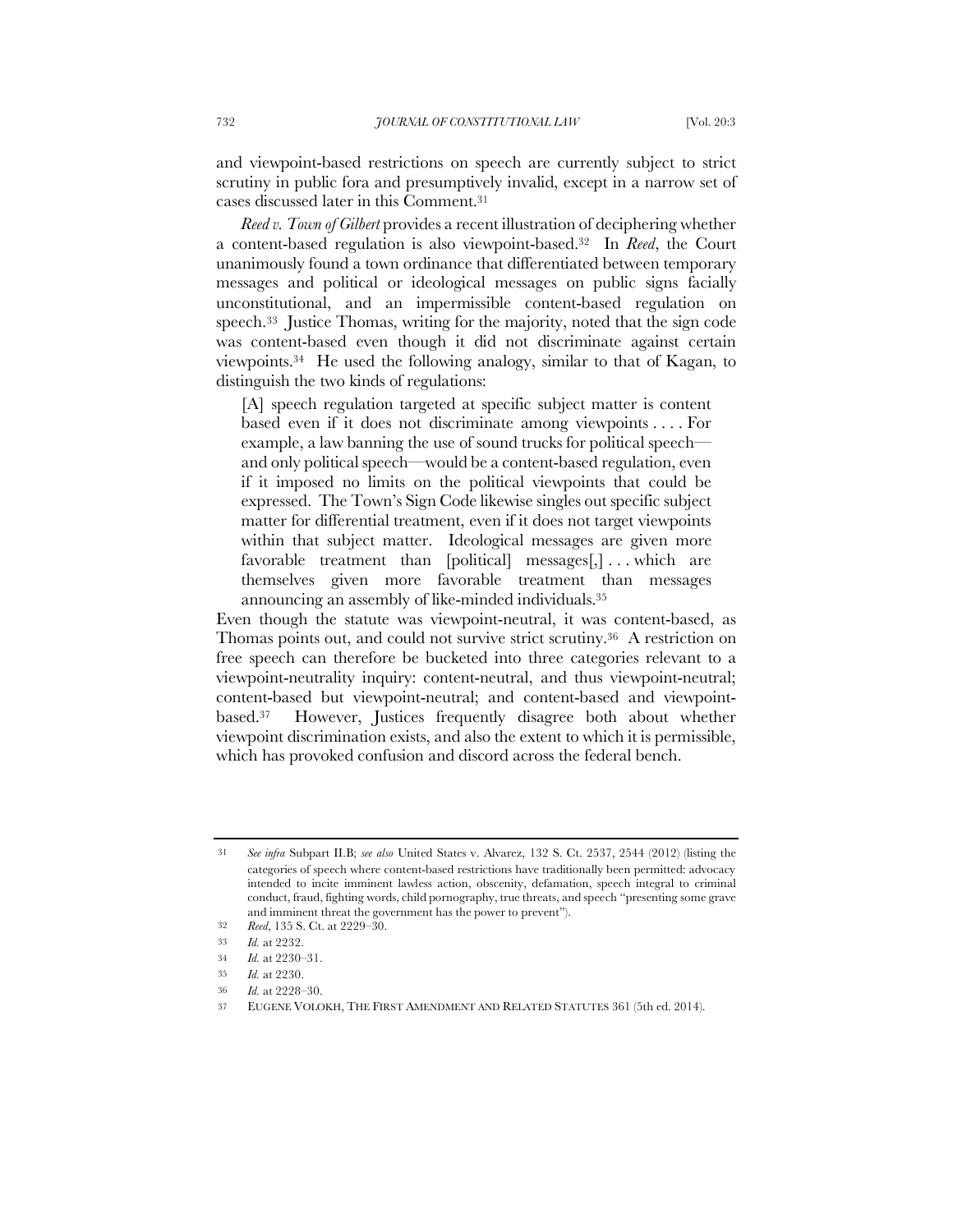#### *B. Content-Based, Viewpoint-Neutral Regulations*

Considering the Court's analysis of content-based regulations illustrates in part why federal courts have struggled to apply First Amendment law uniformly when it comes to content-based regulations that implicate questions of viewpoint discrimination.38 This Subpart is intended to provide a broad sense of where the Court has situated itself in the past two decades on when a statute is viewpoint-neutral, but content-based, when it is not, and when such regulations can be constitutional.<sup>39</sup> It may appear straightforward on its face to determine what is a "viewpoint" or "discrimination," but the Court has been far from clear on that front, which raises concerns for lower courts as well as litigants and policymakers.

Even if a content-based regulation on protected speech in a public or designated public forum is considered viewpoint-neutral, it is still subject to strict scrutiny.40 In a public forum, for example, the government cannot selectively restrict expression due to its ideas, message or content, but can enforce reasonable time, place or manner restrictions that are narrowly tailored to the stated interest, justified without reference to content.41 While individual expression cannot be restricted solely due to the views expressed, that right must be met by the reality that people cannot "publicize their views 'whenever and however and wherever they please.'"42

Frequently, any analysis of viewpoint neutrality will be foregone if a challenged regulation would fail under a less demanding test, regardless of whether it is viewpoint-based or not.<sup>43</sup> Thus, if the Court can argue that a regulation is unconstitutional because it is content*-*based, without determining

<sup>38</sup> *See, e.g.*, Morgan v. Swanson, 755 F.3d 757, 761 (5th Cir. 2014) (contending the assertion that "viewpoint discrimination regarding private speech is unconstitutional" is generally true, but that the "nearly universal prohibition against viewpoint discrimination does not inform an official as to what, precisely, constitutes viewpoint discrimination").

<sup>39</sup> *See* Cásarez, *supra* note 6, at 505 ("To understand and apply the prohibition against viewpoint discrimination, the Supreme Court has had to address two linked and overlapping questions. . . . [W]hat qualifies as a 'viewpoint,' and . . . what constitutes 'discrimination.' Although these questions appear simplistic, the Court has provided differing answers in various contexts, resulting in uncertainty about the meaning of viewpoint discrimination across the board.") 40 *See supra* notes 32–36 and accompanying text.

<sup>41</sup> McCullen v. Coakley, 134 S. Ct. 2518, 2529, 2548–49 (2014) (striking down a statute criminalizing standing on public sidewalks within thirty-five feet of abortion clinics in a First Amendment challenge because it was not narrowly tailored to serve a significant governmental interest).

<sup>42</sup> Wood v. Moss, 134 S. Ct. 2056, 2066, 2070 (2014) (citation and internal quotation marks omitted) (reversing a Ninth Circuit determination of clearly established viewpoint discrimination by Secret Service agents controlling protests where the President was dining).

<sup>43</sup> *See, e.g.*, *McCullen*, 134 S. Ct. at 2542 (Scalia, J., concurring) ("[T]he Court found it unnecessary to 'parse the differences between . . . two [available] standards' where a statute challenged on First Amendment grounds 'fail[s] even under the [less demanding] test.'" (alterations in original) (quoting McCutcheon v. Fed. Election Comm'n, 134 S. Ct. 1434, 1446 (2014) (plurality opinion))); Wollschlaeger v. Governor of Fla., 848 F.3d 1293, 1307 (11th Cir. 2017) ("Even if the restrictions on speech can be seen as viewpoint neutral—a point we need not address—that does not mean that they are content-neutral.").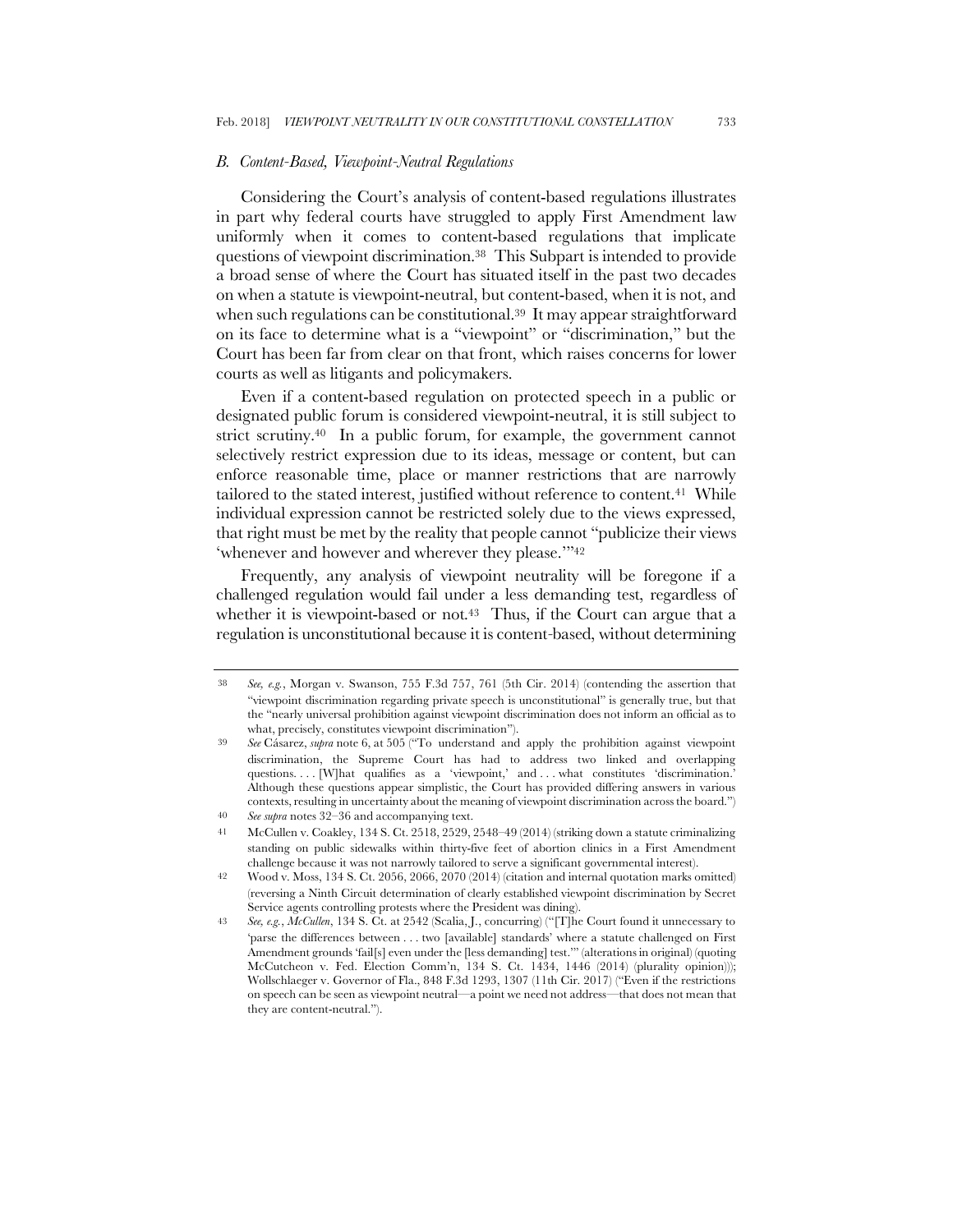whether it discriminates by viewpoint, the Court will almost always avoid any discussion of viewpoint discrimination. This creates challenges for lower courts who struggle to decipher whether a regulation is viewpoint-discriminatory, or just impermissibly content-based, under current doctrine.

An illustration of this unconstitutional, content-based, but viewpointneutral trichotomy, and the tension within each layer, may be found in *McCullen v. Coakley*.44 In *McCullen*, every member of the Court believed a state statute that established a buffer zone on public sidewalks at abortion clinics was unconstitutional, but for different reasons.45 Justice Roberts, writing the majority opinion joined by Justices Ginsburg, Breyer, Sotomayor, and Kagan, argued that the statute was content-neutral because it did not make facially content-based distinctions, but that it did not survive a lesser, albeit heightened scrutiny.<sup>46</sup> In contrast, Justice Scalia concurred, writing for Justices Kennedy and Thomas, and argued the statute was both content- and viewpoint-based, such that strict scrutiny was triggered (which the regulation could not survive).47 While Justice Scalia did not end the analysis at his determination there was viewpoint discrimination—going on to say strict scrutiny applied—the Court has never upheld a viewpoint-based regulation of protected speech in a traditional public forum.

The Justices on the Court do not always agree that strict scrutiny should apply to content-based regulations in public forums, however. In *Reed*, while the Court unanimously invalidated a content-based, viewpoint-neutral town ordinance, the Justices diverged on the uniform application of strict scrutiny for content-based regulations. In her concurrence, joined by Justices Breyer and Ginsburg, Justice Kagan argued that strict scrutiny should not apply to all content-based regulations like the one at issue.48 In her view, strict scrutiny should apply only where there is a real danger that "official suppression of ideas is afoot."<sup>49</sup> Justice Breyer, writing a separate concurrence, similarly argued that content discrimination should not always trigger strict scrutiny; otherwise, the judiciary will be interfering with and managing ordinary government activity because nearly all government activity involves speech.50 Effectively, Breyer pushed for strict scrutiny to apply to content-based regulations in traditional public forums or that discriminate by viewpoint, but not for all cases of content discrimination. He argued that content discrimination should not always be a "determinative

<sup>44</sup> 134 S. Ct. at 2534, 2547, 2549.

<sup>45</sup> *Id.*

<sup>46</sup> *Id.* at 2532.

<sup>47</sup> *Id.* at 2547 (Scalia, J., concurring) ("[S]o long as the statute permits speech favorable to abortion rights while excluding antiabortion speech, it discriminates on the basis of viewpoint.").

<sup>48</sup> Reed v. Town of Gilbert, 135 S. Ct. 2218, 2238 (2015) (Kagan, J., concurring).

<sup>49</sup> *Id.* at 2237 (Kagan, J., concurring).

<sup>50</sup> *Id.* at 2234–35 (Breyer, J., concurring).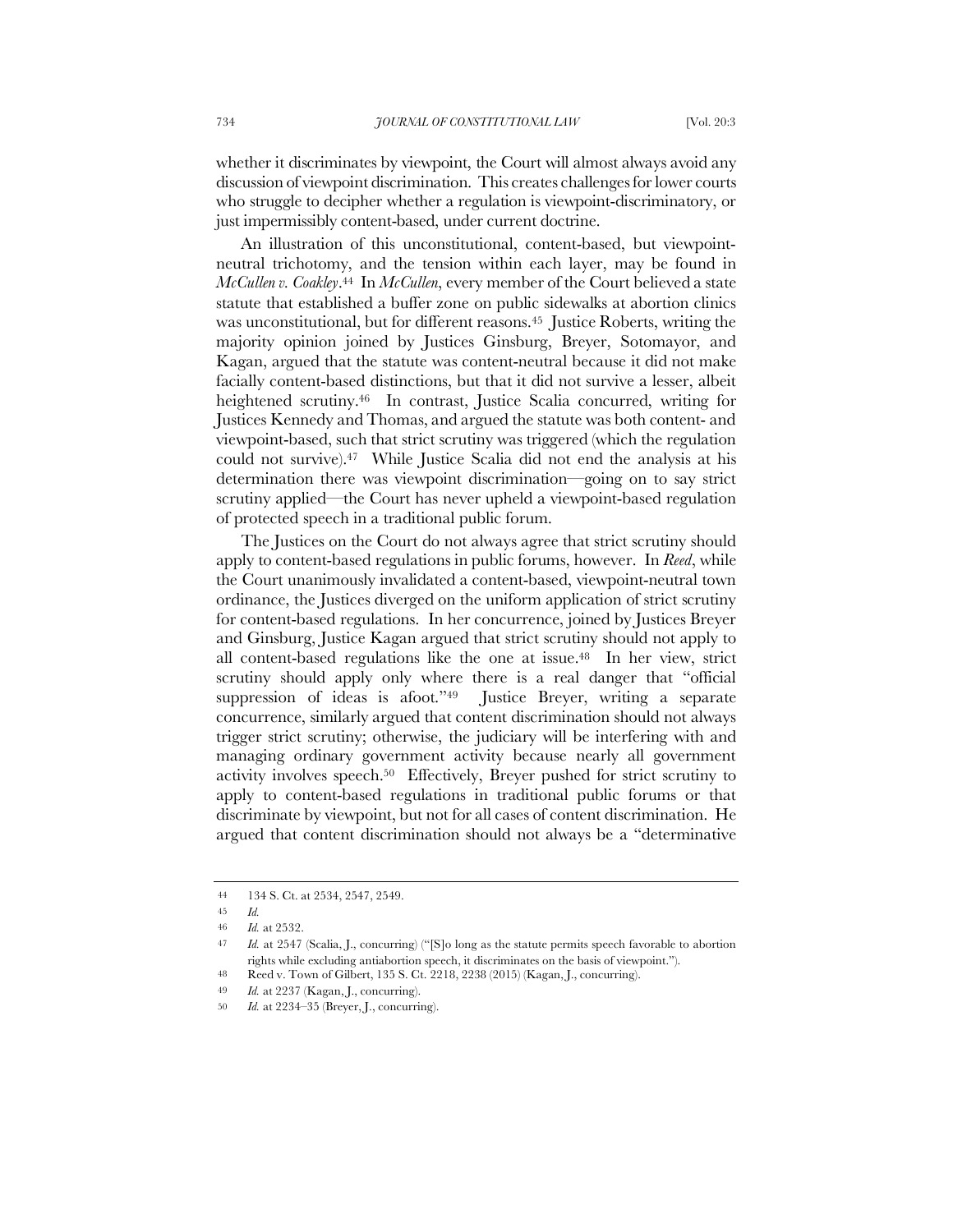legal tool[ ] in an appropriate case," instead acting as a "supplement to a more basic analysis" of a regulation.<sup>51</sup> Thus, even though it may seem settled that content-based regulations in traditional or designated public forums are subject to strict scrutiny, an undercurrent of alternative reasoning at work could perhaps alter this normative principle.

Two forums where strict scrutiny does not apply per se to content-based regulations are limited public forums and nonpublic forums.52 A traditional public forum is designated as such primarily because its principal purpose is the exchange of ideas.53 Conversely, speech restrictions in a limited public or nonpublic forum are subject to fewer First Amendment constraints.54 In either forum, a content-based regulation must still be both reasonable and viewpointneutral.55 But that viewpoint neutrality is required for restricting speech in a forum subject to lesser scrutiny, calls into question whether viewpoint-based regulations on protected speech could *ever* survive a forum analysis.56 The Court has provided little direction as to whether a viewpoint-based, but reasonable regulation in a nonpublic forum would be invalidated because it is not viewpoint-neutral, or because it does not then survive strict scrutiny.

<sup>51</sup> *Id.*

<sup>52</sup> While the Court refers to these differently, they seem to be interchangeable and require the same analysis.

<sup>53</sup> *See* McCullen v. Coakley, 134 S. Ct. 2518, 2529 (2014) (finding traditional public forums are "venues for the exchange of ideas").

<sup>54</sup> *See* Ark. Educ. Television Comm'n v. Forbes, 523 U.S. 666, 683 (1998) (upholding a public broadcaster's right to exclude a politically nonviable candidate from a televised debate); *see also* Frederick Schauer, Comment, *Principles, Institutions, and the First Amendment*, 112 HARV. L. REV. 84, 88–89 (1998) (stating that even though the Court in *Forbes* found the debate to be a nonpublic forum, the majority made the argument that public broadcasting was normally authorized to make viewpoint-based decisions because it was not a forum, subject to certain exceptions like debates).

<sup>55</sup> Cornelius v. NAACP Legal Def. & Educ. Fund, Inc., 473 U.S. 788, 806 (1985).

<sup>56</sup> The Supreme Court has not made clear whether failing on the viewpoint-neutral prong of a limited public forum analysis would trigger strict scrutiny or invalidate the regulation. *See, e.g.*, Good News Club v. Milford Cent. Sch., 533 U.S. 98, 106–07 (2001) (noting that a speech restriction in a limited public forum "*must not* discriminate against speech on the basis of viewpoint" (emphasis added)). The majority of the circuit opinions read as if viewpoint neutrality is a necessary element to any restriction in a limited public forum, not just a potential trigger for more heightened scrutiny. *See, e.g.*, Heaney v. Roberts, 846 F.3d 795, 801 (5th Cir. 2017) ("It is beyond debate that the law prohibits viewpoint discrimination in a limited public forum."); NAACP v. City of Philadelphia, 834 F.3d 435, 449 n.7 (3d Cir. 2016) ("Apart from reasonableness, a second requirement that exists no matter how we label the forum is viewpoint neutrality."); Hodge v. Talkin, 799 F.3d 1145, 1170 (D.C. Cir. 2015) ("A law that discriminated on the basis of viewpoint [to shield criticism] would plainly infringe the First Amendment even in a nonpublic forum."); Seattle Mideast Awareness Campaign v. King Cty., 781 F.3d 489, 502 (9th Cir. 2015) ("In a limited public forum, . . . what's forbidden is viewpoint discrimination, not content discrimination.").

Further, finding a regulation within a limited public forum is unreasonable (the other requirement) would deem the statute unconstitutional, rather than trigger any other form of scrutiny. *See NAACP*, 834 F.3d at 442 ("[O]ur conclusion that the ban . . . is unreasonable means that it is unconstitutional no matter what we label the forum. In other words, reasonableness is a bare minimum in forum cases. Some types of forums require more than reasonableness, but none allow less.").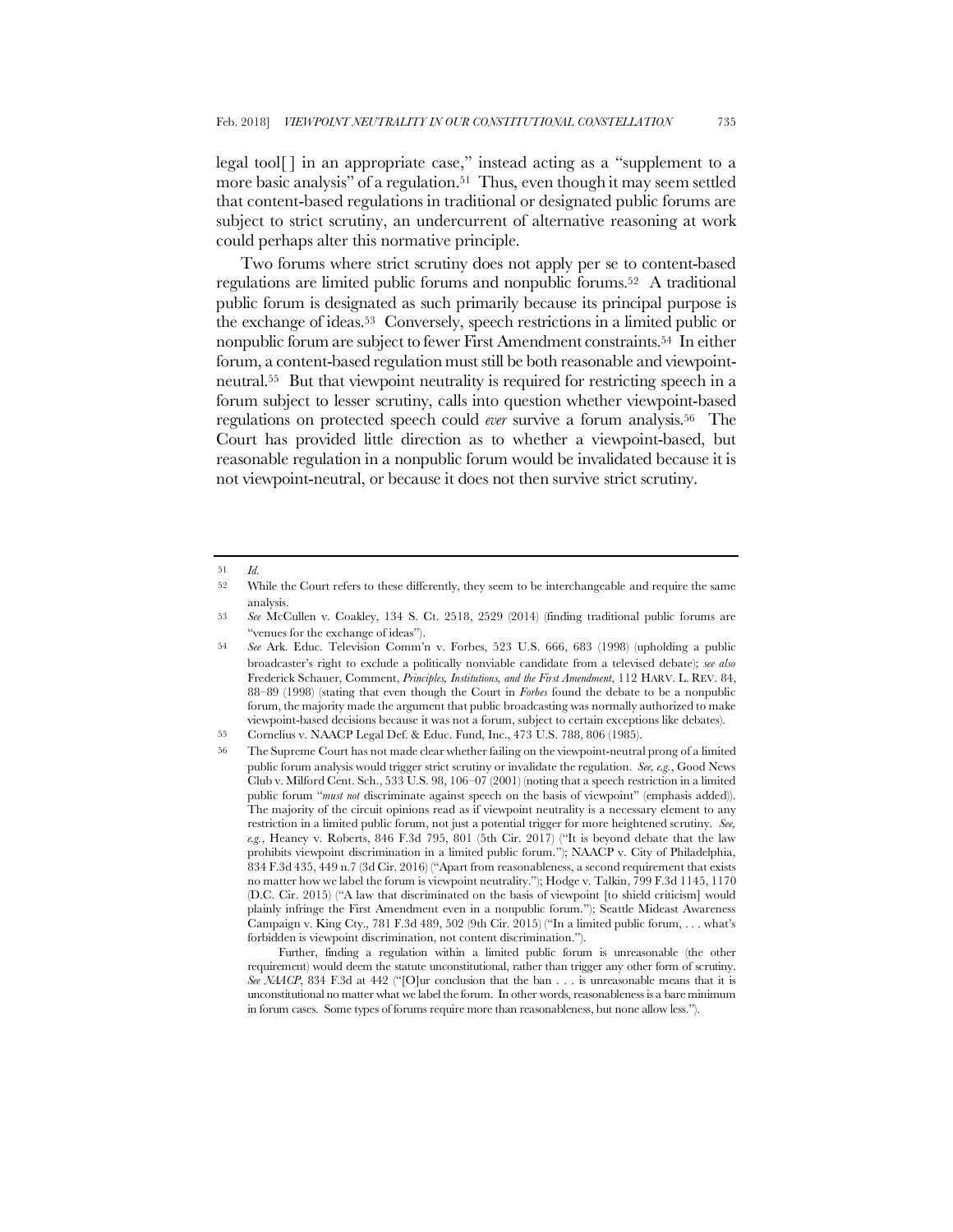### II. VIEWPOINT DISCRIMINATION AT THE SUPREME COURT

In *Perry Education Ass'n v. Perry Local Educators' Ass'n*, the Court permitted (in a 5-4 decision) an incumbent teachers' union to negotiate a collective bargaining agreement with the school board, and to receive access to teachers' mailboxes, while denying access to a rival union.57 Vehemently, Justice Brennan and three others dissented, finding the exclusive access provision to constitute viewpoint discrimination in violation of the First Amendment.58 In the decades since, the Court has developed a multifaceted stance on the permissibility of viewpoint-based regulations. Generally, the federal judiciary heavily presumes that viewpoint discrimination is unconstitutional when it restricts speech that would otherwise be permissible.59 However, the level of scrutiny, or test applied by the Court, matters greatly to the broader determination of whether viewpoint neutrality is absolutely mandated by the Constitution or not (spoiler: it's not).

Based on judicial practice, it is "all but dispositive" to conclude that a law regulating speech is content-based and viewpoint-discriminatory because it implies that the state favors one viewpoint over another.60 This presumption applies to all forums, since viewpoint neutrality is a requirement even in a nonpublic forum. Conservative Justices are apt to declare that any finding of viewpoint discrimination is per se invalid for private speech, but such a rule has not been accepted by a majority of the Court.

#### *A. Impermissible Viewpoint Discrimination*

If a regulation restricts private speech in a public forum, viewpoint discrimination is presumptively invalid. In *Good News Club v. Milford Central School*, for example, the Court held that a school's denial of a religiously-affiliated club to hold afterschool meetings in their facilities constituted impermissible viewpoint discrimination.<sup>61</sup> Without technically undergoing a strict scrutiny analysis but following two precedential cases,62 Justice Thomas found that the

<sup>57</sup> Perry Educ. Ass'n v. Perry Local Educators' Ass'n, 460 U.S. 37, 48–49 (1983).

<sup>58</sup> *Id.* at 56 (Brennan, J., dissenting).

<sup>59</sup> *See* Rosenberger v. Rector of Univ. of Va., 515 U.S. 819, 829–30 (1995) ("[W]e have observed a distinction between . . . content discrimination, which may be permissible if it preserves the purposes of that limited forum, and, . . . viewpoint discrimination, which is presumed impermissible when directed against speech otherwise within the forum's limitations.").

<sup>60</sup> Sorrell v. IMS Health Inc., 564 U.S. 552, 571 (2011) (citing R.A.V. v. City of St. Paul, 505 U.S. 377, 382 (1992)); s*ee also Rosenberger*, 515 U.S. at 828 (declaring an "axiomatic" principle that government regulations may not show favoritism based on the speaker or the substantive content of the speech).

<sup>61</sup> Good News Club v. Milford Cent. Sch., 533 U.S. 98, 108–09 (2001).

<sup>62</sup> *Rosenberger*, 515 U.S. at 831; Lamb's Chapel v. Ctr. Moriches Union Free Sch. Dist., 508 U.S. 384, 393–94 (1993).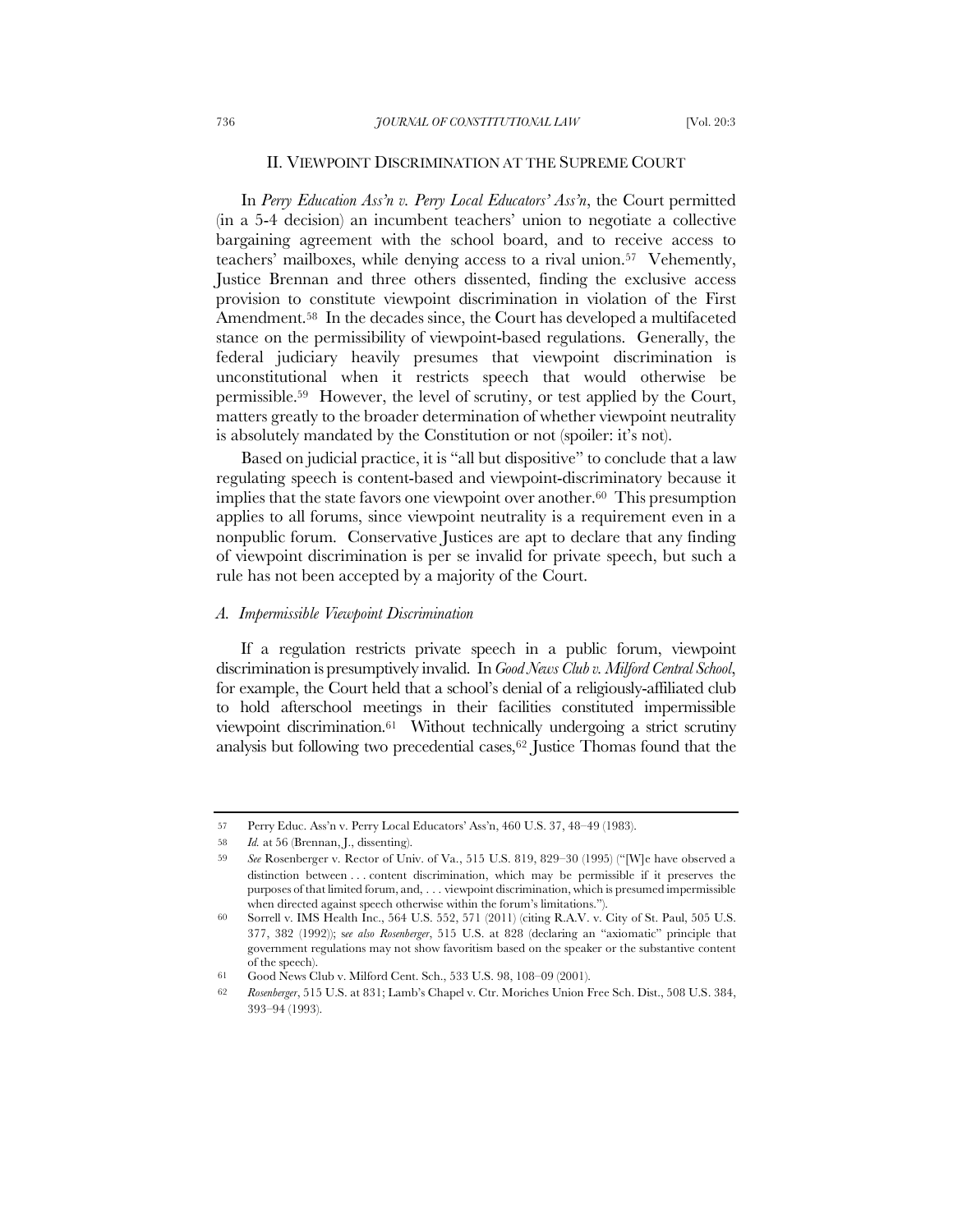viewpoint discrimination at issue was unconstitutional because the club was excluded from participation solely based on its religious association.63

Viewpoint-based regulations on speech that is not fully protected can also be scrutinized fatally. In *Sorrell*, the Court struck down a statute which barred the sale and use of pharmacy records revealing individual doctors' prescribing practices, to be used for pharmaceutical marketing, because it imposed a discriminatory burden on certain speakers based on the content of the speech.64 Since persons other than pharmaceutical manufacturers could obtain the information, the restriction was viewpoint-based.65 Although commercial speech was at issue, the Court recognized that even under a lesser heightened scrutiny, requiring the state to show the statute directly advanced a substantial interest and was drawn to achieve said interest, the statute was unconstitutional because of the differential treatment applied based on viewpoint.<sup>66</sup> Lower courts have followed suit here, recognizing that "merely wrapping a law in the cloak of 'commercial speech' does not immunize it from the highest form of scrutiny due government attempts to discriminate on the basis of viewpoint."67

Even viewpoint-based regulations that target expression deemed "worthless" to public debate under the First Amendment are constitutionally suspect.68 The question presented in *R.A.V. v. City of St. Paul*, in terms of viewpoint discrimination, was whether an ordinance designed to criminalize bias-motivated hate speech could criminalize some unprotected speech in a category (fighting words based on race) and not all fighting words.69 The plaintiffs had burned a cross on the yard of a black family, and were prosecuted under this statute.70 The Court found the law facially

<sup>63</sup> *See Good News Club*, 533 U.S. at 108, 110–12. Three Justices—Souter, Ginsburg, and Stevens—did not think there was viewpoint discrimination at issue. *Id.* at 131 (Stevens, J., dissenting); *id*. at 135– 37 (Souter, J., dissenting).

<sup>64</sup> *Sorrell*, 564 U.S. at 563–64.

<sup>65</sup> *Id.* at 565.

<sup>66</sup> *Id.* at 571–72, 580.

<sup>67</sup> Dana's R.R. Supply v. Attorney General, Fla., 807 F.3d 1235, 1248 (11th Cir. 2015). Some professional speech proves to be more contentious because of the issues raised in the profession, and courts differ as to how to regulate it. *Contra* King v. Governor of N.J., 767 F.3d 216, 237 (3d Cir. 2014) (upholding a state statute that prohibited counselors from rendering their services of sexual orientation change efforts to minors because it prevented them from "expressing [their] viewpoint in a very specific way"). *Compare* NIFLA v. Harris, 839 F.3d 823, 844 (9th Cir. 2016) (holding that a state law requiring abortion clinics to disseminate notices stating the existence of publicly-funded family-planning services did not violate the First Amendment), *with* Stuart v. Camnitz, 774 F.3d 238, 252 (4th Cir. 2014) (holding that a state law requiring doctors to display sonograms and describe fetuses to women seeking abortions constituted unconstitutionally compelled speech).

<sup>68</sup> R.A.V. v. City of St. Paul, 505 U.S. 377, 384–85 (1992).

<sup>69</sup> *Id.* at 380–88; *see also* Kagan, *supra* note 8, at 417–18 (arguing that the ordinance in *R.A.V.* was struck down because its ban on fighting words that only racists would use failed to protect the "interest of listeners in a balanced debate on public issues").

<sup>70</sup> *R.A.V.*, 505 U.S. at 379–80.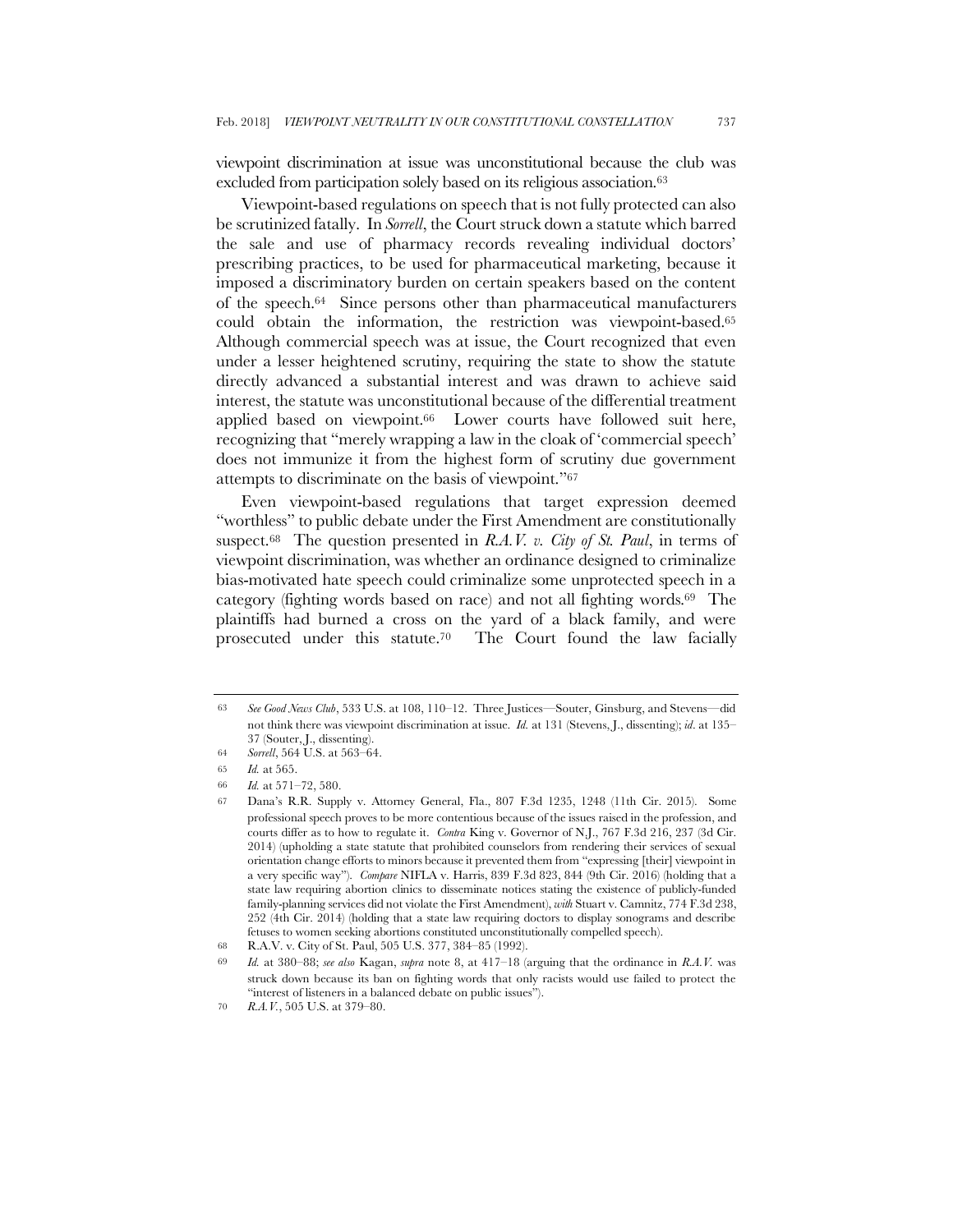unconstitutional and both content- and viewpoint-based.71 Specifically, Scalia noted that the government could not lawfully regulate fighting words "based on hostility—or favoritism—towards the underlying message expressed."72 Because the ordinance only prohibited fighting words based on "race, color, creed, religion or gender," it unconstitutionally selected certain views expressed through fighting words to be restricted, according to the *R.A.V.* majority.73

This decision was met with significant opposition, both from scholars and other Justices, who felt that the ordinance was unconstitutionally overbroad but that the speech was not entitled to any sort of First Amendment protection.74 Regulating wholly unprotected speech may still be permissible even if viewpoint-discriminatory, as discussed in Subpart II.B.2. This illustration is intended to reflect that it is a rare occurrence that the Justices will agree on viewpoint neutrality and the level of scrutiny applied to contentbased restrictions.

# *B. Permissible Viewpoint Discrimination*

Despite the heavy presumption against viewpoint discrimination, the Supreme Court has never made a per se rule on its (un)constitutionality. Few circumstances warrant the Court to stray from the viewpoint neutrality mandate, but they do exist. One such category is when the government itself speaks, free to select the views it wants to express.75 Such a categorization may virtually strip the speech of nearly all First Amendment protection. The settings where the Court has upheld viewpoint-based regulations are discussed presently.

<sup>71</sup> *Id.* at 391–92.

<sup>72</sup> *Id.* at 386.

<sup>73</sup> *Id.* at 393–94.

<sup>74</sup> *See, e.g.*, *id.* at 400 (White, J., concurring) ("This categorical approach [to proscribable expression on the basis of content] has provided a principled and narrowly focused means for distinguishing between expression that the government may regulate freely and that which it may regulate on the basis of content only upon a showing of compelling need."). White concurred in the judgment to invalidate the ordinance, reasoning that it was unconstitutionally overbroad. *Id.* at 397; *see also*  Kagan, *supra* note 8, at 418 n.14. In her legal scholarship, Kagan also conceded that she personally found the *R.A.V.* ordinance to be viewpoint-discriminatory, but that it ultimately would "not dangerously have distorted public debate," which seems to be a separate, though not mutually exclusive, line of analysis. Kagan, *supra* note 8, at 419. Thus, Kagan has made clear that certain viewpoint-based restrictions would not run counter to the broader goal of free expression. *Id.*

<sup>75</sup> *See* Pleasant Grove City v. Summum, 555 U.S. 460, 467, 472 (2009) (holding that monuments represented government speech, even in public parks, and that the Free Speech Clause "does not regulate government speech"); *see also* Mark Strasser, *Government Speech and Circumvention of the First Amendment*, 44 HASTINGS CONST. L.Q. 37, 59 (2016) (arguing that the Supreme Court's lack of limitations on government free speech "give[s] the government an easy way to avoid First Amendment speech limitations").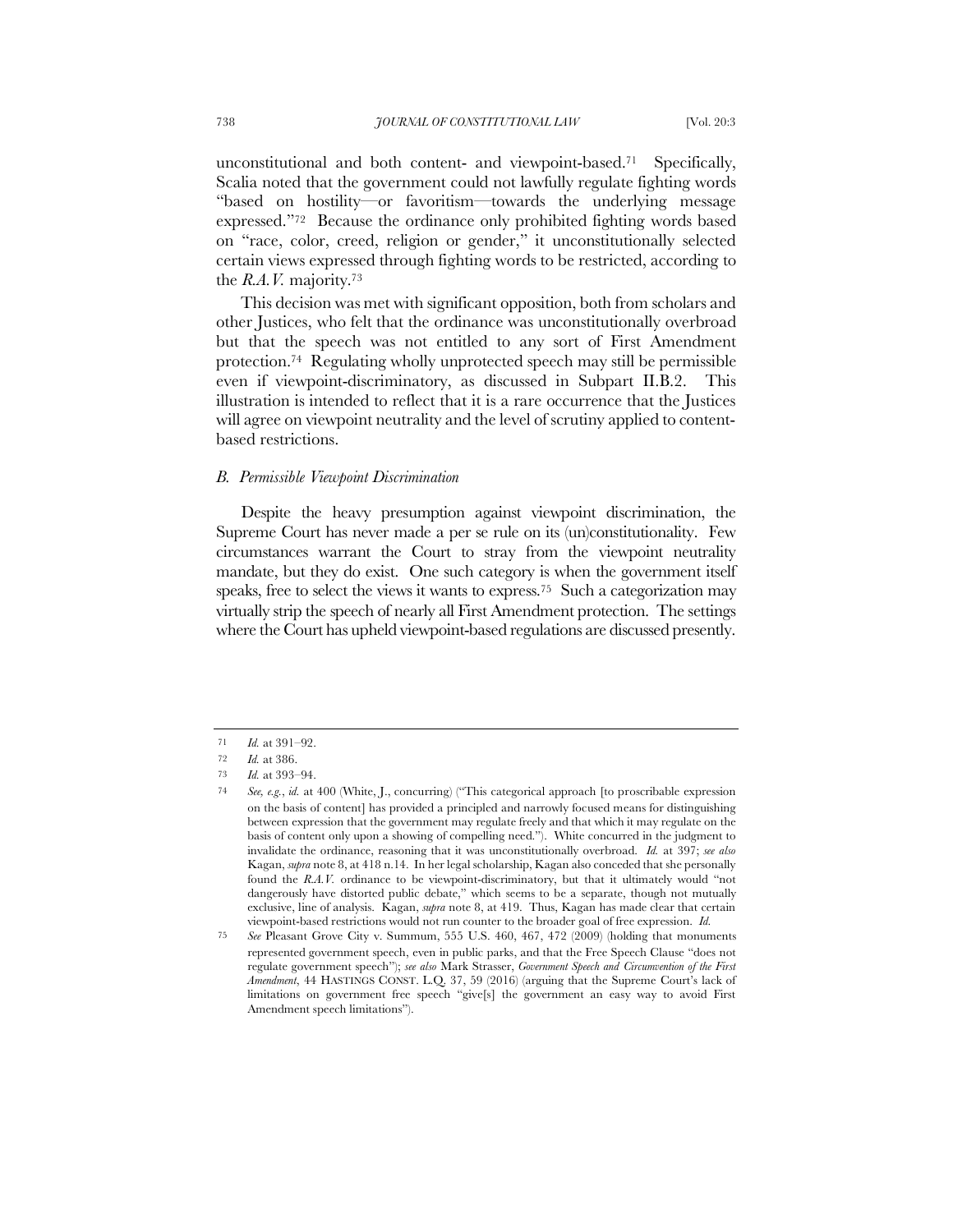#### 1. *Schools*

Although the First Amendment applies to public schools, the Court has recognized that it is an arena in which viewpoint-based regulations may be permissible.76 In *Tinker v. Des Moines Independent Community School District*, the Court recognized this principle, but also noted that schools may be justified in restricting speech, so long as such censorship is "caused by something more than a mere desire to avoid the discomfort and unpleasantness that always accompany an unpopular viewpoint."77

But the *Tinker* test, permitting speech restrictions if it would substantially and materially disrupt the school's operation, implicitly recognized that viewpoint discrimination may be constitutional in schools while selectively censoring certain views should not be. Despite its analytical structure, this test did not create as bright a line as it may appear for exactly when viewpoint discrimination is afoot in schools.

A twenty-first century case may demonstrate how federal courts still struggle with analyzing questionably viewpoint-based regulations in schools. In *B.W.A. v. Farmington R-7 School District*, the Eighth Circuit found that a public school ban on clothing depicting the Confederate flag did not violate free speech and did not constitute viewpoint discrimination.78 At the time, there were several racially charged incidents at the school, which led to the school district's decision to ban all clothing depicting the Confederate flag.<sup>79</sup> The circuit court panel then went on to analyze the restriction through *Tinker*'s "substantial disruption" test in schools.80 Given the history of racial tension at the school, the court felt there was evidence that images of the Confederate flag caused a substantial disruption, and such a clothing ban was constitutional.81

At first, the Eighth Circuit seemed to suggest that the ban on clothing containing the Confederate flag was permissible viewpoint discrimination so long as it comported with *Tinker*, but then concluded its First Amendment analysis as follows:

Contrary to [the students'] assertion, viewpoint discrimination by school officials is not violative of the First Amendment if the *Tinker* standard requiring a reasonable forecast of substantial disruption or material interference is met. . . . Based on the evidence in the record, the school's ban

<sup>76</sup> *See* Tinker v. Des Moines Indep. Cmty. Sch. Dist., 393 U.S. 503, 513 (1969).

<sup>77</sup> *Id.* at 509.

<sup>78</sup> 554 F.3d 734, 740–41 (8th Cir. 2009).

<sup>79</sup> *Id.* at 736–37.

<sup>80</sup> *Id.* at 741; *see also Tinker*, 393 U.S. at 505–06 (arguing that a school could not send students home for wearing black armbands to protest the Vietnam War because the armbands were pure speech and not disruptive conduct). The Eighth Circuit felt that *Tinker*'s framework should be applied rather than *Morse*. *See infra* notes 84–86 and accompanying text.

<sup>81</sup> *B.W.A.*, 554 F.3d at 739, 741.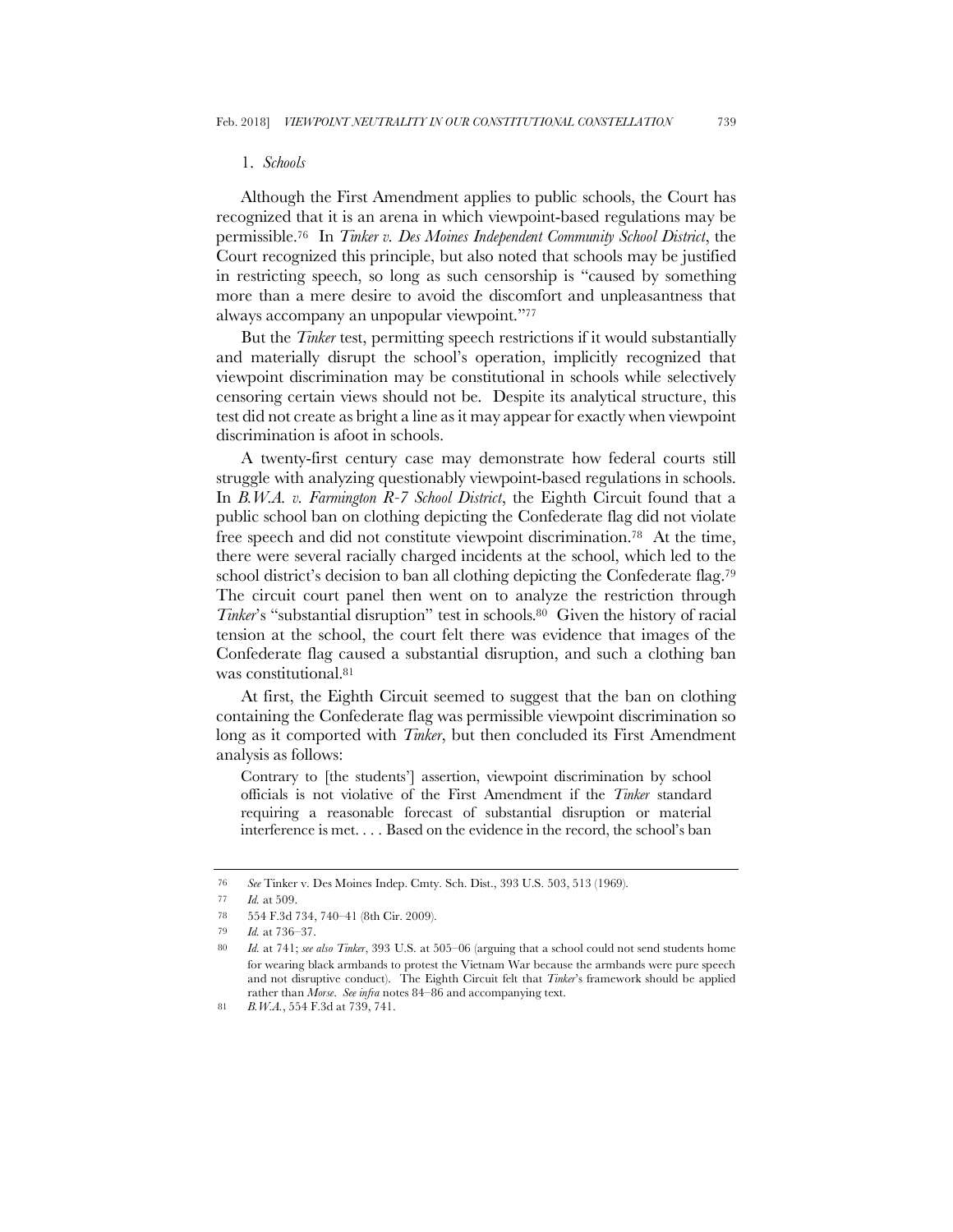on the flag was reasonably related to a substantial disruption, *did not amount to viewpoint discrimination*, and did not violate the First Amendment. 82

Perhaps the Court meant to say that the ban was not *impermissible* viewpoint discrimination, but instead conflated a constitutional ban with necessarily being viewpoint-neutral. Several other circuits have followed suit, finding that a prohibition on the display—on clothing or otherwise—of the Confederate flag in schools does not violate the First Amendment.83 Thus, it is more likely that the refusal to permit a display of the Confederate flag is viewpoint discrimination. However, this error—clerical or legal—reflects the strong hesitation from writing an opinion that specifically finds viewpoint discrimination to be permissible.

In *Morse v. Frederick*, the Court did not apply *Tinker* and upheld a sort of viewpoint discrimination in the school setting, finding that a suspension of a student for carrying a banner emblazoned with the phrase "BONG HiTS 4 JESUS" to school did not violate his First Amendment rights.84 The conservative Justices were in the majority, maintaining that the principal was within her rights as a school administrator because she reasonably believed the student's banner promoted illegal drug use.85 Even the dissent, composed of Justices Stevens, Souter and Ginsburg, conceded that "it might well be appropriate to tolerate some targeted viewpoint discrimination in this unique setting"—though arguing it was impermissible in this case.86

This is not to say that viewpoint discrimination is always permissible in schools, nor that there is unanimity over finding a speech regulation is viewpoint-based. For example, in *Christian Legal Society v. Martinez*, a five-Justice majority held that a public law school's refusal to recognize a religious-based student organization because it did not maintain open eligibility membership was reasonable and viewpoint-neutral.87 In dissent, the conservative end of the Court argued that the policy—even though coined "nondiscriminatory"—amounted to viewpoint discrimination, and that "we have never taken the view that a little viewpoint discrimination is acceptable."<sup>88</sup>

<sup>82</sup> *Id.* at 740–41 (emphasis added).

<sup>83</sup> *See, e.g.*, Hardwick v. Heyward, 711 F.3d 426, 440 (4th Cir. 2013) (banning clothing with a Confederate flag in school was constitutional); Defoe v. Spiva, 625 F.3d 324, 335–36 (6th Cir. 2010) (finding Confederate flag displays would be a substantial disruption pursuant to *Tinker*); McAllum v. Cash, 585 F.3d 214, 222–24 (5th Cir. 2009) (concluding that a school ban on any display of the Confederate flag did not violate free speech rights).

<sup>84</sup> 551 U.S. 393, 397, 408–10 (2007).

<sup>85</sup> *Id.* at 397, 409–10.

<sup>86</sup> *Id.* at 439–40 (Stevens, J., dissenting).

<sup>87</sup> 561 U.S. 661, 669 (2010).

<sup>88</sup> *Id.* at 717–18 (Alito, J., dissenting).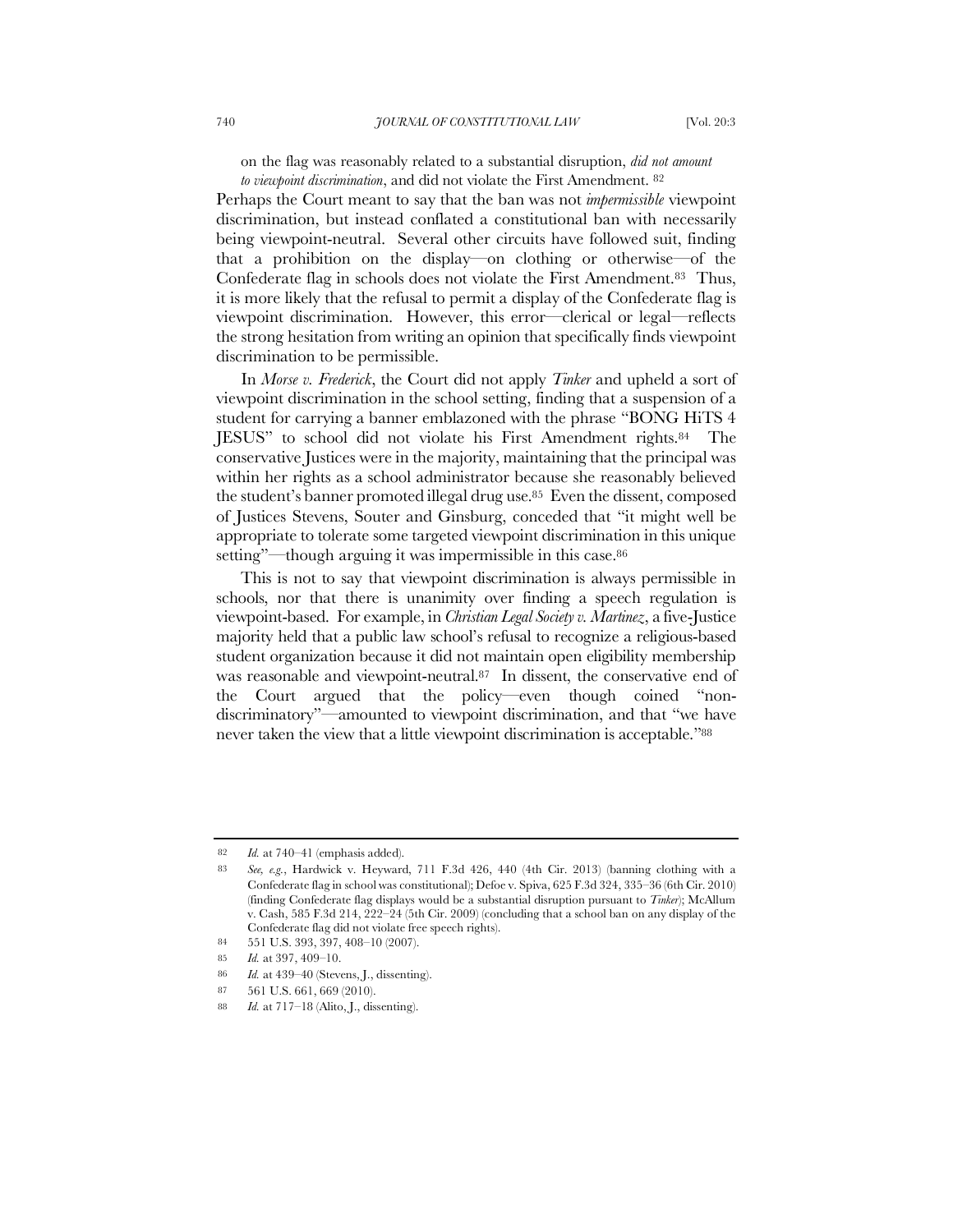#### 2. *Unprotected Speech*

Despite the holding in *R.A.V.*, several Justices recognize that states should be able to regulate speech, even if in a viewpoint-based manner, that is wholly unprotected by the First Amendment. In Justice White's concurrence in *R.A.V.*, joined by Justices Blackmun, O'Connor, and Stevens, he did not refute the finding that the regulation was content-based (or even viewpointbased), but that the government should be free to regulate this sort of expression deemed historically proscribable.89 White reasoned that if the state could ban all fighting words, it should be able to ban a subset of them "without creating the danger of driving viewpoints from the marketplace."90

Even Scalia's majority opinion in *R.A.V.* recognized exceptions to the principle that viewpoint-based regulations are impermissible. First, if the "basis for the content discrimination consists entirely of the very reason the entire class of speech at issue is proscribable, no significant danger of idea or viewpoint discrimination exists."91 Second, if "the subclass happens to be associated with particular 'secondary effects' of the speech, so that the regulation is 'justified without reference to the content of the . . . speech.'"92 Third and finally, a statute does not need to be neutral "so long as the nature of the content discrimination is such that there is no realistic possibility that official suppression of ideas is afoot."93

### 3. *Non-Coercive Government Subsidies and Speech*

The Court has permitted a form of viewpoint discrimination if the government is the one doing the talking. This has been recognized in the subsidy context as well as when the state action constitutes "government speech" that does not coerce private speakers into espousing a certain view.<sup>94</sup>

<sup>89</sup> R.A.V. v. City of St. Paul, 505 U.S. 377, 399–400 (1992) (White, J., concurring).

<sup>90</sup> *Id.* at 401. White also argued that the content-based ordinance would survive strict scrutiny even if it was applied. *Id*. at 403–04.

<sup>91</sup> *Id.* at 388. The Third Circuit also upheld a statute that fit into this category of permissible contentbased regulations identified in *R.A.V. See* King v. Governor of N.J., 767 F.3d 216, 237 (3d Cir. 2014) ("[T]he reason professional speech receives diminished protection under the First Amendment—*i.e.*, because of the State's longstanding authority to protect its citizens from ineffective or harmful professional practices—is precisely the reason New Jersey targeted [sexual orientation change efforts] counseling . . . ."); *see also* Doe v. Governor of N.J., 783 F.3d 150, 151 (3d Cir. 2015) (following *King*  that the same statute did not violate a minor's right to receive information).

<sup>92</sup> *R.A.V.*, 505 U.S. at 389 (emphasis omitted) (quoting City of Renton v. Playtime Theatres, Inc., 475 U.S. 41, 48 (1986)). The Fifth Circuit, quoting the categorical exceptions outlined by Scalia in *R.A.V.*, upheld a state statute prohibiting so-called "animal crush videos" because the statute "regulates a content-defined subclass based on its secondary effects and is justified without reference to the content of the speech." United States v. Richards, 755 F.3d 269, 277 (5th Cir. 2014).

<sup>93</sup> *R.A.V.*, 505 U.S. at 390.

<sup>94</sup> *See, e.g.*, Walker v. Tex. Div., Sons of Confederate Veterans, Inc., 135 S. Ct. 2239, 2245–46 (2015) (holding that the government's decision to refuse to approve a license plate design featuring the Confederate flag was not unconditional because the license plates constituted government speech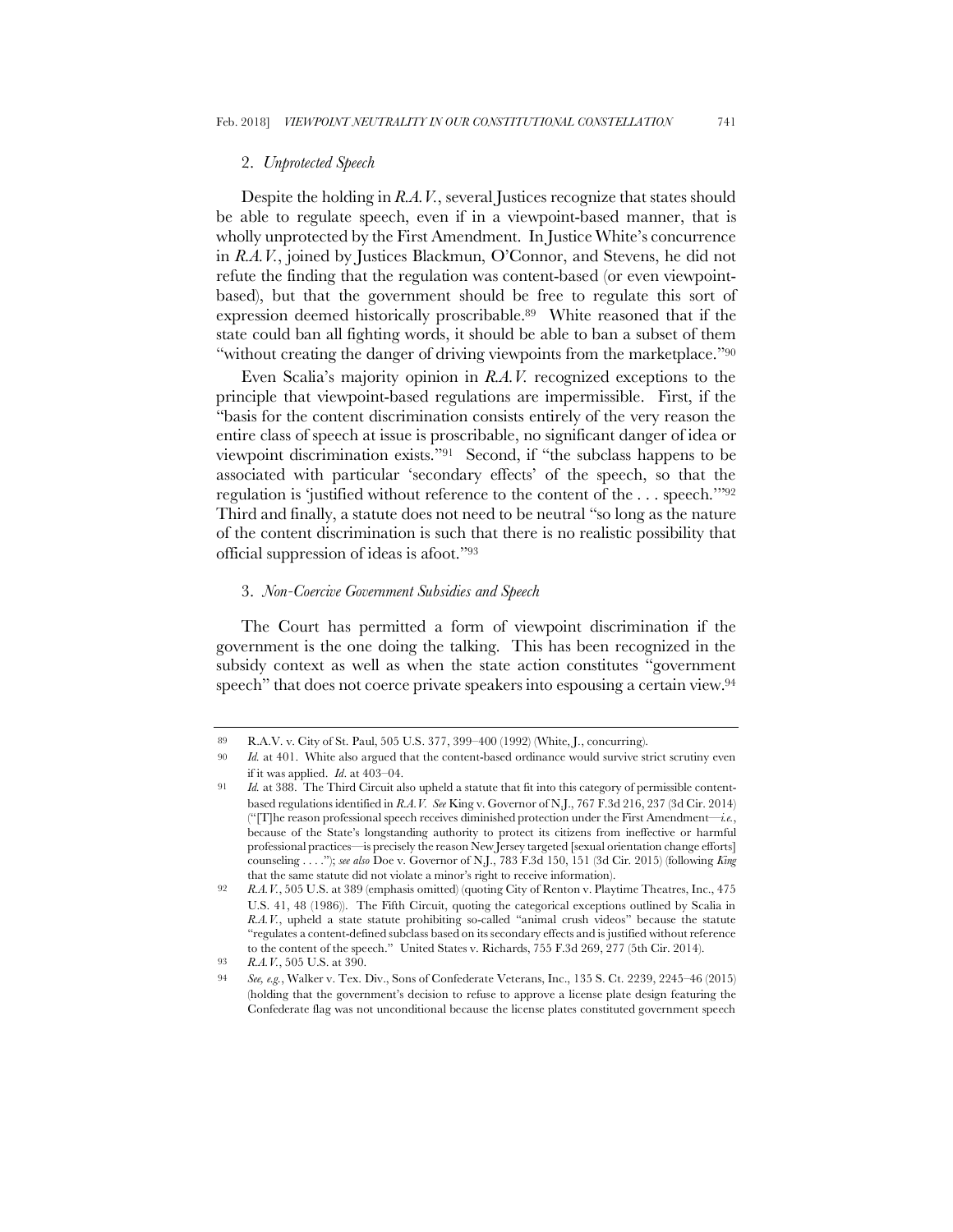For example, in *National Endowment for the Arts v. Finley*, the Court upheld the NEA's "decency and respect" standard for awarding public funding, reasoning that such criteria did not "silence speakers by expressly 'threaten[ing] censorship of ideas.'"95 While never does the Court say that yes, this is viewpoint discrimination and yes, this is permissible, it finds constitutional the government's decision to "merely [choose] to fund one activity to the exclusion of the other."96 Scalia, in a concurring opinion, states emphatically that the NEA standard by its terms establishes viewpointbased criteria, which is "perfectly" constitutional: "None of this has anything to do with abridging anyone's speech. . . . [T]he difference between me and the Court is that I regard the distinction between 'abridging' speech and funding it as a fundamental divide, on this side of which the First Amendment is inapplicable."97

Like subsidies, government speech may permissibly prefer certain views to the exclusion of others. This may include government speech that contains elements of private speech. While discussed in greater detail in Subpart III.A, *Walker v. Sons of Confederate Veterans* demonstrates this notion, where the Court upheld a decision by the Texas Department of Motor Vehicles Board to reject a specialty license plate bearing the Confederate flag because it was government speech.98 The Fifth Circuit had reversed the district court's ruling for the board and argued that the plate designs were private speech; thus the board's refusal to approve their design was "constitutionally forbidden viewpoint discrimination."99 The majority of the Court found otherwise, determining that the plates did not constitute any sort of forum, and was rather government speech because the message conveyed suggested it was done so on behalf of the state.100 And when the government speaks as a general matter, Justice Breyer wrote, "[I]t is not barred by the Free Speech Clause from determining the content of what it

- 97 *Id.* at 590, 598–99 (Scalia, J., concurring).
- 98 135 S. Ct. 2239, 2253 (2015).

and the government is not constrained by the First Amendment in what it chooses to say unless it seeks to "compel private persons to convey the government's speech"); Rust v. Sullivan, 500 U.S. 173, 194 (1991) (holding that the government did not violate the plaintiffs' First Amendment rights in prohibiting Title X funding for family planning programs to be used in programs that promote abortion, stating that the government does not unconstitutionally discriminate "on the basis of viewpoint when it chooses to fund a program dedicated to advance certain permissible goals, because the program in advancing those goals necessarily discourages alternative goals").

<sup>95</sup> 524 U.S. 569, 582–83 (1998) (alteration in original) (quoting *R.A.V*., 505 U.S. at 393).

<sup>96</sup> *Id.* at 588 (quoting *Rust,* 500 U.S. at 193) (internal quotation marks omitted).

<sup>99</sup> *Id.* at 2245.

<sup>100</sup> *Id.* at 2246, 2248, 2250. The majority reached this conclusion by analyzing the factors laid out in *Summum* for determining whether the specialty license plates constitute government speech: history of how the speech is communicated, whether they are "closely identified in the public mind with the [State]," and the control exercised by the government. *Id.* at 2246–48, 2250 (alteration in original) (internal quotation marks omitted) (quoting Pleasant Grove City v. Summum, 555 U.S. 460, 472 (2009)).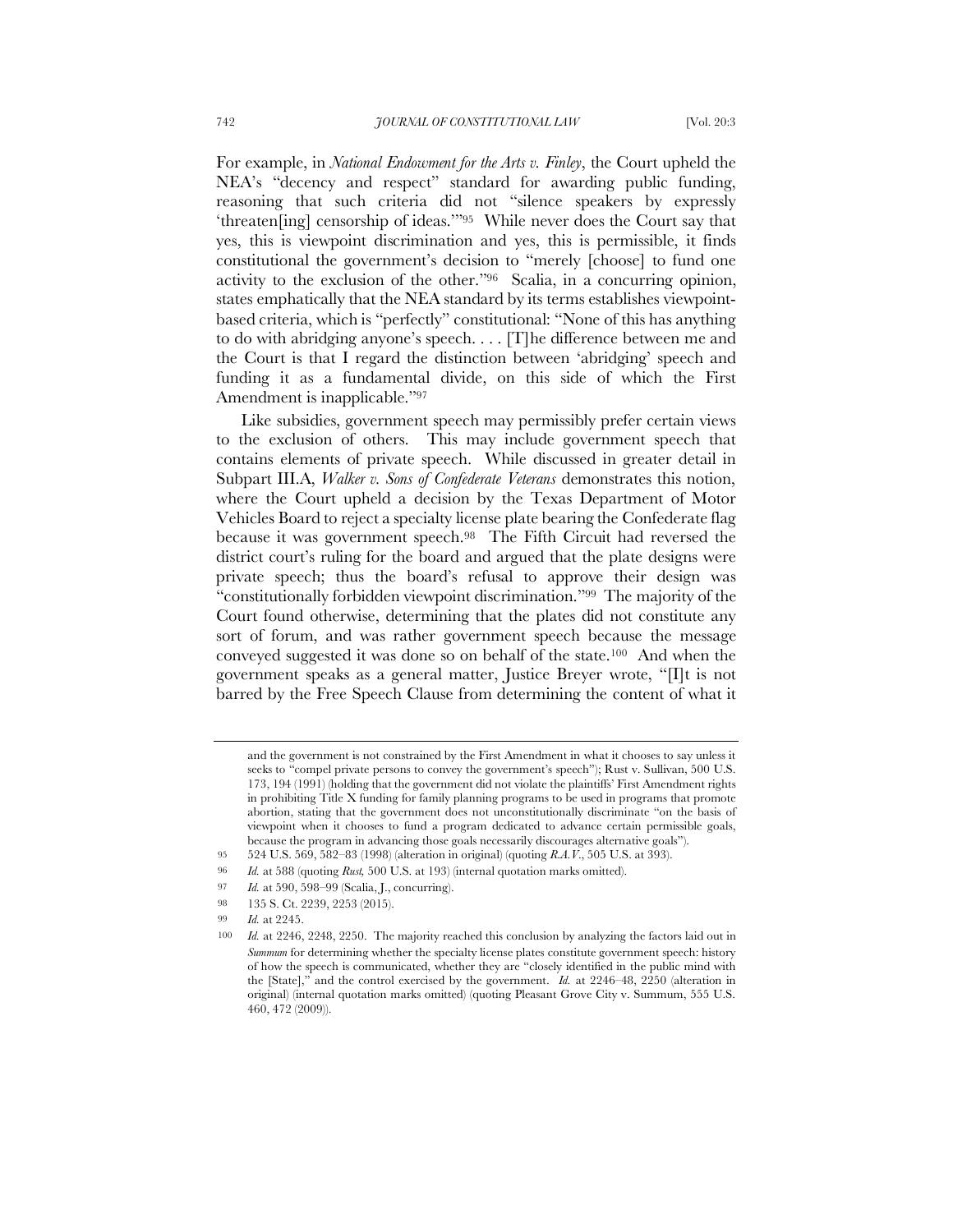says" or to take a position, so long as it does not attempt to compel private individuals to express such speech.101 Further, Breyer recognized:

Our determination that Texas's specialty license plate designs are government speech does not mean that the designs do not also implicate the free speech rights of private persons. We have acknowledged that drivers who display a State's selected license plate designs convey the messages communicated through those designs. And we have recognized that the First Amendment stringently limits a State's authority to compel a private party to express a view with which the private party disagrees. But here, compelled private speech is not at issue. And just as Texas cannot require SCV to convey 'the State's ideological message,' SCV cannot force Texas to include a Confederate battle flag on its specialty license plates.102

Breyer's distinction here rests upon the right of Texas to refuse to be associated with a message containing the Confederate flag. While necessarily exercising discretion to refuse the design because of the view it expressed, this form of government speech, according to the majority's interpretation, simply cannot be held to a viewpoint-neutral forum analysis.

#### 4. *Other Plausible Exceptions to the Viewpoint Neutrality Principle*

While the Court has not established another discrete area in which viewpoint discrimination may be permissible, there are certain possibilities where a viewpoint-based regulation could conceivably survive constitutional challenge. There may be interests compelling enough to survive such an analysis. First, a valid Establishment Clause claim could plausibly be one such example, but the Court has not addressed this possibility.<sup>103</sup> Second, a more amorphous balancing with national security concerns, where the state interests are so high as to outweigh First Amendment rights, is conceivably an area where the Court would permit viewpoint discrimination.104 This has not been supported by the case law, but it is important to acknowledge the possibility of views being restricted in the name of national security. A third area is viewpoint-based regulations of commercial speech. The Court has yet to clearly articulate whether a viewpoint-based regulation on commercial

<sup>101</sup> *Id.* at 2245–46.

<sup>102</sup> *Id.* at 2252–53 (citations omitted).

<sup>103</sup> *See* Little Pencil, LLC v. Lubbock Indep. Sch. Dist., No. 5:14-CV-014-C, 2014 WL 11531267, at \*10 (N.D. Tex. May 29, 2014) (finding that restricting a for-profit entity from advancing its religious message on school property differs from facility-use and flyer-distribution cases in which the Supreme Court found restrictions on religious messages to be impermissible, though the question was left unsettled by the Supreme Court as to whether an alleged "Establishment Clause violation can justify viewpoint discrimination" (quoting Child Evangelism Fellowship of N.J. Inc. v. Stafford Twp. Sch. Dist., 386 F.3d 514, 530 (3d Cir. 2004))).

<sup>104</sup> *See, e.g.*, Def. Distributed v. U.S. Dep't of State, 838 F.3d 451, 458 (5th Cir. 2016) ("Ordinarily, of course, the protection of constitutional rights *would* be the highest public interest at issue in a case. That is not necessarily true here, however, because the State Department has asserted a very strong public interest in national defense and national security.").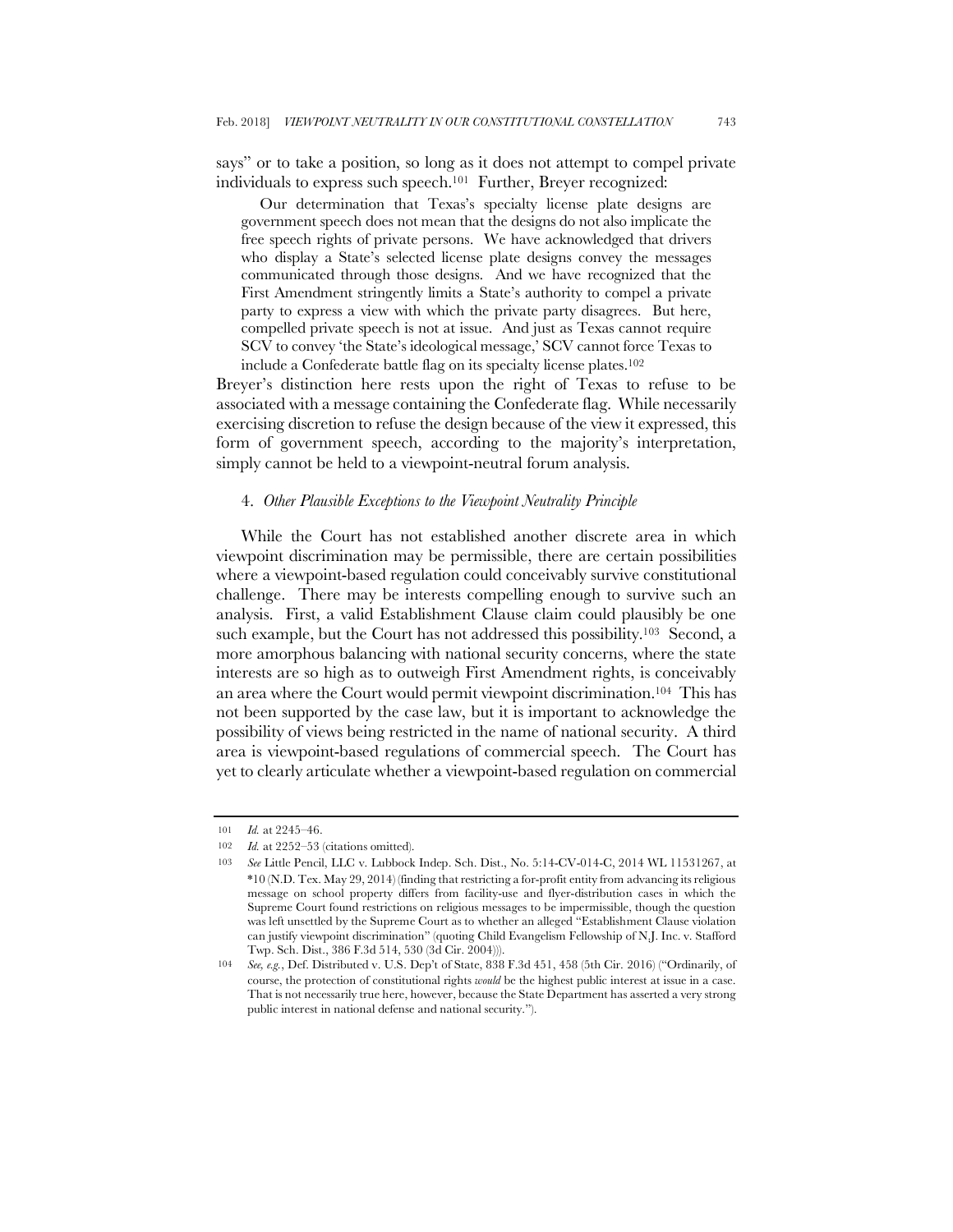speech may be subject to strict (or higher) scrutiny, or may fall within the "relaxed scrutiny" of *Central Hudson*.105 *Sorrell* left open the possibility—to the detriment of First Amendment litigants in lower courts—that a viewpointbased regulation of commercial speech may be constitutional so long as it survives *Central Hudson*,<sup>106</sup> even if it would not survive strict scrutiny.

It seems that direct recognition of viewpoint discrimination in any forum against protected speech—perhaps save commercial speech—will trigger an extreme form of strict scrutiny that is commonly fatal in fact. Arguably, there is no such thing as permissible viewpoint discrimination of protected speech in a forum.107 In considering how lower courts are interpreting this ambiguity, and consequently shaping the doctrine for litigants, Subpart III focuses on two key areas of concern: 1) taking the regulation outside of the forum analysis; and 2) expanding (or deferring to) government discretion in limited public and nonpublic forums.

# III. VIEWPOINT DISCRIMINATION AT THE COURTS OF APPEALS

Because of the trepidation to employ the term "viewpoint discrimination" in any favorable opinion to the government, federal courts are hesitant to find any viewpoint-based regulation constitutional. But that is not to say it never happens. Further, a survey of federal appellate decisions since 2014 begs the question if determinations of viewpoint neutrality are properly conducted for seemingly constitutional, content-based speech regulations. Table 1 highlights the relevant cases decided by the federal courts of appeals since 2014 that addressed questions of viewpoint discrimination. This search recovered over 200 cases, which were then scrubbed to review only First Amendment claims—since many equal protection and other discrimination claims were included in the results. The "Other" column includes cases that were decided on the merits but where the regulation was not content-based at all, as well as cases without final judgments: this includes, but is not limited to, reversals of dismissals, remanding for reconsideration of the viewpoint discrimination

<sup>105</sup> Matal v. Tam, 137 S. Ct. 1744, 1763 (2017). *Compare id.* at 1764 (noting that "[the Court] need not resolve this debate" whether a trademark constitutes commercial speech because the viewpointbased provision at issue in the Lanham Act failed *Central Hudson* scrutiny regardless), *with id.* at 1769 (Thomas, J., concurring) ("I continue to believe that when the government seeks to restrict truthful speech in order to suppress the ideas it conveys, strict scrutiny is appropriate, whether or not the speech in question may be characterized as 'commercial.'" (internal quotation marks omitted) (citation omitted)), *and id.* at 1767 (Kennedy, J., concurring) ("To the extent trademarks qualify as commercial speech, they are an example of why that term or category does not serve as a blanket exemption from the First Amendment's requirement of viewpoint neutrality."). More attention is given to the opinions in *Matal* later in this Comment. *See infra* Subpart IV.B.

<sup>106</sup> *See supra* notes 64–66.

<sup>107</sup> *See, e.g.*, Russell v. Lundergan-Grimes, 784 F.3d 1037, 1050 n.1 (6th Cir. 2015) ("Viewpoint-based restrictions on citizens engaging in such [political] speech on public or private land would be per se invalid.").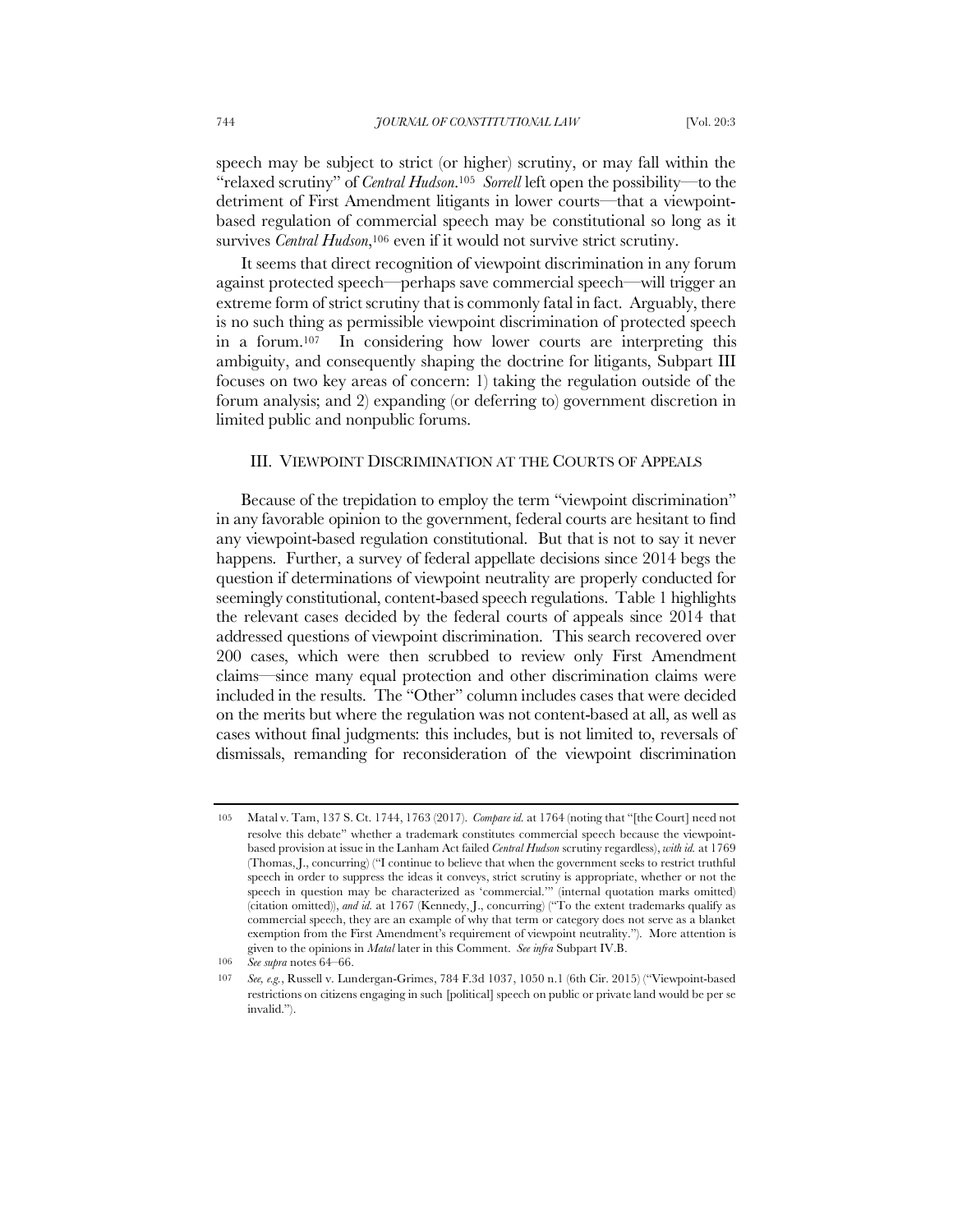claim, or upholding or denying a qualified immunity defense. Table 1 also does not account for any cases that were overturned by the Supreme Court.

| Circuit          | <b>Upheld State Action</b> |                                               |                | <b>Invalidated State Action</b> |                                               |                |
|------------------|----------------------------|-----------------------------------------------|----------------|---------------------------------|-----------------------------------------------|----------------|
|                  | Viewpoint-<br>based        | Content-<br>based but<br>Viewpoint<br>Neutral | Other          | Viewpoint-<br>based             | Content-<br>based but<br>Viewpoint<br>Neutral | Other          |
| 11 <sup>th</sup> | 1109                       | 3                                             |                | 1                               | $\sqrt{2}$                                    | 1              |
| 10 <sub>th</sub> |                            |                                               |                |                                 | $\overline{2}$                                |                |
| 9th              |                            | 8                                             | 1              |                                 |                                               | 3              |
| 8th              |                            | $\overline{4}$                                |                | 1                               | 1                                             |                |
| 7th              |                            | 1                                             |                |                                 | 1                                             | 1              |
| 6th              |                            | 1                                             | $\overline{2}$ | 1                               | $\overline{2}$                                | $\overline{2}$ |
| 5th              | 9110                       | $\overline{2}$                                | 3              | 1                               | 1                                             | 1              |
| 4th              | 1111                       |                                               |                | 1                               |                                               |                |
| 3rd              |                            | $\overline{2}$                                | $\overline{2}$ |                                 | $\mathbf{1}$                                  |                |
| 2nd              |                            | $\overline{2}$                                |                |                                 |                                               |                |
| 1 <sub>st</sub>  |                            | 1                                             |                |                                 |                                               |                |
| D.C.             |                            |                                               | $\overline{2}$ |                                 |                                               | $\overline{2}$ |
| Federal          |                            |                                               |                | $\overline{2}$                  |                                               |                |
| Total            | $\overline{4}$             | 26                                            | 10             | 7                               | 10                                            | 10             |

# TABLE 1 DECISIONS BY FEDERAL COURTS OF APPEALS INVOLVING VIEWPOINT DISCRIMINATION, 2014–2017108

Based on the cases, it is exceedingly rare that a federal court will uphold a regulation that is deemed to be viewpoint-based—which is in line with Supreme Court precedent. Courts most often uphold state action against a First Amendment challenge by determining it is content-based but viewpoint-neutral. This frequently occurs in nonpublic or limited public forums. Thus, it is important to review in more detail how courts come to such conclusions by taking a few example cases, analyzed in Subpart III.B.

<sup>108</sup> This search was conducted by gathering all cases heard from 2014 to 2017 in Westlaw with the following search key: "viewpoint discriminat!" OR (viewpoint /s discriminat!).

<sup>109</sup> *See* Mech v. School Bd. of Palm Beach Cty., 806 F.3d 1070 (11th Cir. 2015) (upholding as viewpoint-based state action that constituted government speech).

<sup>110</sup> *See* Machete Prods. v. Page, 809 F.3d 281 (5th Cir. 2015) (rejecting First Amendment challenge to selective government funding to incentivize productions of films in Texas); United States v. Richards, 755 F.3d 269 (5th Cir. 2014) (upholding animal crushing statute because it only covered unprotected form of obscenity).

<sup>111</sup> *See* ACLU of N.C. v. Tennyson, 815 F.3d 183 (4th Cir. 2016) (upholding specialty license plate program as government speech).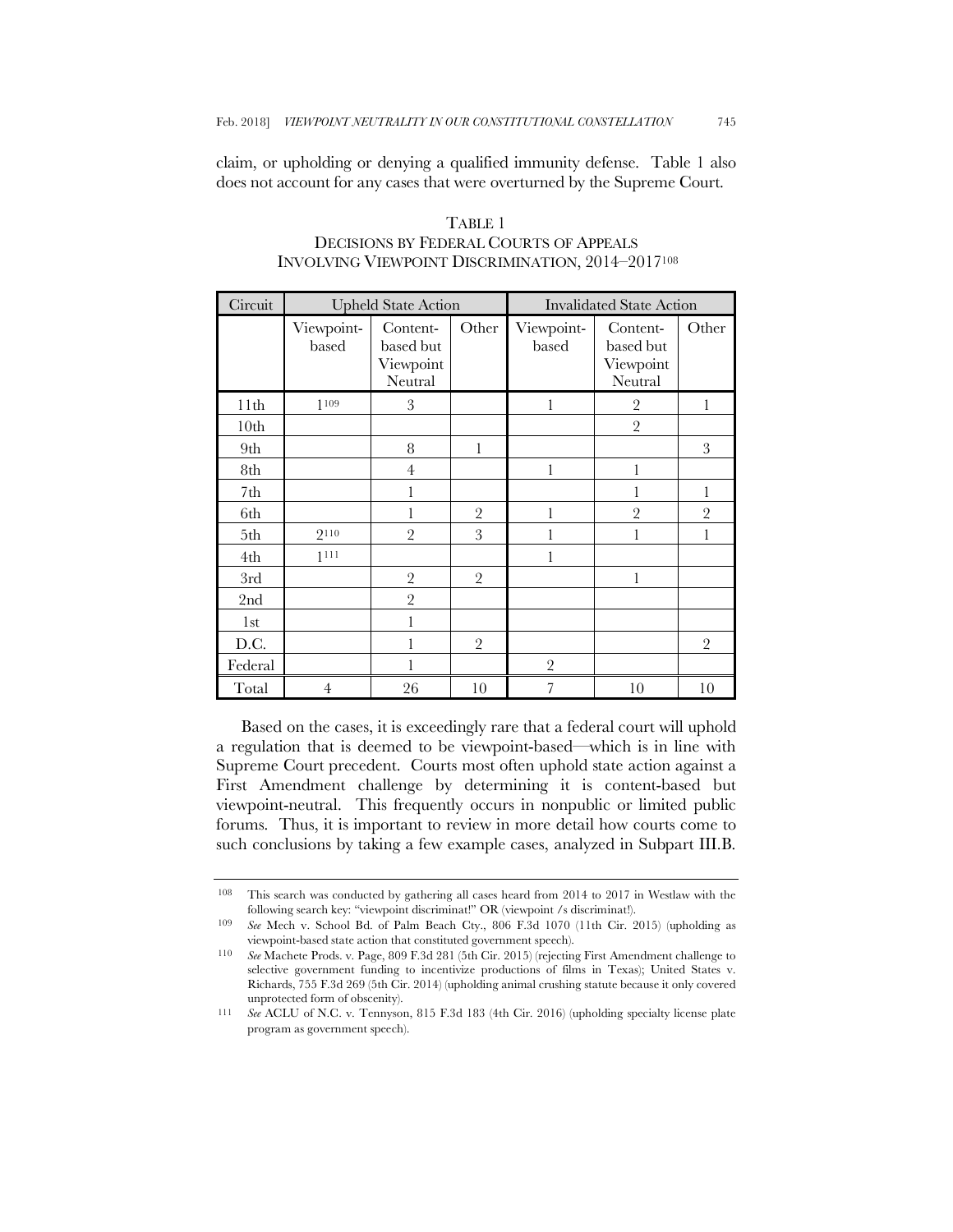Viewpoint-neutral determinations, without a thorough analysis or consideration for how they could be applied, may create more opportunities for government discretion, and viewpoint discrimination to occur in practice. In addition to questions regarding viewpoint neutrality findings, the impact of *Walker*'s holding may give rise to further concerns that viewpoint discrimination is permissible if an expression is mixed with government speech and not in a forum, as discussed presently.

### *A. Impact of Forum-Shifting*

As discussed in Subpart II.B, there are rare circumstances in which the Court has both recognized viewpoint discrimination in a regulation, and still upheld it. Yet, there continues to be disagreement in the federal judiciary across the country as to how to evaluate each step: finding that a regulation differentiates based on viewpoint (rather than content), and then analyzing its constitutionality. In particular, the federal courts of appeals have seen after *Walker* how taking a First Amendment claim outside of the forum analysis effectively releases viewpoint discrimination from consideration.

A deeper dive into *Walker* illustrates the impact of what happens when First Amendment considerations involving mixed private-government speech are taken outside of a forum. Additionally, consideration for how the federal courts of appeals hearing specialty license plate cases decided before and after *Walker* reflect the discord across the judiciary on what is viewpoint discrimination and when it may be permissible.

### 1.Walker *Whiplash*

As previously noted, the Court in *Walker* held that the Texas DMV could refuse to approve specialty license plate designs because the plates amounted to government speech, despite mixed elements of private speech.112 Because of such a determination, the majority reasoned that viewpoint discrimination was appropriate because there was no forum at issue, and no compulsion of private speakers to espouse a particular view.

Four Justices felt quite differently, vehemently declaring the majority's understanding of the expression as government speech to be "a large and painful bite [taken] out of the First Amendment."113 Chief Justice Roberts and Justices Scalia and Kennedy joined the dissent written by Justice Alito, who argued the specialty license plates should be categorized as private speech in a limited public forum.<sup>114</sup> Certainly, in considering the factors in *Summum*, the dissent found elements of government speech within the plates,

<sup>112</sup> Walker v. Tex. Div., Sons of Confederate Veterans, Inc. 135 S. Ct. 2239, 2252–53 (2015).

<sup>113</sup> *Id.* at 2255 (Alito, J., dissenting).

<sup>114</sup> *Id.* at 2262.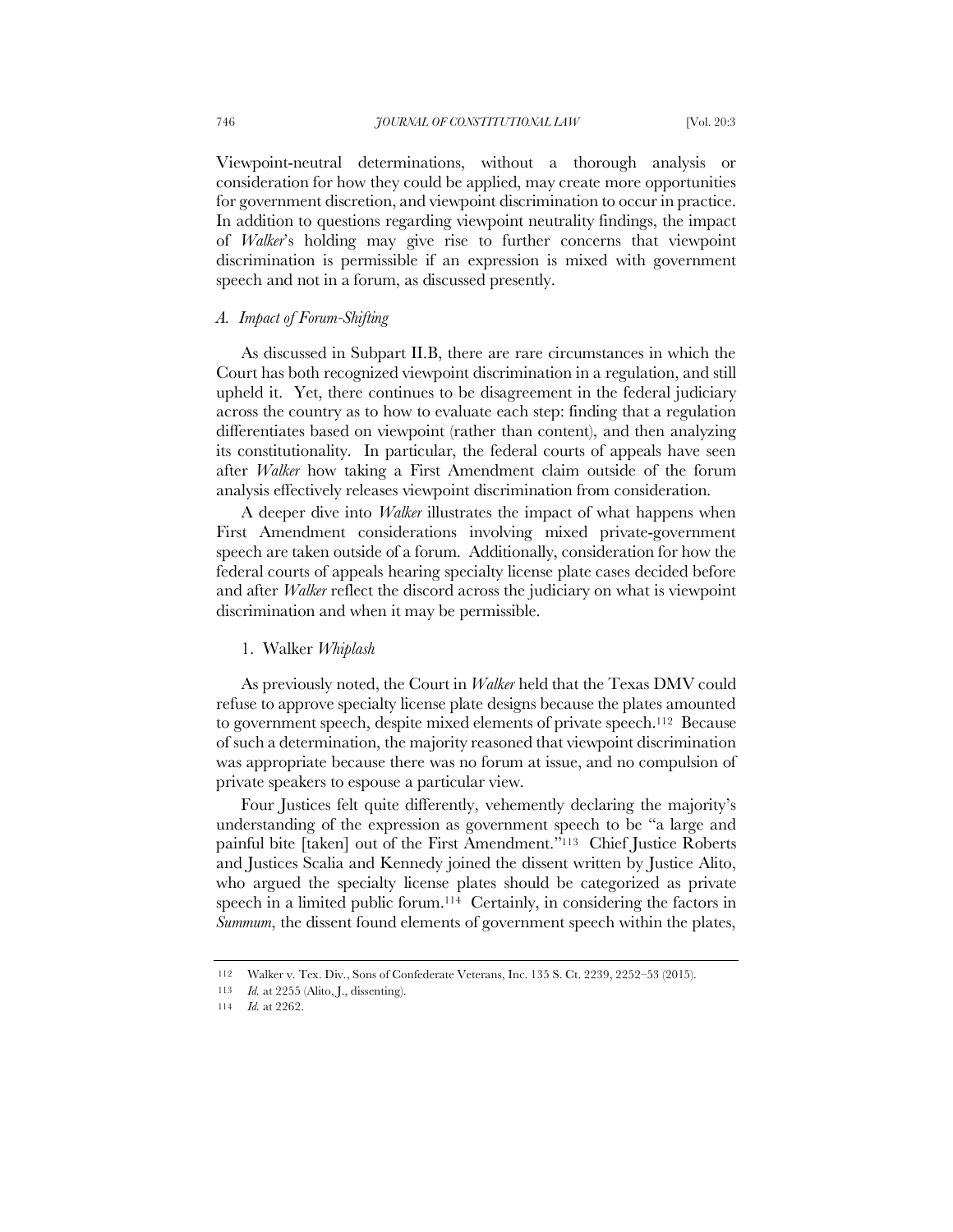but they were "essentially commissioned by private entities" and expressed a "message chosen by those entities," which equated them more to private speech.115 The design scheme was fairly newly established, in order to obtain revenue (each cost more than \$8,000), and Alito felt it was a slippery slope to consider such speech governmental, freeing it from most First Amendment restraints.116 To push his point forward, Alito analogized:

It is essential that government be able to express its own viewpoint, the Court reminds us, because otherwise, how would it promote its programs, like recycling and vaccinations? So when Texas issues a "Rather Be Golfing" plate, but not a "Rather Be Playing Tennis" or "Rather Be Bowling" plate, it is furthering a state policy to promote golf but not tennis or bowling. And when Texas allows motorists to obtain a Notre Dame license plate but not a University of Southern California plate, it is taking sides in that long-time rivalry.117

The dissent felt this form of "pure viewpoint discrimination" clearly violated the First Amendment when applied to private speech.118 Although Alito did not explicitly contemplate that such a form of viewpoint discrimination is per se unconstitutional, he did not conduct a strict scrutiny analysis.<sup>119</sup>

As the Justices clashed over each facet of the viewpoint discrimination analysis, the circuit courts before and after *Walker* also struggled with evaluating similar claims, and whether license plates constituted a "forum" within First Amendment analysis. Two members of the Fifth Circuit, hearing the *Walker* case before certiorari was granted, had utilized similar reasoning to the *Walker* dissent when they held the refusal of the Confederate flag design was unconstitutional viewpoint discrimination of private speech.<sup>120</sup> reaching its conclusion, the court noted that they were not alone in reaching such a result: "In fact, the majority of the other circuits to consider this question have held that the state engaged in viewpoint discrimination when it denied a specialty license plate based on the speaker's message."<sup>121</sup> This support assumes, without qualifying in this context, that viewpoint discrimination is patently unconstitutional. The lone dissenter, Judge Jerry Smith, did not disagree that it was viewpoint discrimination, but felt the refusal was shielded

<sup>115</sup> *Id.* at 2260.

<sup>116</sup> *See id.* at 2255–56 ("While all license plates unquestionably contain *some* government speech . . . Texas has converted the remaining space on its specialty plates into little mobile billboards on which motorists can display their own messages. And what Texas did here was to reject one of the [private] messages . . . because the State thought that many of its citizens would find the message offensive. That is blatant viewpoint discrimination.").

<sup>117</sup> *Id.* at 2255 (citation omitted).

<sup>118</sup> *Id.* at 2262.

<sup>119</sup> *See id.* at 2263 ("This rationale [that the plate would distract drivers] cannot withstand strict scrutiny.").

<sup>120</sup> Tex. Div., Sons of Confederate Veterans, Inc. v. Vandergriff, 759 F.3d 388, 397–98 (5th Cir. 2014). Vandergriff was the Chairman of the Texas Board of the Department of Motor Vehicles at the time.

<sup>121</sup> *Id.* at 400.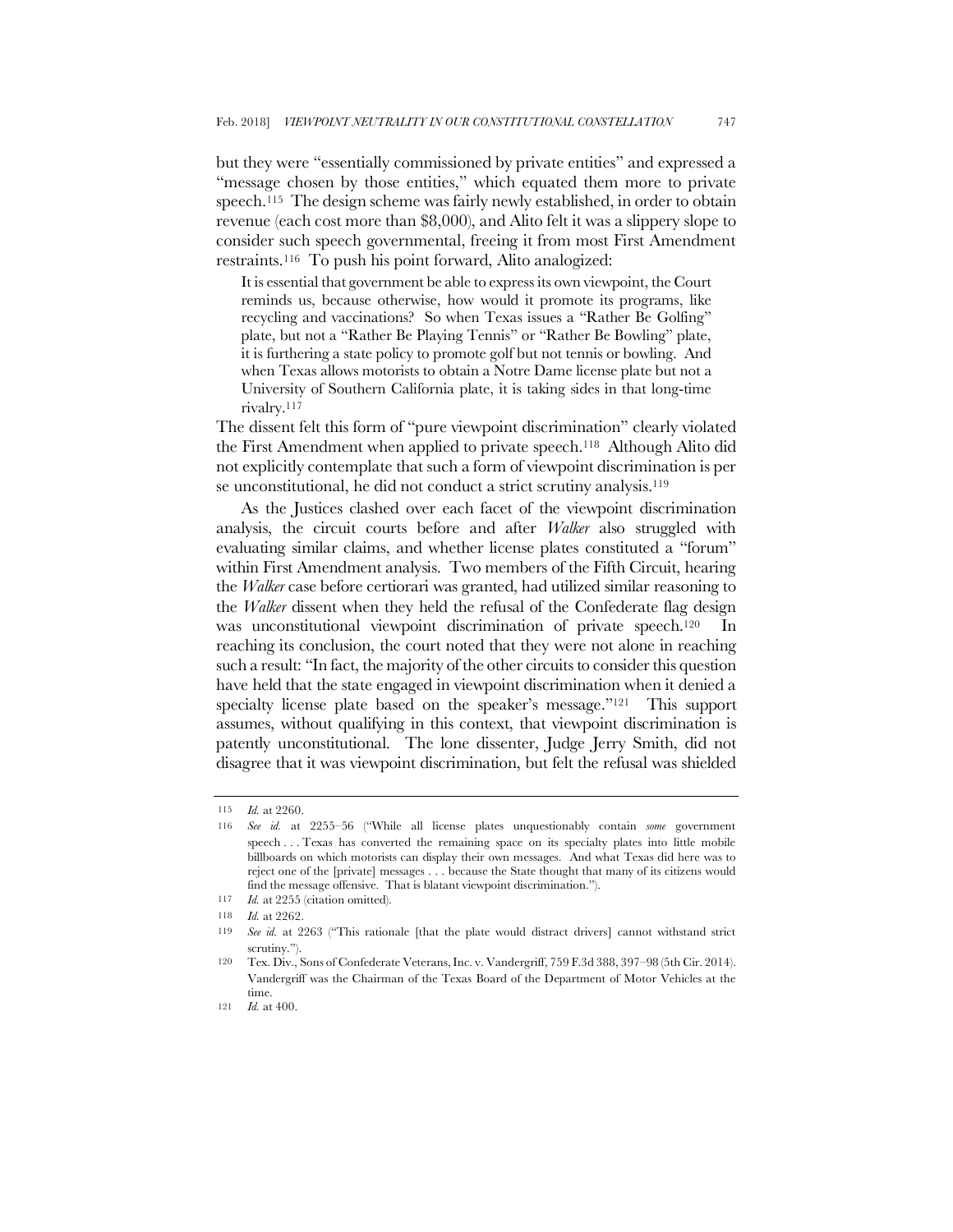by the government speech doctrine—as the *Walker* majority ultimately concluded.122 Further, he found the comparison to other circuits unpersuasive, as they were all decided before *Summum*, except for one.123

In between the Fifth Circuit's initial decision and the *Walker* opinion, the Second Circuit heard its own specialty license plate design dispute in *Children First Foundation, Inc. v. Fiala*.124 In an opinion later vacated and remanded, then dismissed by the plaintiff after *Walker*, the majority of the Second Circuit panel found that the program was private speech in a nonpublic forum, and not government speech outside the forum context.125 Similar to the *Walker*  dissent, the court applied the *Summum* factors and had "little difficulty" concluding it was private speech, but that the plates were still government property, creating a nonpublic forum.126 However, it argued the denial of a "Choose Life" license plate was done in a viewpoint-neutral manner because the program's policy was to completely exclude "controversial political and social issues—regardless of the viewpoint espoused."<sup>127</sup> Judge Livingston dissented, finding that the program led to unbridled discretion for the State, "thereby inviting viewpoint discrimination."128 Thus, the Second Circuit upheld the program, similar to the Supreme Court in *Walker*, but for completely different reasons. They disagreed on the category of the speech—private versus government—and disagreed about whether viewpoint discrimination was at play.

Given that the *Walker* majority effectively removed this form of speech outside the protection of the First Amendment<sup>129</sup> by declaring it government speech, other circuits followed suit. Indeed, the fears articulated in the *Walker* dissent, coupled with concerns expressed by both opinions in *Children First Foundation*, may have been realized in the discretion afforded to North Carolina's specialty license plate program by the Fourth Circuit. In *ACLU of North Carolina v. Tata*, the Fourth Circuit had ruled in favor of a plaintiff who argued that North Carolina's refusal to grant their pro-choice plate design

<sup>122</sup> *Id.* at 401 (Smith, J., dissenting).

<sup>123</sup> *Id.* at 403–04.

<sup>124</sup> Children First Found., Inc. v. Fiala, 790 F.3d 328, 334 (2d Cir. 2015), *vacated*, 611 F. App'x 741 (2d Cir. 2015).

<sup>125</sup> *Id.* Interestingly, the Second Circuit felt that the Supreme Court "has not yet articulated a test to distinguish government speech from private speech," even though this was decided after *Summum*. *Id.* at 338. It appears the Court was waiting for *Walker* to confirm that was the proper analysis.

<sup>126</sup> *Id.* at 338, 340–42.

<sup>127</sup> *Id.* at 346.

<sup>128</sup> *Id.* at 353-54 (Livingston, J., dissenting).

<sup>129</sup> Technically, this speech is still protected by the First Amendment because government speech cannot compel private speakers to espouse a certain view, but other protections seen in forum analysis or other forms of private speech are removed. *See* Walker v. Tex. Div., Sons of Confederate Veterans, Inc. 135 S. Ct. 2239, 2246 (2015) ("That is not to say that a government's ability to express itself is without restriction. . . . [T]he Free Speech Clause itself may constrain the government's speech if, for example, the government seeks to compel private persons to convey the government's speech.").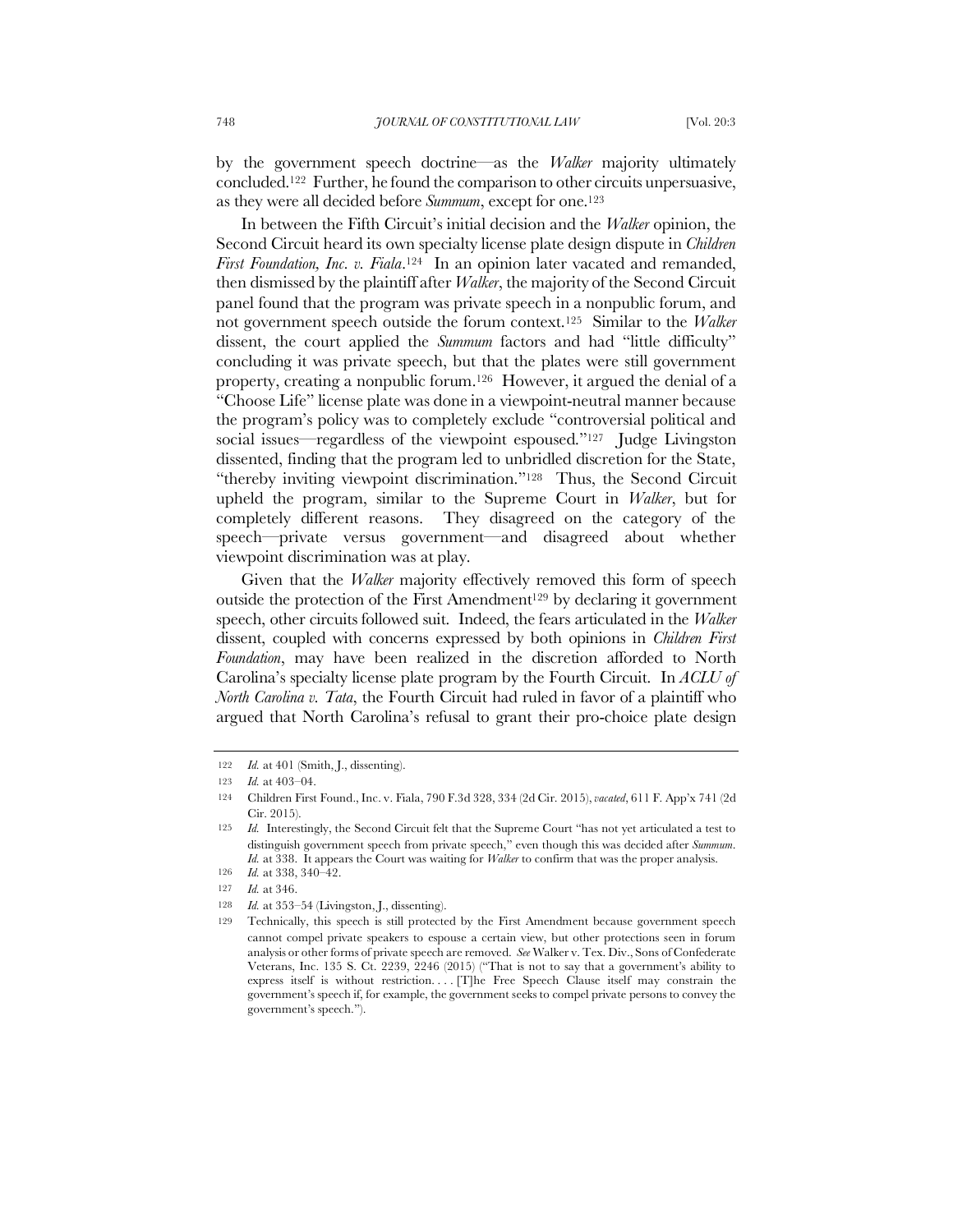while approving a pro-life design violated the First Amendment.<sup>130</sup> The state's petition for writ of certiorari was granted, and the Supreme Court vacated and remanded following its decision in *Walker*.131 After applying the Court's reasoning there, the Fourth Circuit then reversed its earlier decision and held that the specialty license plate program was government speech; therefore the state had the right to refuse (or accept) designs conveying certain messages.132

As is the trend with viewpoint-based claims, not everyone hearing the case agreed, with Judge Wynn attempting to distinguish the circumstances in North Carolina from those in *Walker*. In dissent, he argued that the *Walker* holding should be understood narrowly, and that the speech expressed in specialty license plates is not "pure government speech," which would impact the scrutiny applied and keep it in some sort of forum.133 Further, Wynn reasoned that the plate "presents mixed speech—with private speech components that prohibit viewpoint discrimination. . . . [by] allowing a 'Choose Life' specialty plate while repeatedly rejecting a 'Respect Choice' plate, North Carolina violated the First Amendment."134 A critical distinction from *Walker* was North Carolina's acceptance of one view—"Choose Life" and the rejection of the opposing view—"Respect Choice." Such state action involving mixed speech was, to Judge Wynn, "viewpoint discrimination in violation of the First Amendment."135 But this argument failed to convince a majority in the Fourth Circuit to strike down the program. Perhaps then, *Walker*'s reasoning could threaten other mixed but seemingly private messages, such as those at schools,136 or even public advertising.

After *Walker*, by declaring an expression to constitute government speech, no further analysis beyond compulsion is required to comport with the First Amendment. Indeed, every Supreme Court Justice (seemingly), the Fifth and Fourth Circuits, and Judge Livingston on the Second Circuit agreed that refusing a license plate design was in fact viewpoint discrimination. As Justice Alito flatly stated: "Whatever it means to motorists who display that symbol

<sup>130</sup> 742 F.3d 563, 566 (4th Cir. 2014).

<sup>131</sup> Berger v. ACLU of N.C., 135 S. Ct. 2886, 2886 (2015).

<sup>132</sup> ACLU of N.C. v. Tennyson, 815 F.3d 183, 185 (4th Cir. 2016).

<sup>133</sup> *Id.* at 185–86 (Wynn, J., dissenting).

<sup>134</sup> *Id.* at 186.This selective decision-making of refusal and acceptance seemed to be under consideration in *Fiala* in the Second Circuit. *See* Children First Found., Inc. v. Fiala, 790 F.3d 328, 346 (2d Cir. 2015) ("It is not our place to evaluate and weigh the various hot button issues of our time against one another, assigning to each a specific place in the landscape of public debate in this country.").

<sup>135</sup> *Tennyson*, 815 F.3d at 187 (Wynn, J. dissenting).

<sup>136</sup> *See* Walker v. Tex. Div., Sons of Confederate Veterans, Inc., 135 S. Ct. 2239, 2256 (2015) (Alito, J., dissenting). ("What if a state college or university did the same thing with a similar billboard or a campus bulletin board or dorm list serve? What if it allowed private messages that are consistent with prevailing views on campus but banned those that disturbed some students or faculty? Can there be any doubt that these examples of viewpoint discrimination would violate the First Amendment? I hope not, but the future uses of today's precedent remain to be seen.").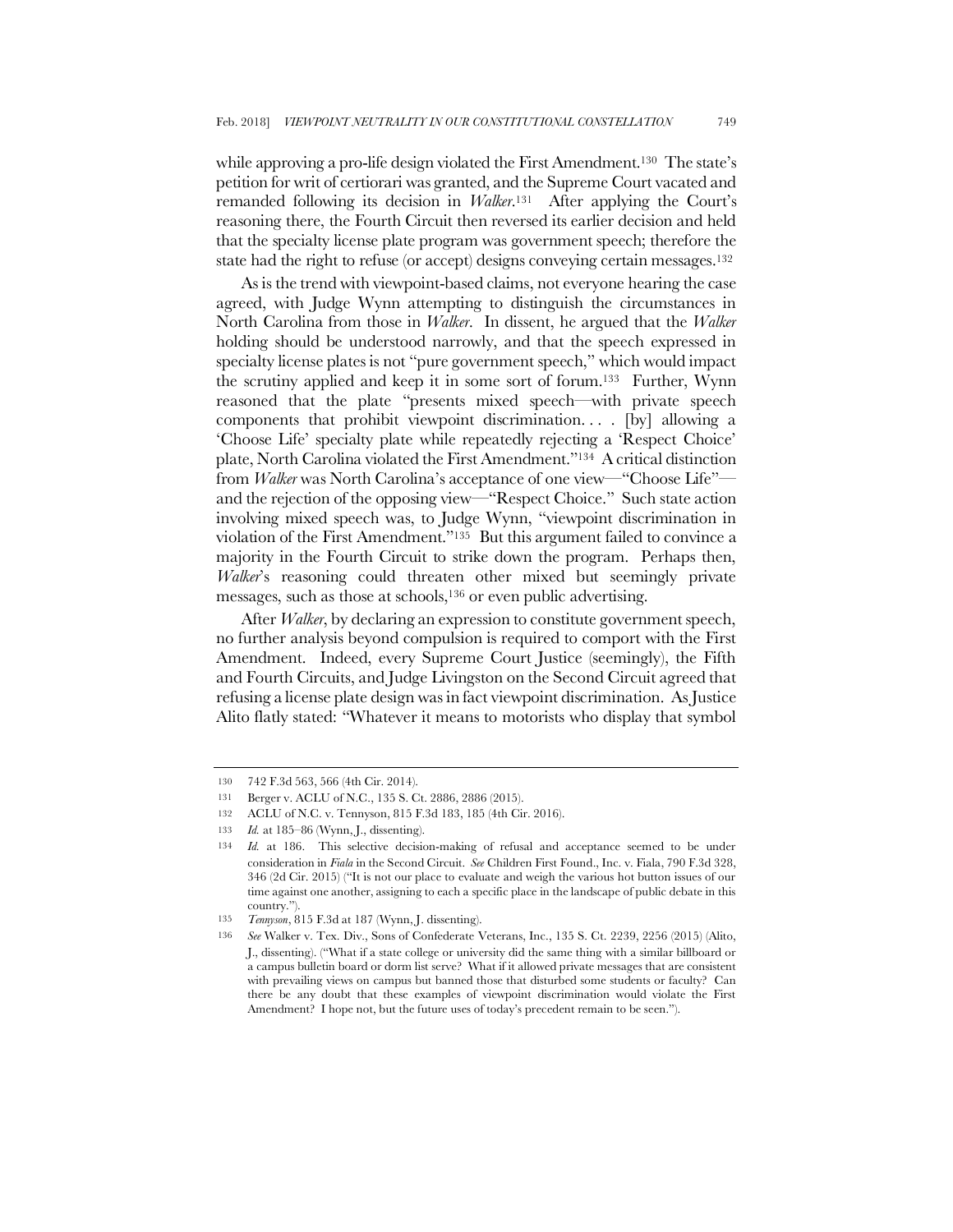and to those who see it, the [Confederate] flag expresses a viewpoint."137 Permissible viewpoint discrimination may be extended to apply to more mixed-speech if the Court finds no analysis is necessary so long as government speech is at issue and there is no compulsion of private speech.

#### 2. *Foreshadowing Forum Shifts Elsewhere*

The worry with the *Walker* Court's decision to cabin a viewpoint-based regulation from heightened scrutiny so long as it constitutes government speech, is largely that it is unclear how far this principle can be applied to mixed private-government speech.138 Ironically, in *Mech v. School Board of Palm Beach County*, the Eleventh Circuit quoted Alito's dissent when it found government speech was at issue, noting: "Because characterizing speech as government speech 'strips it of all First Amendment protection' under the Free Speech Clause, we do not do so lightly."139 In *Mech*, a school board's decision to remove tutoring business signs from its school fences was held to be constitutional because it was government speech.140 Unlike in the specialty license plate line of cases discussed previously, the signs were not controversial on their face, advertising for "The Happy/Fun Math Tutor" organization.141 However, the tutor was a retired pornographic film star, performing in hundreds of films and who still owned a production company that formerly produced pornographic material.142 Finding that the advertising banners were technically endorsed by the school under the terms of school policy, the Court sided with the State that this was government speech, and therefore the schools were free to remove signs with which they disagreed.143 While the Court never flatly stated that the ban was viewpoint discrimination, it argued that for government speech, the state is free to select the views it wants to express.144 Thus, determining that the banners were government speech was wholly dispositive of the First Amendment claim at issue, and no further viewpoint discrimination analysis was required.

Airports may be another area of mixed private speech and state regulation that could cause headaches to courts trying to decipher the viewpoint neutrality mandate. In *NAACP v. City of Philadelphia*, the Third Circuit found the city's ban on noncommercial content in airport advertising

<sup>137</sup> *Id.* at 2262.

<sup>138</sup> *See* Mech v. Sch. Bd. of Palm Beach Cty., 806 F.3d 1070, 1074 (11th Cir. 2015) ("The Supreme Court has not articulated a precise test for separating government speech from private speech  $\dots$ ."

<sup>139</sup> *Id.* (citation omitted).

<sup>140</sup> *Id.* at 1075.

<sup>141</sup> *Id.* at 1072–73.

<sup>142</sup> *Id.* at 1072.

<sup>143</sup> *Id.* at 1075.

<sup>144</sup> *Id.* at 1074.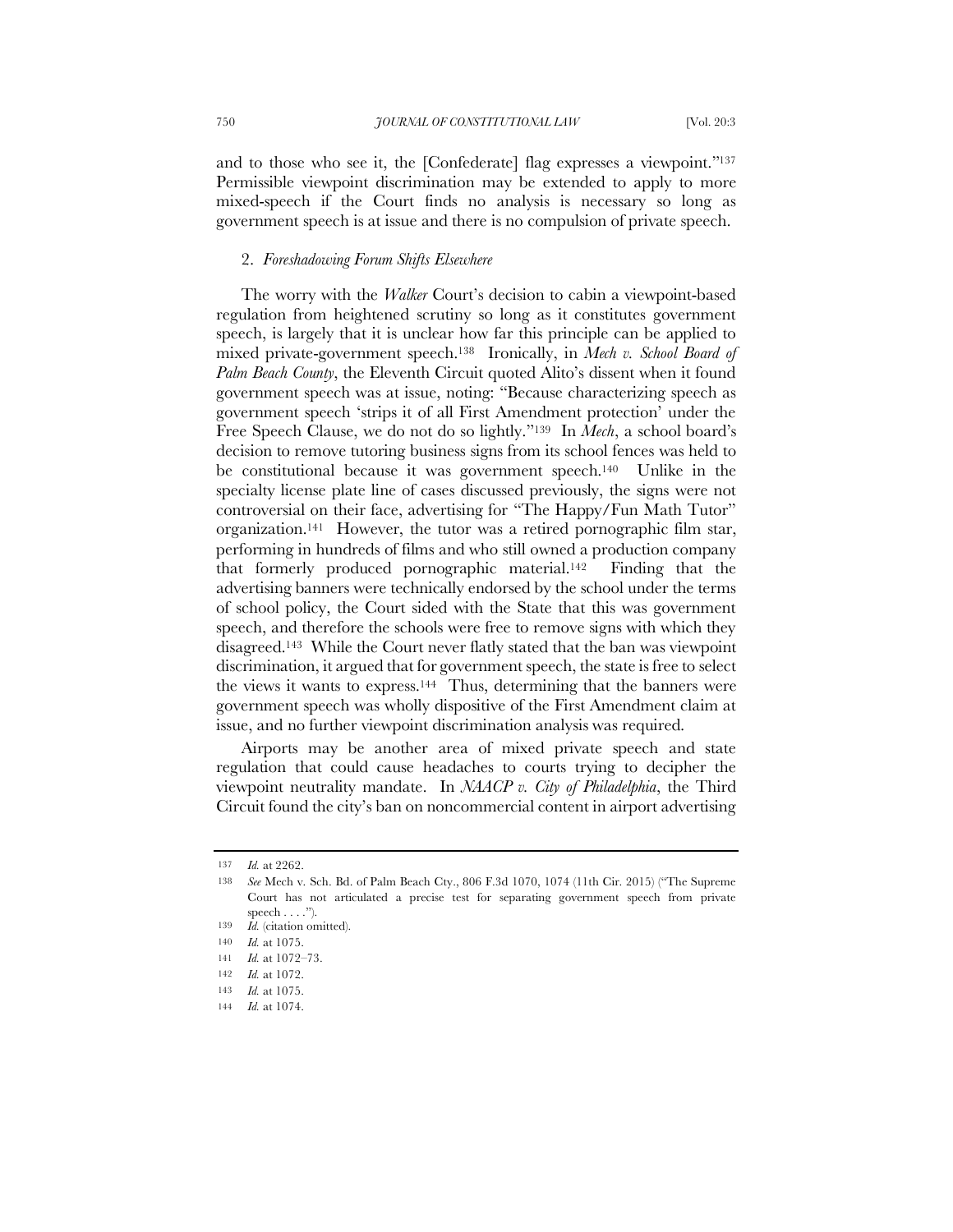space to be unreasonable within the limited public forum context, and therefore unconstitutional.145 In its brief before the appeal was litigated, the NAACP argued that the Third Circuit could rule in its favor just because the statute was not viewpoint-neutral: "On its face, the Policy allows the City to display ads expressing the City's views on any and all topics, even on potentially controversial social issues—and the City has in fact displayed such ads—while prohibiting organizations with contrary views from displaying their own ads."146 However, because it could rule on unreasonableness, the court forewent any viewpoint discrimination analysis because it was unnecessary, while still acknowledging the intent behind the statute might have been viewpoint-discriminatory.<sup>147</sup>

In dissent, Judge Hardiman felt that the ban was a reasonable attempt to "avoid controversy" at the airport—a vague rationale that seemed to cut against the free flow of ideas.148 Hardiman also, seemingly begrudgingly, attempted to follow *Walker* and applied it to the State's ability to regulate its airport advertising space. Specifically, he wrote:

In addition, with the power to express noncommercial positions and exclude those to the contrary, the City could create an environment in which passersby are led to believe that the City's positions are uncontested. . . . This illusion of consensus, which uniquely threatens the marketplace of ideas, is similar to the concern Justice Alito warned of in his dissent in *Walker*. In response to that concern, the Court has instructed that when the government speaks, "it is not barred by the Free Speech Clause from determining the content of what it says" . . . . Based on that directive, I must conclude that the Policy does not implicate viewpoint discrimination

concerns that would plainly exist if private speech were at issue.<sup>149</sup>

The City utilized a similar line of argument in its reply brief, where it argued that permitting government speech and not private speech should not constitute viewpoint discrimination after *Walker* and *Reed*. Specifically, "in the Airport advertising space forum—where we rigorously prohibit private noncommercial speech—we have no obligation to allow Plaintiff to speak, even if we have the opportunity to speak ourselves."150 Ultimately, perhaps to avoid controversial consideration of viewpoint neutrality, the Third Circuit avoided these arguments, and only Hardiman supported the reasoning expressed in the City's brief that *Walker* should apply to this sort of regulation in such a forum.

<sup>145</sup> 834 F.3d 435, 448–49 (3d Cir. 2016).

<sup>146</sup> Brief for Appellee at 23, NAACP v. City of Philadelphia, 834 F.3d 435 (3d Cir. 2016) (No. 15- 1002).

<sup>147</sup> *NAACP*, 834 F.3d at 449 n.7.

<sup>148</sup> *Id.* at 449 (Hardiman, J., dissenting).

<sup>149</sup> *Id.* at 457.

<sup>150</sup> Reply Brief for Appellant at 16, NAACP v. City of Philadelphia, 834 F.3d 435 (3d Cir. 2016) (No. 15-1002).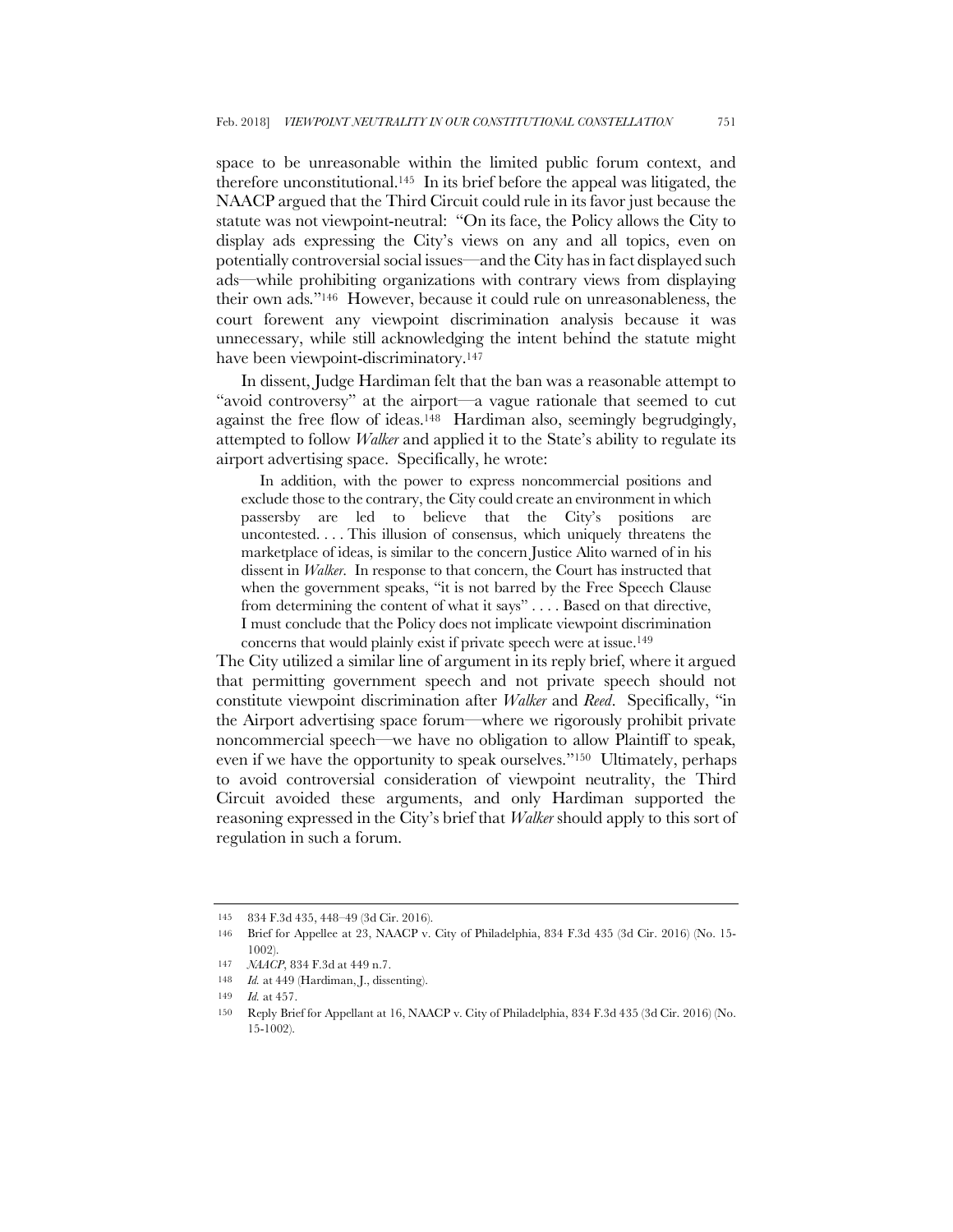While this was a single dissenting judge positing that *Walker* could be extended in this manner, it reflects ambiguity over the extent of the government speech rationale, and the absence of an articulated approach to managing viewpoint discrimination concerns. At minimum, it suggests that a more precise standard for analyzing viewpoint-based regulations involving mixed government speech should be provided.

### *B. Government Discretion in Limited Public or Nonpublic Forums*

While *Walker*'s government speech directive may not have spread to other forums such as airports yet, judges continue to disagree about what constitutes viewpoint discrimination, the type of speech, or the forum at issue. Even if a speech regulation applies to a nonpublic or limited, designated, or traditional public forum, the impact of subjectivity and discretion may permit otherwiseimpermissible viewpoint discrimination to trickle into state action. Indeed, even facially viewpoint-neutral statutes "do not eliminate the danger of censorship presented by a facially content-based statute, as future government officials may one day wield such statutes to suppress disfavored speech."151

Public agencies exercise extensive discretion, for example, in approving advertising in public spaces, like airports or buses. Not all circuits analyze speech regulations over public advertising in the same manner, or treat them as the same forum. For example, the Ninth Circuit analyzes regulations of local bus advertising as a nonpublic forum while others view them as designated public forums.152 In *Seattle Mideast Awareness Campaign v. King County* ("*SeaMAC*") the Ninth Circuit found that the county bus advertising system was a constitutionally content-based, but viewpoint-neutral means of regulating speech in the forum.153 Metro had approved an ad by SeaMAC, a non-profit organization opposed to U.S. support for Israel, that displayed messages such as "Israel's War Crimes: Your Tax Dollars at Work."154 After extensive media coverage (but before the ads ran), pro-Israel groups submitted bus ads to Metro that displayed messages such as "Support Israel, Defeat Islamic Jihad."155 The county withdrew approval of the SeaMAC ad and rejected the pro-Israel ads, then revised its policy to exclude any political or ideological advertising.156 The

<sup>151</sup> Reed v. Town of Gilbert, 135 S. Ct. 2218, 2229 (2015).

<sup>152</sup> *See* Seattle Mideast Awareness Campaign v. King Cty., 781 F.3d 489, 498–99 (9th Cir. 2015) ("We recognize that other courts have held that similar transit advertising programs constitute designated public forums. Some of those courts, in our view, mistakenly concluded that if the government opens a forum and is willing to accept political speech, it has necessarily signaled an intent to create a designated public forum."). Dissenting in *SeaMAC*, Judge Christen argued that the bus was a designated public forum, and should be remanded for a proper strict scrutiny analysis. *Id.* at 503 (Christen, J., dissenting).

<sup>153</sup> *Id.* at 501–03. 154 *Id.* at 494–95.

<sup>155</sup> *Id.*

<sup>156</sup> *Id.* at 495.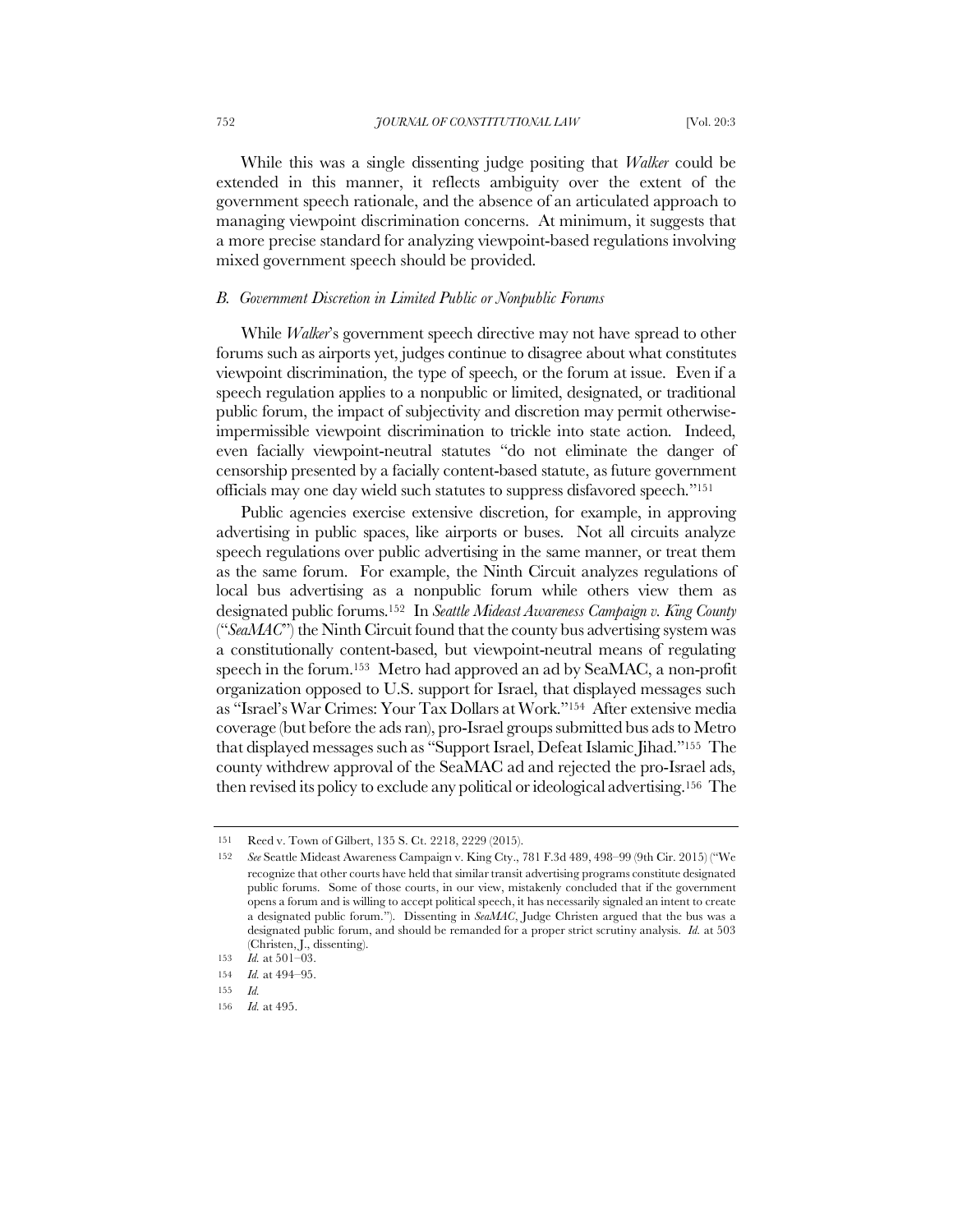Ninth Circuit seemed satisfied that the regulation was constitutional where county discretion was applied in a viewpoint-neutral manner.157

The First Circuit, faced with a similar legal question about its bus advertising program and ads regarding the Israeli-Palestinian conflict, came to an analogous conclusion as the Ninth Circuit did in *SeaMAC*—that this was a nonpublic forum and that the discretionary policy was exercised without discriminating by viewpoint.158 In *American Freedom Defense Initiative v. Massachusetts Bay Transport Authority* ("*MBTA*"), the MBTA had approved an ad depicting different maps of Israel and Palestine that demonstrated alleged Palestinian loss of land.<sup>159</sup> A pro-Israeli group submitted several ads in response, and its third version was rejected because the juxtaposition of the "civilized man" and "the savage" above a "Support Israel" caption contained demeaning information that disparaged individuals or groups according to the MBTA board.160 The majority of the First Circuit found that the MBTA's consideration of linguistic and grammatical distinctions in the advertisements and that it accepted some of the pro-Israel ads, reflected that the policy was viewpoint-neutral.161 Thus, the subjective conclusions by the MBTA of what is "disparaging" and what is not were not found to be viewpoint-based.

Like in *SeaMAC*, there was a dissenter in *MBTA*, but unlike the dissenting judge in *SeaMAC*, Judge Stahl felt that the transit authority's rejection of a pro-Israel ad was "neither viewpoint neutral nor reasonable."162 He pointed out that the pro-Palestine ad containing maps depicted a message that arguably demeaned and disparaged Israelis as people who caused a refugee crisis, violating the regulatory scheme, and that riders only had access to one viewpoint on the Israeli-Palestinian conflict.163 Judge Stahl distinguished from *SeaMAC*, noting that the transit system policy there rejected all pending ads related to the political conflict, while "the MBTA's incongruous decision to post the Committee for Peace ad, but reject AFDI's submissions, at the very least, raises the specter of viewpoint discrimination by the MBTA."164

Even though the MBTA was following protocol of language and grammar in its decisions, the power of discretion in selecting whether speech will be published can leave the door open for viewpoint discrimination. A case recently decided in federal district court in Washington, D.C., also

<sup>157</sup> *Id.* at 501–03.

<sup>158</sup> Am. Freedom Def. Initiative v. Mass. Bay Transp. Auth., 781 F.3d 571, 581–84 (1st Cir. 2015).

<sup>159</sup> *Id.* at 574–75.

<sup>160</sup> *Id.* at 576–77; *accord* Beauharnais v. Illinois, 343 U.S. 250, 258–59 (1952) (upholding a state statute that criminalized the exhibit of any play or sketch portraying a class of citizens in a significantly negative light, reasoning that the state should have power to punish libel "directed at a defined group").

<sup>161</sup> 781 F.3d at 584–87.

<sup>162</sup> *Id.* at 593 (Stahl, J., dissenting).

<sup>163</sup> *Id.* at 594.

<sup>164</sup> *Id.* at 595.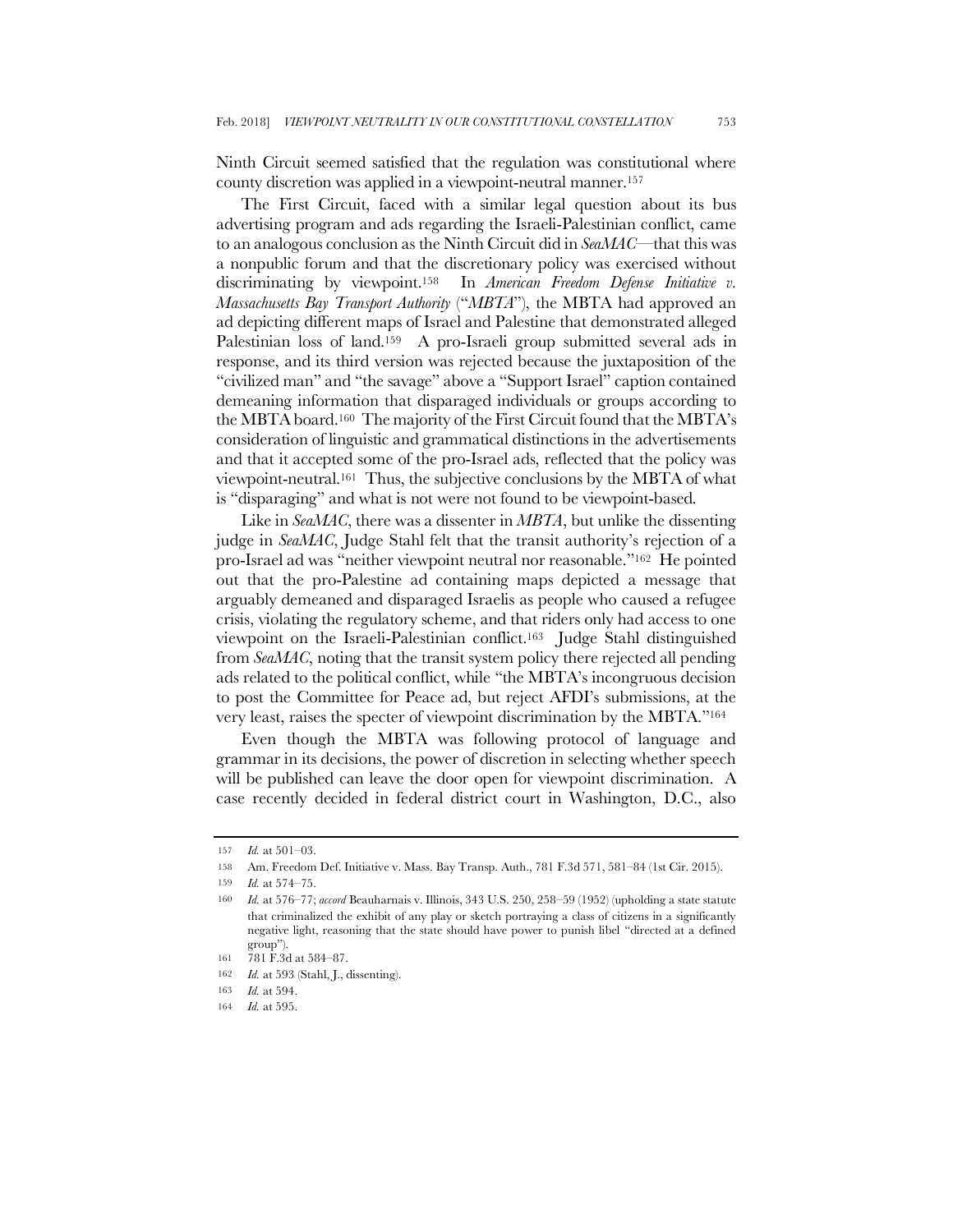brought by the American Freedom Defense Initiative,165 suggests how forum analysis and "viewpoint neutral" use of discretion could continue to disguise plausibly viewpoint-discriminatory actions in limited or nonpublic forums.

# IV. *MATAL V. TAM*

The Court had an opportunity to provide the federal judiciary and the Bar with a more precise viewpoint neutrality mandate in its decision in *Matal v. Tam*.166 Simon Tam, an Asian-American musician, claimed his First Amendment rights were violated through viewpoint discrimination after the Patent and Trademark Office ("PTO") refused to register a trademark of his band's name, "The Slants."167 Specifically, the PTO reasoned that the name, a derogatory term for individuals of Asian descent, may "disparage . . . or bring . . . into contemp[t] or disrepute" persons of Asian descent, violating the disparagement clause of the Lanham Act.168 The PTO normally employs a two-part test to evaluate whether a trademark would be disparaging: first, consideration of the meaning of the trademark in question, and whether it refers to "identifiable persons, institutions, beliefs or national symbols,"169 and second, whether such a meaning would be "disparaging to a substantial composite of the referenced group."170 Applying this test, the PTO rejected Tam's trademark request because "a substantial composite of persons . . . find the term in the applied-for mark offensive."171 Tam appealed the denial to the PTO's Trademark Trial and Appeal Board, where the panel affirmed the PTO's original decision.<sup>172</sup> Then, Tam filed suit in federal court.

#### *A.* Tam *at the Federal Circuit*

The Court of Appeals for the Federal Circuit held that the government unconstitutionally denied a trademark registration because the trademark violated the disparagement provision of the Lanham Act.173 The en banc majority found such a provision to amount to viewpoint discrimination of private speech—not government speech. To decide otherwise, they reasoned, "would transform every act of government registration into one of

<sup>165</sup> *See* Am. Freedom Def. Initiative v. WMATA, 245 F. Supp. 3d 205, 211–13 (D.D.C. 2017) (finding public bus advertising space to constitute a nonpublic forum, and its decision to close the space to issue-oriented ads—even though it had "published issue-oriented ads in the past"—was viewpoint neutral). The decision was not appealed to the D.C. Circuit.

<sup>166</sup> 137 S. Ct. 1744 (2017).

<sup>167</sup> *Id.* at 1751.

<sup>168</sup> *Id.* (quoting 15 U.S.C. § 1052(a) (2012)).

<sup>169</sup> *Id*. at 1753 (quoting TMEP § 1203.03(b)(i) (8th ed. Apr. 2017)).

<sup>170</sup> *Id.* at 1754 (quoting TMEP § 1203.03(b)(i) (8th ed. Apr. 2017)).

<sup>171</sup> *Id*. (citation omitted).

<sup>172</sup> *Id.*

<sup>173</sup> *In re* Tam, 808 F.3d 1321, 1328 (Fed. Cir. 2016).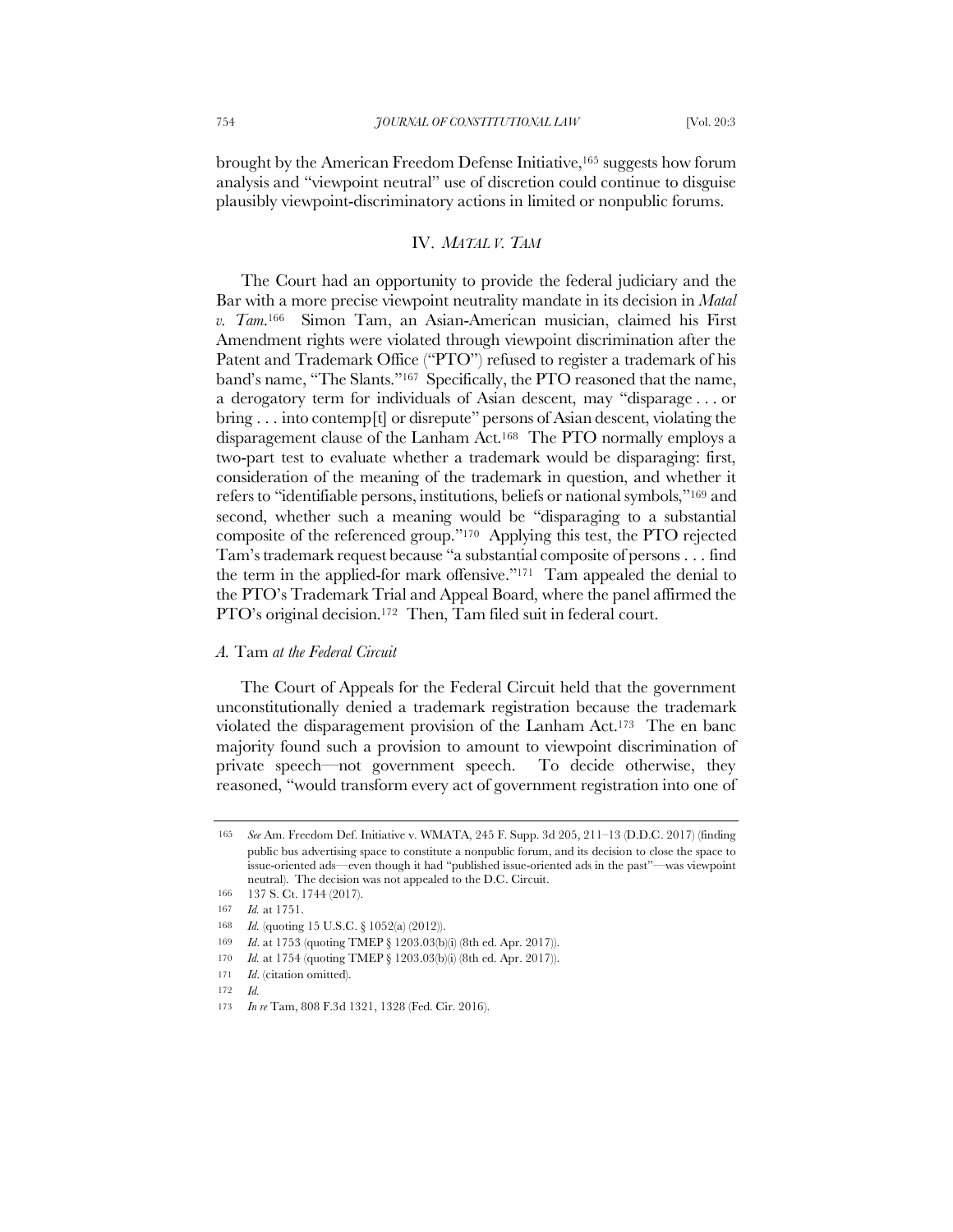government speech and thus allow rampant viewpoint discrimination. When the government registers a trademark, it regulates private speech. It does not speak for itself."174 Because this was viewpoint discrimination, the court determined that strict scrutiny applied, but had no need to go through the analysis because the Government did not argue that the disparagement provision of the Act would satisfy strict scrutiny.175

The *Tam* circuit judges proffered widely different opinions, however, on the level of scrutiny, whether viewpoint discrimination was at issue, and whether, even if it did exist, it was that sort of viewpoint discrimination that was permissible. Judge Dyk, dissenting in part, argued that the trademark registration process was a subsidy, where viewpoint neutrality is not necessary, or at the very least that the Supreme Court has not declared it as such.<sup>176</sup> Assuming arguendo it was, Dyk reasoned that the Act's disparagement provision was viewpoint-neutral because it looks "only to the views of the referenced group" when determining whether it is disparaging.<sup>177</sup> Judge Lourie, dissenting, felt that the First Amendment should not be implicated at all.178 Even if it were, the registration program and disparagement provision were not viewpoint-discriminatory, similar to Dyk's rationale.179

Finally, Judge Reyna, dissenting, argued that the regulation survived intermediate scrutiny under a commercial speech analysis.180 Additionally, he went so far as to suggest that the law is content-neutral because "an apparently content-based law is nevertheless considered content-neutral if the government's purpose is *not* to suppress speech, but to address the harmful secondary effects of that speech."<sup>181</sup> Reyna relied on the secondary

<sup>174</sup> *Id.* at 1348. In the state university trademark context, the Eighth Circuit similarly found that denying a trademark request with evidence of viewpoint-discriminatory motive was an impermissible restriction on private speech, but in a limited public forum. *See* Gerlich v. Leath, 861 F.3d 697, 707 (8th Cir. 2017) (holding that university officials denying plaintiff's request for a design with a cannabis leaf was impermissible viewpoint discrimination). In *Gerlich*, the State did not even bring forth an argument that the trademark program was narrowly tailored, suggesting that the Bar also struggles with understanding the force and contours of viewpoint neutrality requirements. *Id.* at 705–07.

<sup>175</sup> *In re Tam*, 808 F.3d at 1328, 1355–56. *But see id.* at 1364 (Dyk, J., concurring in part and dissenting in part) ("Ultimately, unlike the majority, I do not think that the government must support, or society tolerate, disparaging trademarks in the name of commercial speech.").

<sup>176</sup> *Id.* at 1368 (Dyk, J., concurring in part and dissenting in part).

<sup>177</sup> *Id.* at 1371. He also argued that viewpoint discrimination only applies to whether the government disagrees with the view, not other individuals or groups. *Id.* at 1372. *But see* Bell v. City of Winter Park, 745 F.3d 1318, 1324–25 (11th Cir. 2014) (invalidating an ordinance that allowed a person residing in a dwelling unit to post "no loitering" signs, enforceable by city officers, because the private citizens had discretion to enforce in a viewpoint-discriminatory manner).

<sup>178</sup> *In re Tam*, 808 F.3d at 1374 (Lourie, J., dissenting).

<sup>179</sup> *See id.* at 1375–76 ("The government action does not include a judgment on the worthiness or the effectiveness of the mark; if it did, it might—but not necessarily—venture into viewpointdiscrimination territory.").

<sup>180</sup> *Id.* at 1376 (Reyna, J., dissenting) ("[T]he refusal to register disparaging marks under § 2(a) of the Lanham Act is an appropriate regulation that directly advances the government's substantial interest in the orderly flow of commerce.").

<sup>181</sup> *Id.* at 1378 (citation omitted). Judge Reyna's syntactical attempt to categorize the seemingly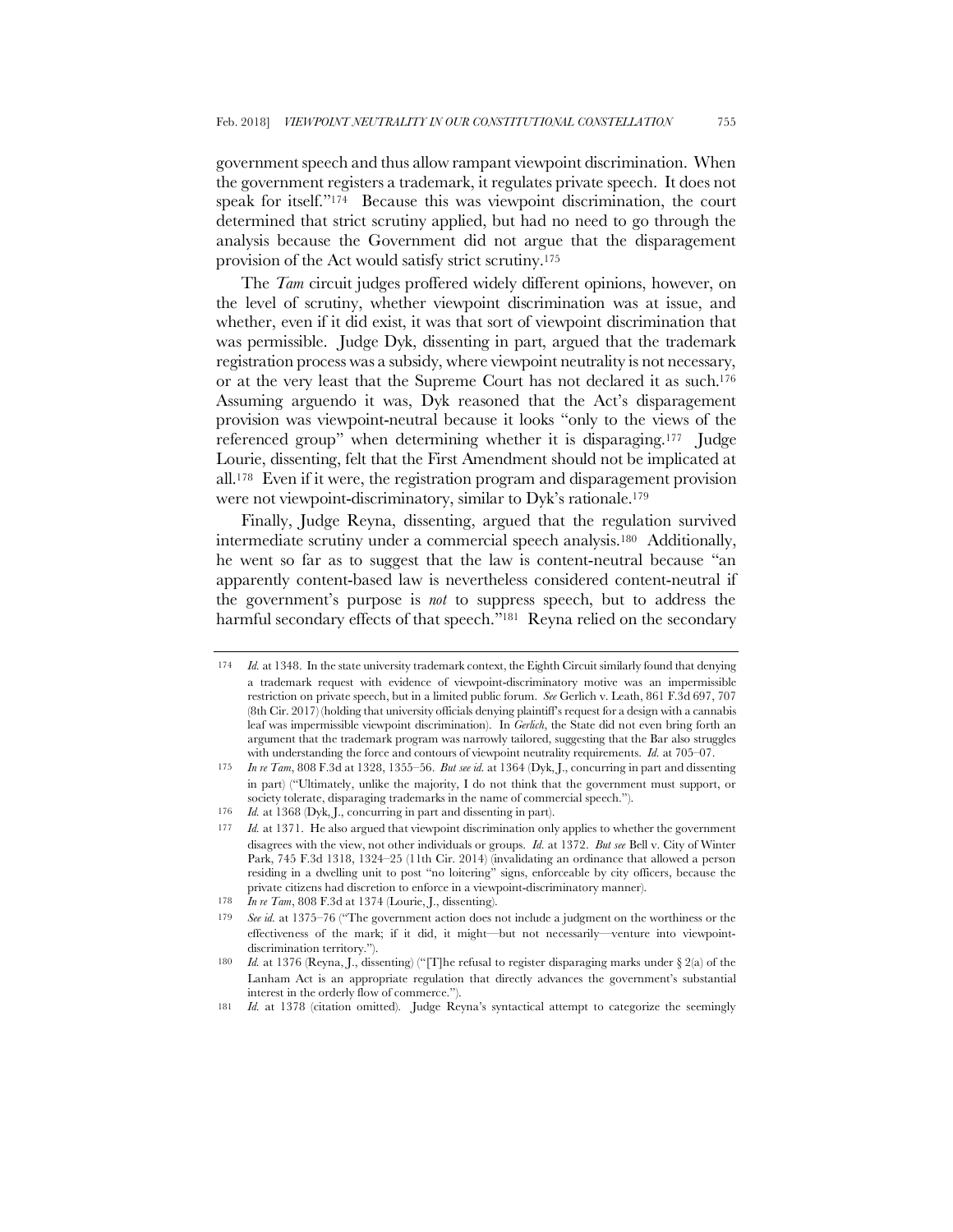effects doctrine to support this argument, and then turned to a sort of burdenbalancing test to justify the suppression ("of particularly low-value speech") at issue in the commercial context.182

*In re Tam* exemplifies the judicial discord in evaluating First Amendment claims implicating questions of viewpoint discrimination. Federal judges at the highest levels frequently disagree on what it really means to discriminate based on ideology and viewpoint, whether the motive behind an action requires the intent to suppress ideas, and when, if ever, such discrimination may be appropriate. Given that the Federal Circuit left all of these questions in contention—type of speech at issue, level of scrutiny, motives behind the regulation, state interest—it was critical for the Supreme Court to provide answers when it granted certiorari.183

#### *B.* Tam *at the Supreme Court*

As much as a clear, articulable rule or standard for evaluating viewpointbased regulations is desired, *Matal v. Tam* proved once again how critical viewpoint neutrality may be, but how challenging it is to fix its boundaries within our constitutional constellation. During oral arguments for *Tam*, Justice Kagan flatly stated that the disparagement clause of the Lanham Act was a "fairly classic case of viewpoint discrimination"184—but clarity on that conclusion, as well as sound reasoning to be replicated was needed in the Court's opinion. *Why* was the rejection of Tam's trademark so classically viewpoint discrimination?

A majority of the Justices agreed that the PTO's decision was indeed viewpoint discrimination, but the consensus stopped there: Justice Alito announced the judgment of the Court and delivered the opinion of the Court with respect to certain parts of his opinion, with only Chief Justice Roberts and Justices Thomas and Breyer joining him for the entire opinion.185 Alito began by noting that the PTO's action offended a "bedrock" principle of the First Amendment: "Speech may not be banned on the ground that it expresses ideas that offend."186 After briefly outlining the history of trademarks and their protection at common law before such federal laws

186 *Id*.

content-based regulation as "content-neutral," rather than argue that the content-based regulation survives strict scrutiny, cuts at the core of the confusion in forum-shifting and speech-shifting.

<sup>182</sup> *Id.* at 1379–81.

<sup>183</sup> Lee v. Tam, 137 S. Ct. 30 (2016).

<sup>184</sup> Transcript of Oral Argument at 12–13, Matal v. Tam, 137 S. Ct. 1744 (2017) (No. 15-1293).

<sup>185</sup> *Tam*, 137 S. Ct. at 1751. Justice Gorsuch took no part in the consideration or decision of the case. All of the Justices who took part in the decision joined Part I, discussing facts and procedural history, and Part III-A, holding that federally registered trademarks were private, not government speech. All but Justice Thomas joined Part II of the opinion, rejecting Tam's argument that Asians as a group were not "persons" within the meaning of the Lanham Act. Then Chief Justice Roberts and Justices Thomas and Breyer joined Justice Alito in Parts III-B, III-V, and IV.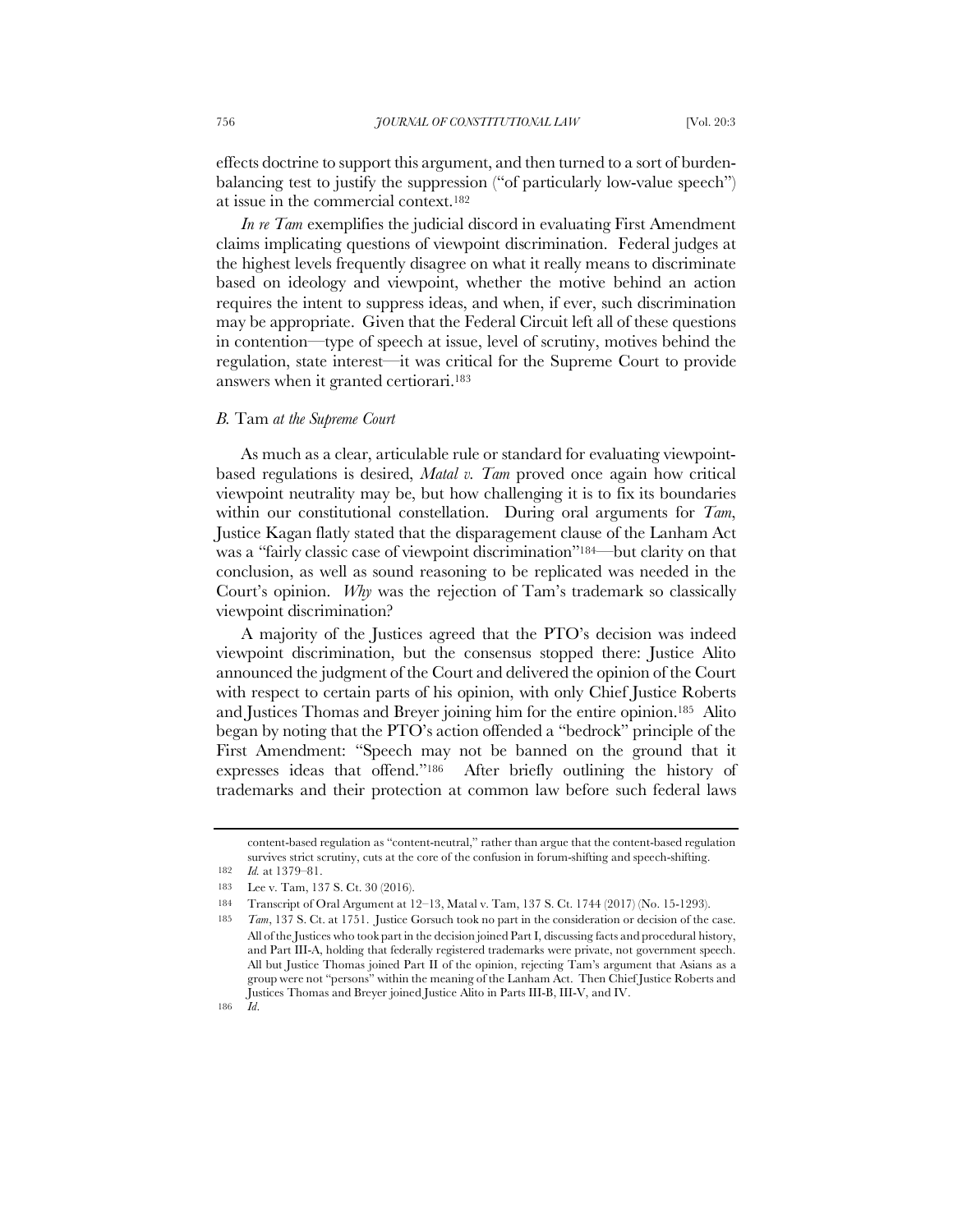were enacted, Alito emphasized that regardless of their commercial history, trademarks extend "beyond phrases that do no more than identify a good or service," and frequently include "phrases that convey a message."<sup>187</sup>

The Court unanimously agreed that federally registered trademarks are private speech, rather than government speech.188 And given the Justices' unanimity here, it is fair to presume the Court has no intention of extending *Walker* and other government speech precedent. Indeed, the Court directly distinguished registered trademarks from the specialty license plates at issue in *Walker* as well as the public park monuments at issue in *Summum*.189 Further, while Alito acknowledged the importance of the government speech doctrine in order for the government to function by expressing certain views, he also emphasized how it was a doctrine "susceptible to dangerous misuse."190 Applying similar reasoning from his dissenting opinion in *Walker*, Alito wrote:

The Federal Government does not dream up these marks, and it does not edit marks submitted for registration. . . .

In light of all this, it is far-fetched to suggest that the content of a registered mark is government speech. If the federal registration of a trademark makes the mark government speech, the Federal Government is babbling prodigiously and incoherently. It is saying many unseemly things. It is expressing contradictory views. It is unashamedly endorsing a vast array of commercial products and services. And it is providing Delphic advice to the consuming public.191

Thus, the Court made clear that federally registered trademarks were not an area where viewpoint discrimination could be shielded by the government speech doctrine.

Next, Alito rejected the Government's argument that this was a case involving government subsidies or government programs, an area where viewpoint discrimination may be permissible.192 This conclusion, however, was only joined by three other Justices. This part of the opinion also argued (in dicta) that if this were a scenario in which the Government created a limited public forum for private speech, viewpoint discrimination would still be

<sup>187</sup> *Id*. at 1752.

<sup>188</sup> *Id*. at 1760.

<sup>189</sup> *Id*. at 1757–60; *cf. supra* notes 75, 100–102 and accompanying text (discussing government speech doctrine in *Walker*, 135 S. Ct. at 2253, and Pleasant Grove City v. Summum, 555 U.S. 460, 464 (2009)). All eight participating Justices joined in this section of the opinion—Parts III-A.

<sup>190</sup> *Tam*, 137 S. Ct. at 1758.

<sup>191</sup> *Id*. (citations omitted).

<sup>192</sup> *Id*. at 1760–61; *see also supra* Subpart II.B (discussing permissibility of viewpoint discrimination in cases of government subsidies, including *Rust* and *Finley*). Alito distinguished precedents such as *Rust v. Sullivan*, 500 U.S. 173, 177–78 (1991), and *Nat'l Endowment for the Arts v. Finley*, 524 U.S. 569 (1998), primarily because they "all involved cash subsidies or their equivalent," which was not at issue in *Tam*. *Tam*, 137 S. Ct. at 1761.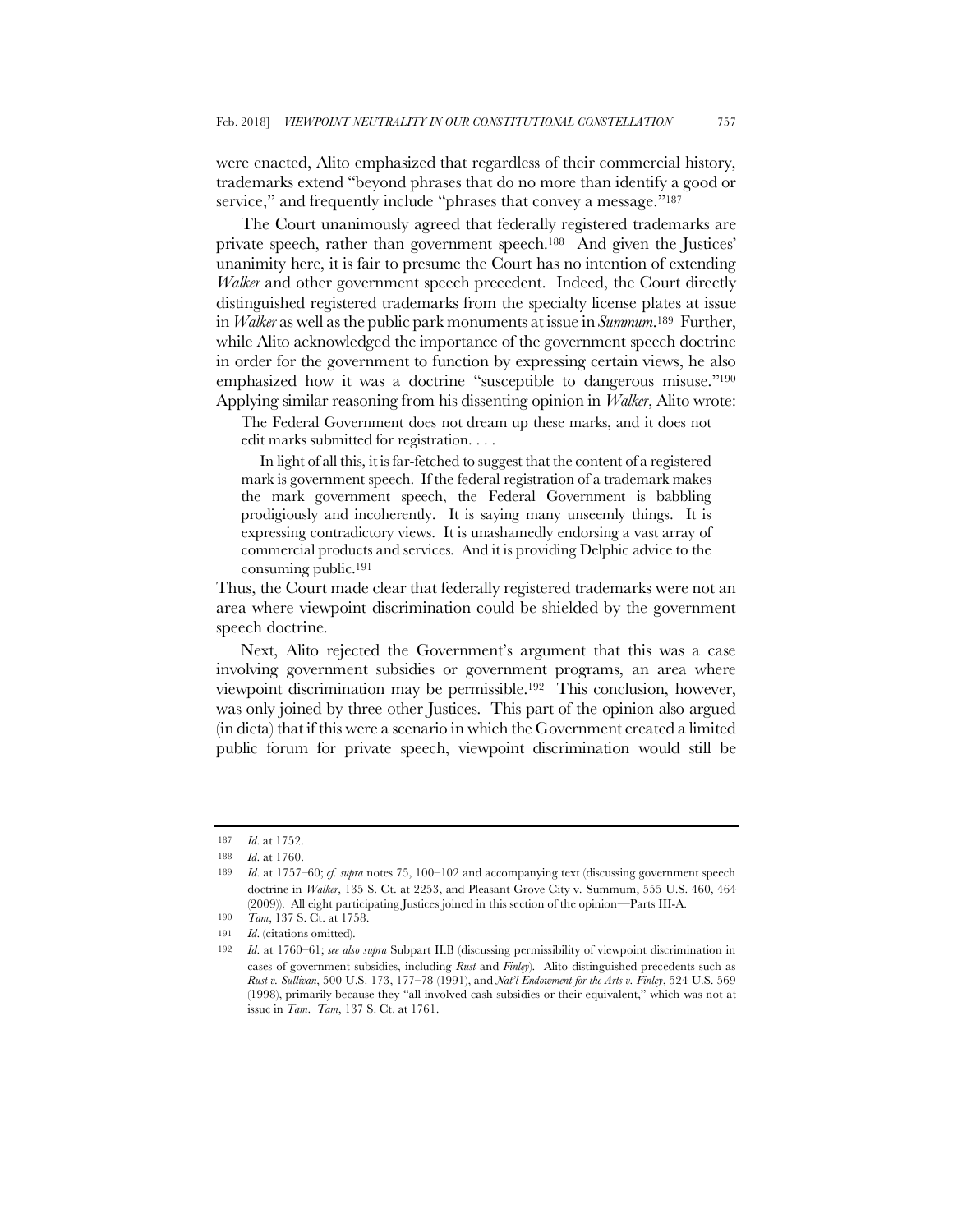"forbidden."193 And for three Justices joining Part III-B of Alito's opinion, the disparagement clause of the Lanham Act was clearly viewpoint discrimination:

Our cases use the term "viewpoint" discrimination in a broad sense, and in that sense, the disparagement clause discriminates on the bases of "viewpoint." To be sure, the clause evenhandedly prohibits disparagement of all groups. It applies equally to marks that damn Democrats and Republicans, capitalists and socialists, and those arrayed on both sides of every possible issue. It denies registration to any mark that is offensive to a substantial percentage of the members of any group. But in the sense relevant here, that is viewpoint discrimination: Giving offense is a viewpoint.<sup>194</sup>

Once viewpoint discrimination was evidenced, Alito looked next to what level of scrutiny could apply to see if there would ever be a circumstance in which the Lanham Act's viewpoint-based disparagement clause could be constitutionally viable. But instead of proffering a clear answer, Alito concluded that the disparagement clause failed even intermediate scrutiny applied to commercial speech under *Central Hudson*.195 Thus, to these four Justices, the disparagement clause was not narrowly drawn to serve a substantial government interest. An interest in promoting racial tolerance was insufficient, running counter to the First Amendment's protection of the freedom to express "thought that we hate"—to quote Justice Holmes.196 And the clause was not narrowly drawn to promote the government's other asserted interest—protecting the orderly flow of commerce by "driv[ing] out trademarks that support invidious discrimination."197 Alito's opinion did not provide a roadmap for lower courts to (i) clearly identify *what* viewpoint discrimination is, and (ii) when and how to determine whether such viewpoint discrimination is constitutionally permissible. Given a lack of any language regarding viewpoint discrimination of private speech as per se unconstitutional, courts may still infer that there are some undefined scenarios in which it is permissible.

Justice Kennedy, in a concurring opinion joined by Justices Ginsburg, Sotomayor and Kagan, wavered more on whether viewpoint-based regulations—such as the one at issue in *Tam*—could ever be constitutional. Kennedy agreed with Justice Alito that the disparagement clause of the Lanham Act constituted viewpoint discrimination, but argued that such a determination "renders unnecessary any extended treatment of other questions raised."198 He first noted that viewpoint-based regulations are

<sup>193</sup> *Tam*, 137 S. Ct. at 1763.

<sup>194</sup> *Id.*

<sup>195</sup> *Id*. at 1763–64 (citing Cent. Hudson Gas & Elec. Corp. v. Pub. Serv. Comm'n of N.Y., 447 U.S. 557, 573 (1980) (Blackmun, J., concurring)).

<sup>196</sup> *Id.* at 1764 (quoting United States v. Schwimmer, 279 U.S. 644, 655 (1929) (Holmes, J., dissenting)).

<sup>197</sup> *Id*. at 1765.

<sup>198</sup> *Id.* (Kennedy, J., concurring).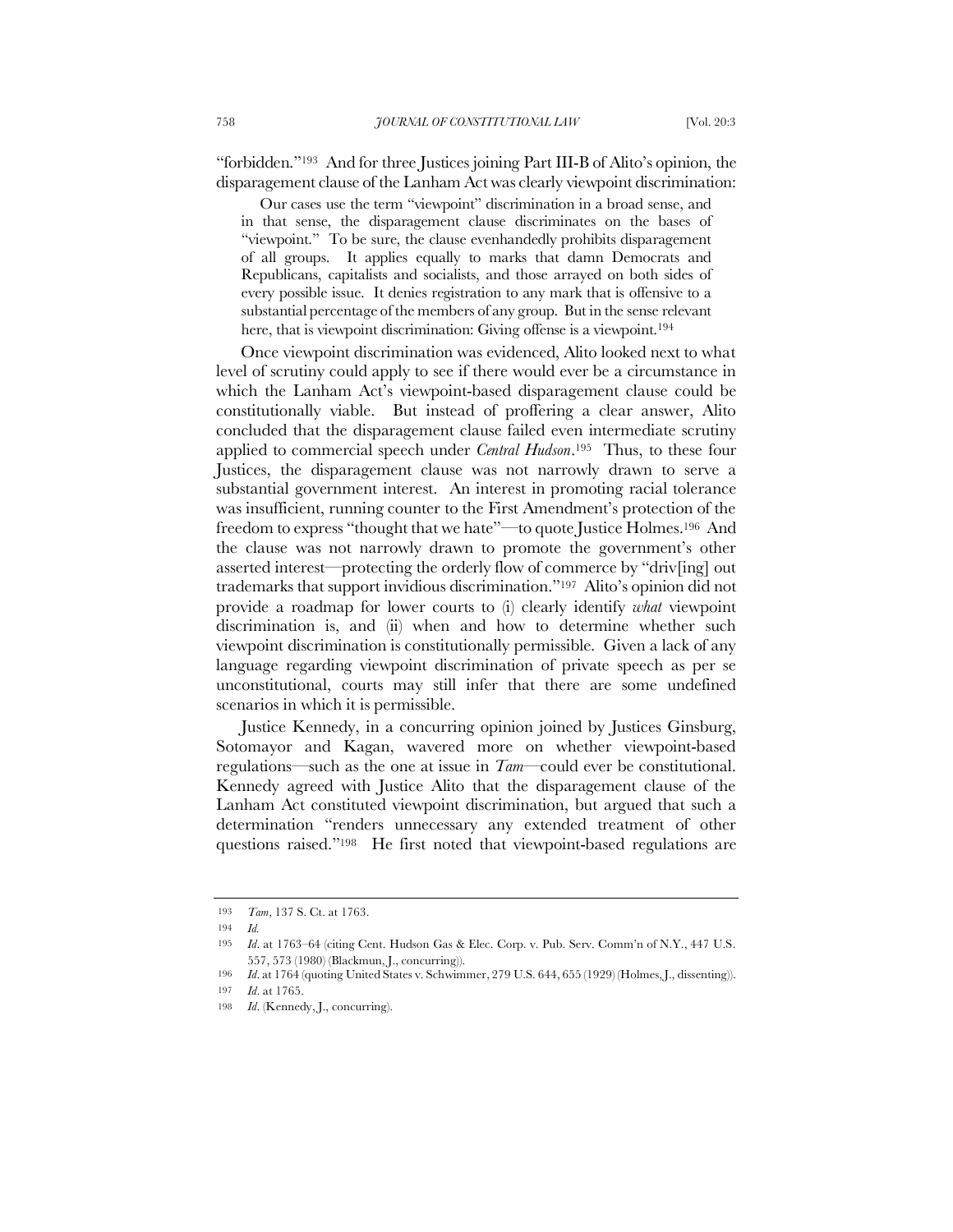"presumptively unconstitutional,"<sup>199</sup> and that the disparagement clause exemplified viewpoint discrimination because the PTO may deny a trademark that offends a person, institution, or national symbol, but not a trademark that praises. Such a regulation "might silence dissent and distort the marketplace of ideas."200 Kennedy did not explicitly argue that viewpoint discrimination was per se unconstitutional—just that it invokes some form of heightened scrutiny. Only a few lines later, however, Kennedy wrote, "It is telling that the Court's precedents have recognized just one narrow situation in which viewpoint discrimination is permissible: where the government itself is speaking or recruiting others to communicate a message on its behalf."201 By concluding that the disparagement clause is not government speech, for Kennedy, that is enough to strike down the regulation.

Justice Thomas joined Justice Alito's opinion in all parts except Part II analyzing and ultimately rejecting Tam's statutory argument that Asians were not "persons" within the meaning of the Lanham Act. Thomas chose to emphasize in his two-paragraph-opinion that viewpoint-based regulations should be subject to strict scrutiny, regardless of whether the speech constitutes commercial or noncommercial speech.202

# *C. Contextualizing* Tam

It is too early to say how the lower courts will interpret *Tam*, although some decisions suggest it will narrow the circumstances by which a regulation that squawks like viewpoint discrimination will be upheld.203 But there are several points worth noting here. First, Alito's *Walker* dissent effectively triumphs in his *Tam* majority opinion, and very likely limited the expansion of *Walker* into recognizing more mixed private-public speech as free from the strictures of viewpoint neutrality. Second, the Court has yet to articulate exactly what level of scrutiny should be applied to viewpoint-based

<sup>199</sup> *Id*. at 1766 (citing Rosenberger v. Rector of Univ. of Va., 515 U.S. 819, 830 (1995)).

<sup>200</sup> *Id*.

<sup>201</sup> *Id*. at 1768.

<sup>202</sup> *Id*. at 1769 (Thomas, J., concurring).

<sup>203</sup> *See, e.g.*, Freedom from Religion Found. Inc. v. Abbott, No. A-16-CA-00233-SS, 2017 WL 4582804, at \*5–7 (W.D. Tex. Oct. 13, 2017), *appeal filed*, No. 17-50956 (5th Cir. Oct. 27, 2017) (finding the decision to take down plaintiff's exhibit in a limited public forum either "for its satiric tone or for its nontheistic point of view . . . constitutes impermissible viewpoint discrimination" and an unconstitutional motive under *Matal*); Davison v. Loudoun Cty. Bd. of Supervisors, No. 1:16-CV-00932-JCC-IDD, 2017 WL 3158389, at \*11–12 (E.D. Va. July 25, 2017), *appeal filed sub nom.*, Davison v. Randall, No. 17-2002 (4th Cir. Aug. 29, 2017) (banning plaintiff from participating in defendant public official's social media page because plaintiff's views were unconstitutional viewpoint discrimination, even if the ban only lasted a few hours); *cf.* March v. Mills, 867 F.3d 46, 65–66 (1st Cir. 2017) (invoking *Matal* to acknowledge that "when a restriction on speech is underinclusive, there may be reason to doubt 'whether the government is in fact pursuing the interest it invokes, rather than disfavoring a particular speaker or viewpoint,'" though finding the statute at issue had no underinclusivity problem).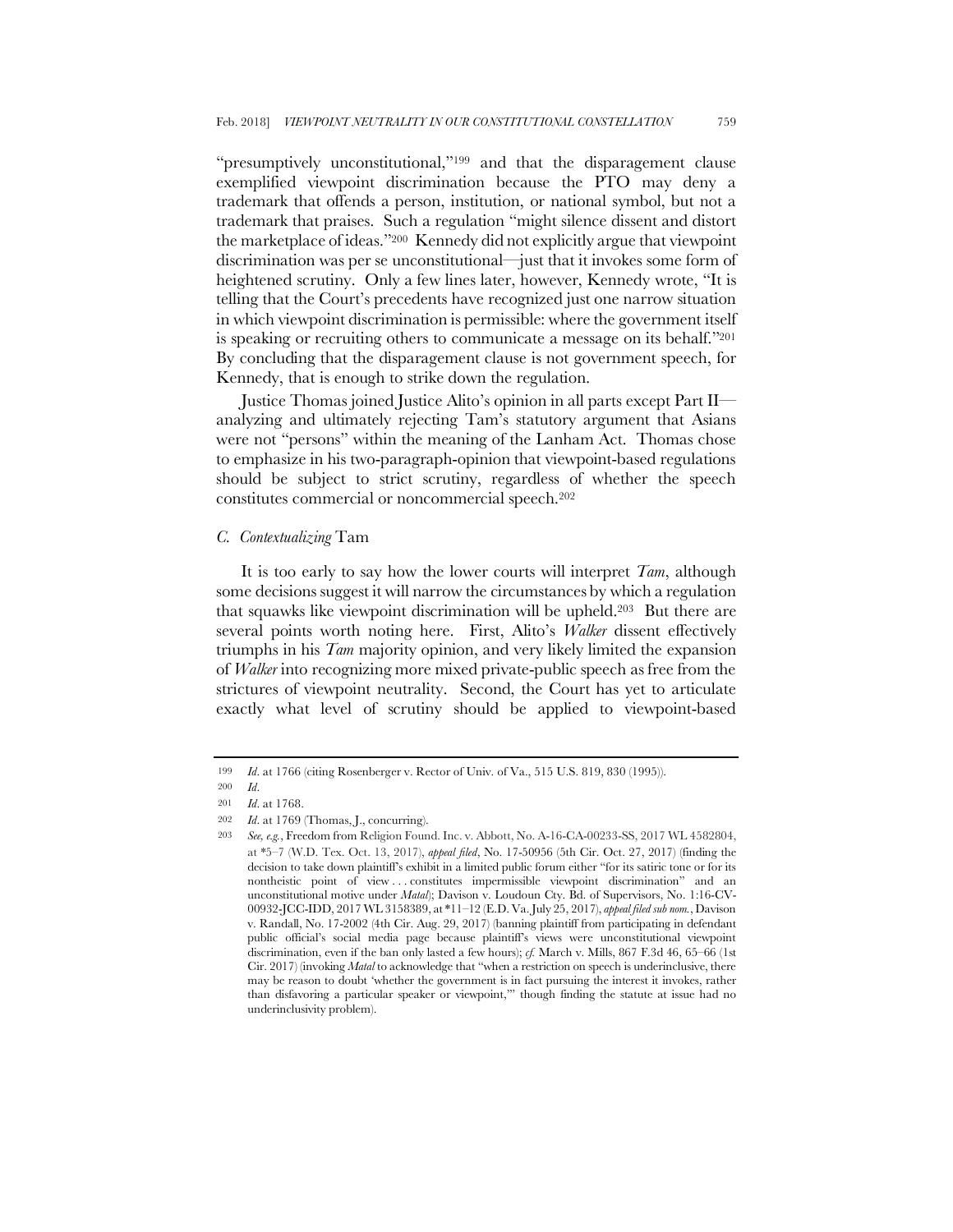regulations on *commercial* speech, since Justice Alito's majority opinion simply found the provision could not even withstand *Central Hudson*.204

Third, by Justice Kennedy's reasoning, viewpoint-based regulations might always be considered unconstitutional *except* in situations where the government speaks for itself. Indeed, he concludes his *Matal* concurrence by saying:

A law that can be directed against speech found offensive to some portion of the public [is] . . . to the detriment of all. The First Amendment does not entrust that power to the government's benevolence. Instead, our reliance must be on the substantial safeguards of free and open discussion in a democratic society.205

This generalization seems to buck other accepted forms of viewpoint discrimination outside of the government speech context, and avoids a clear analysis of when viewpoint discrimination is permissible in those circumstances. Finally, as the composition of the Supreme Court bench may shift in the coming years—for example Justice Gorsuch's past First Amendment jurisprudence seems to align closely with Justice Scalia206—a more concrete structure towards approaching viewpoint-based regulations of protected speech outside of the government speech doctrine is possible, and needed.

Discord across the federal judiciary when facing viewpoint discrimination claims suggest that the Court should expound further upon the general inquiry of when a speech restriction constitutes viewpoint discrimination. Further, every circumstance for which viewpoint discrimination is permissible have yet to be discovered. A more effective, executable analysis of i) what is viewpoint discrimination and ii) when (if ever) the Constitution permits it will help guide federal courts through a questionably viewpoint-discriminatory, but perhaps permissible regulation of speech. It also would help litigants who do not put forth arguments for different levels of scrutiny or speech characterizations.207 The Court could provide this through adjusting levels of scrutiny for which Kagan's *Reed* concurrence advocated; requiring a

<sup>204</sup> *See supra* note 105 and accompanying text.

<sup>205</sup> *Tam*, 137 S. Ct. at 1769 (Kennedy, J., concurring).

<sup>206</sup> Tejinder Singh, *Judge Gorsuch's First Amendment Jurisprudence*, SCOTUSBLOG (Mar. 7, 2017, 11:16 AM), http://www.scotusblog.com/2017/03/judge-gorsuchs-first-amendment-jurisprudence/.

<sup>207</sup> *See, e.g.*, Gerlich v. Leath, 861 F.3d 697, 704–07 (8th Cir. 2017) (denying plaintiff's request for a design with a cannabis leaf was impermissible viewpoint discrimination); *supra* note 174 and accompanying text.

It should also be noted that because the law is not clearly established—or at least it does not appear to be clearly established—immunity defenses of state actors are significantly more likely to be sustained against viewpoint discrimination challenges. *See, e.g.*, Morgan v. Swanson, 755 F.3d 757, 761–62 (5th Cir. 2014) (finding a school principal had qualified immunity for prohibiting students from distributing written religious materials at school because it was not clear she was violating clearly established law). *But see* Heaney v. Roberts, 846 F.3d 795, 802–03 (5th Cir. 2017) (denying a qualified immunity defense because there was a dispute as to whether a councilman, who removed a citizen from a parish council meeting, acted with improper motive—thereby amounting to viewpoint discrimination; viewpoint neutrality was considered a clearly established First Amendment right).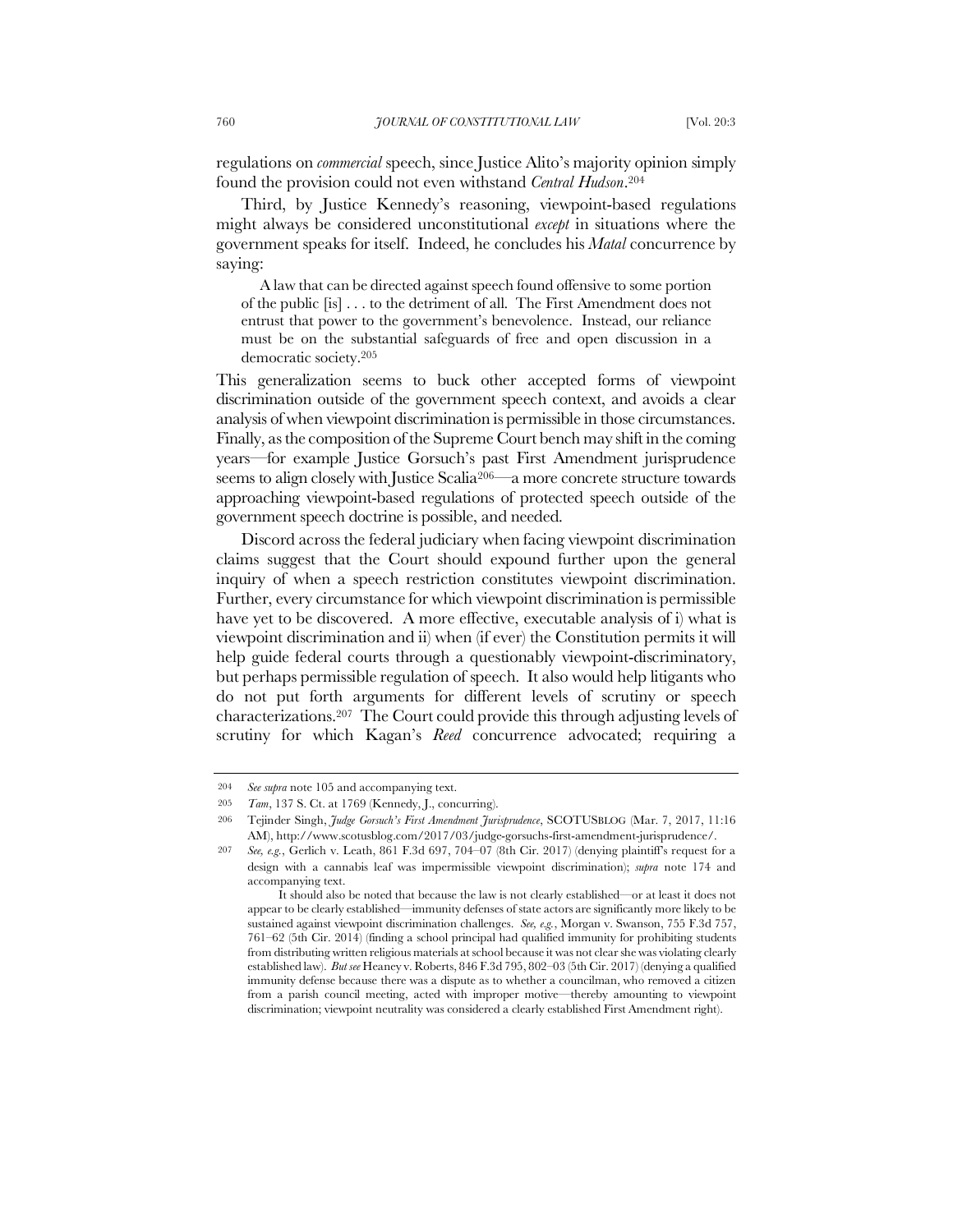discriminatory motive analysis, as seen by several circuits;208 declaring that viewpoint-based restrictions are per se invalid in any forum except for when the government speaks, suggested by *Tam*; or another test yet to be seen.

# **CONCLUSION**

While viewpoint discrimination is still highly disapproved, it is not absolutely barred by the First Amendment. Indeed, the Court has permitted viewpoint discrimination in several contexts, including schools, subsidies, government speech, and left open the possibility it may be permissible in other areas. It would be impossible to eradicate viewpoint discrimination completely from state action, nor is that a goal espoused by any member of the Court. However, clarity is needed to protect free speech and to monitor potential suppression of ideas, both on the face of a statute targeting mixed speech and also through discriminatory application of a viewpoint-neutral statute. Only then will it be clear where viewpoint neutrality should be concretely situated in First Amendment doctrine.

Plaintiffs argued in *Jacobson v. United States Dep't of Homeland Sec.* in the Ninth Circuit that viewpoint discrimination occurred under the guise of a viewpoint-neutral application of an enforcement zone regulation, not because of the words of the policy itself, but because the state action was "plainly motivated by the nature of [Plaintiffs'] message." Plaintiff-Appellants' Leesa Jacobson et al.'s Opening Brief at 36, Jacobson v. U.S. Dept. of Homeland Sec., 882 F.3d 878 (9th Cir. 2018) (No. 16-17199) (internal quotation marks omitted). The Ninth Circuit vacated and remanded back to the district court to determine whether "the enforcement zone is a public forum, and whether the government's exclusion policy is permissible under the principles of forum analysis." 882 F.3d 878, 884 (9th Cir. 2018). It will be interesting to see how the court rules in this case, as the Ninth Circuit currently has decided in the government's favor for content-based, viewpoint-neutral regulations, more than any other circuit. *See supra* tbl.1.

<sup>208</sup> Some judges and circuit courts advocate for an intent or motive requirement for all viewpoint discrimination claims. *See, e.g.*, *Gerlich*, 861 F.3d at 705 ("Every viewpoint discrimination claim 'requires, by its very nature, that the purposes or motives of governmental officials be determined.'" (quoting Gay & Lesbian Student Ass'n v. Gohn, 850 F.2d 361, 367 (1988))); NAACP v. City of Philadelphia, 834 F.3d 435, 449 n.7 (3rd Cir. 2016) ("Though some courts appear to say that motive is not enough and that there must be evidence that the restriction is being implemented in a discriminatory way . . . we have never so held. As such, we note that this remains an open question in our Court."); Seattle Mideast Awareness Campaign v. King Cty*.*, 781 F.3d 489, 502 (9th Cir. 2015) ("Prevailing on this as-applied [viewpoint-discrimination] claim requires evidence that the government intended to 'suppress expression merely because public officials oppose the speaker's view.'" (quoting Perry Educ. Ass'n v. Perry Local Educators' Ass'n, 460 U.S. 37, 46 (1983)); Pahls v. Thomas, 718 F.3d 1210, 1230–31 (10th Cir. 2013) (comparing established Supreme Court doctrine on viewpoint discrimination in the First Amendment context with the Tenth Circuit approach, which requires a showing that the "defendant [state] acted with a viewpoint-discriminatory purpose").